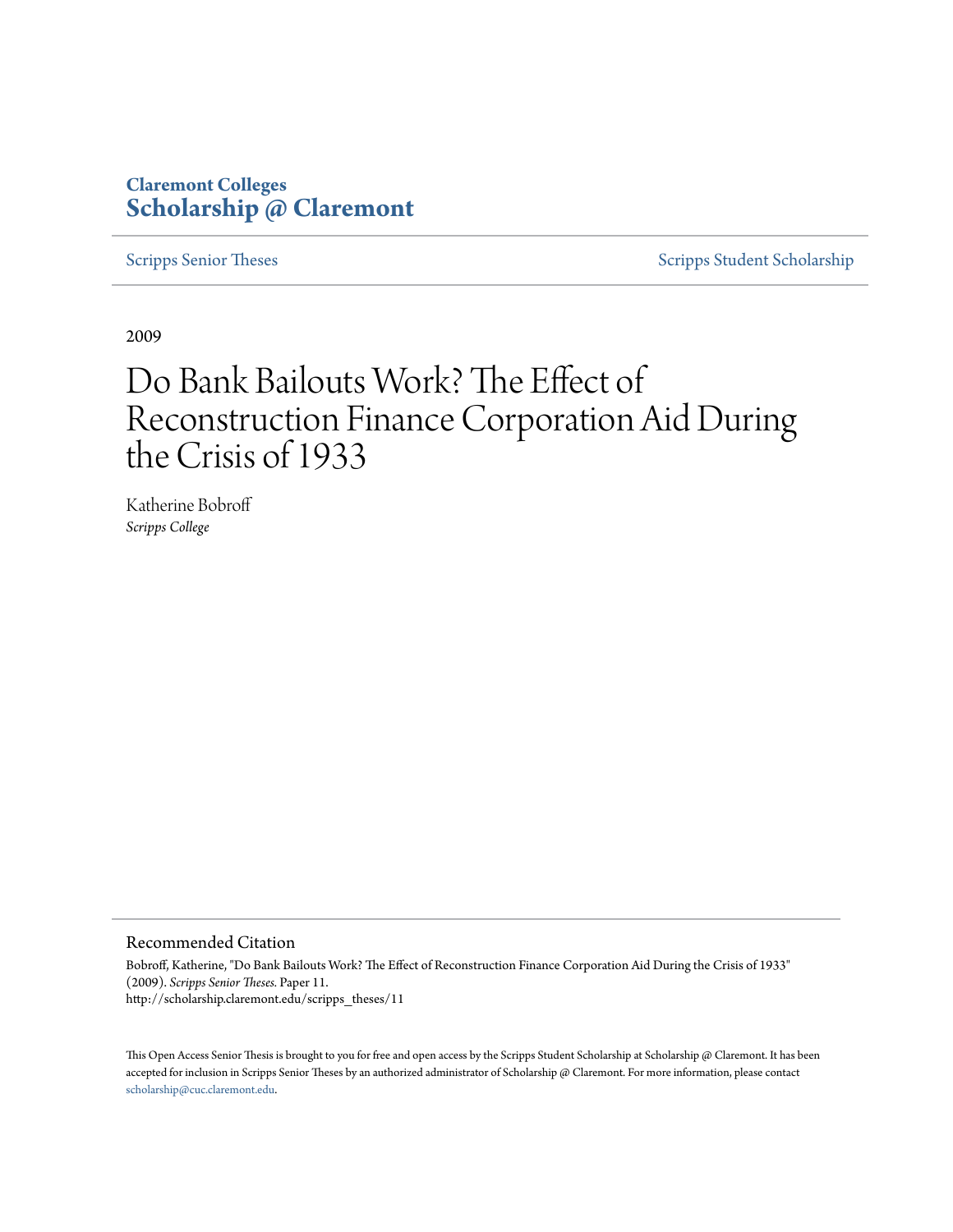# Do Bank Bailouts Work? The Effect of Reconstruction Finance Corporation Aid during the Crisis of 1933

Katherine Bobroff

Submitted to Scripps College in Partial Fulfillment of the Degree of Bachelor of Arts

Prof. Marc Weidenmier marc.weidenmier@cmc.edu (909) 607-8497

Prof. Patricia Dillon pdillon@scrippscollege.edu (909) 607-3398

April 24, 2009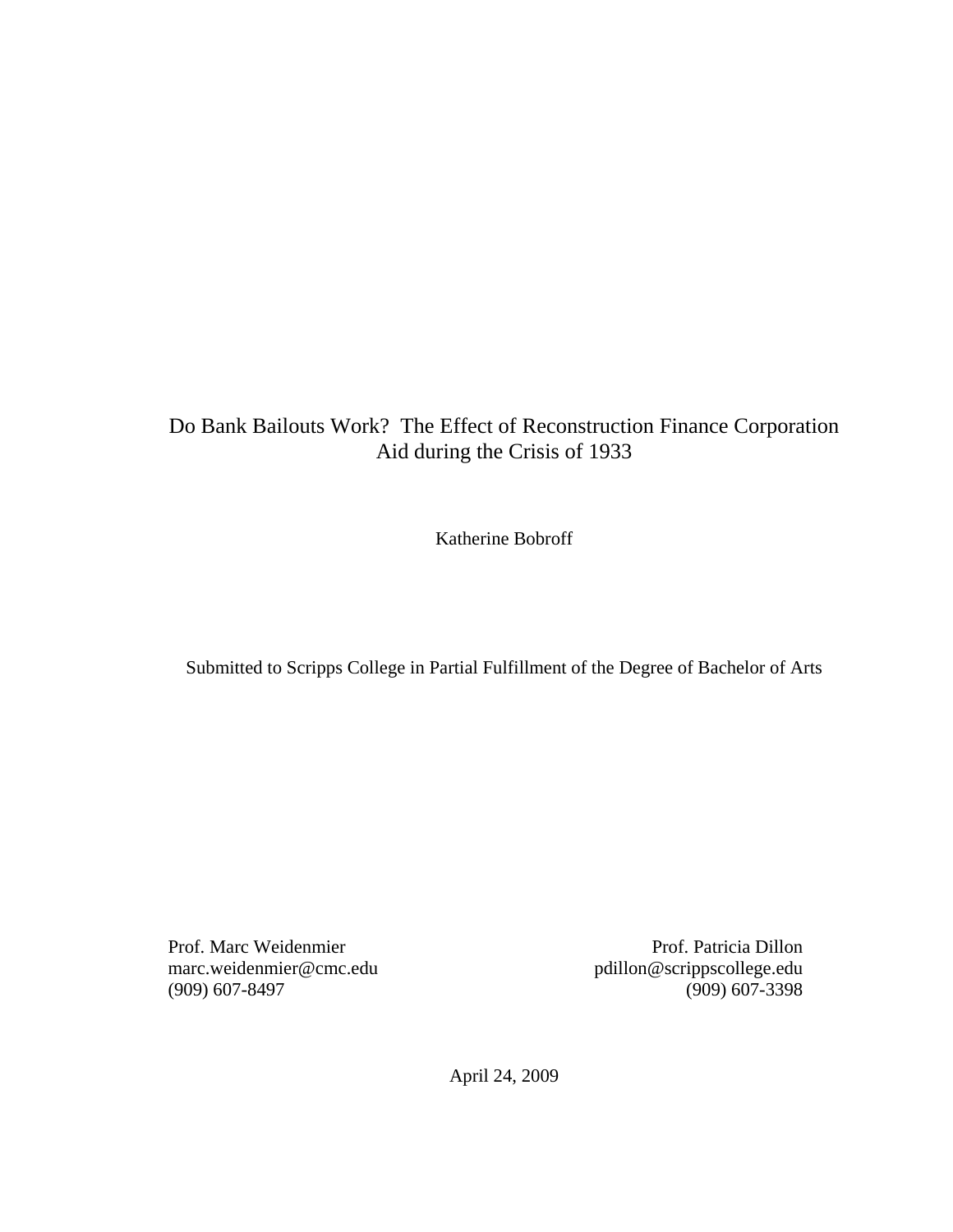#### *Abstract*

# *Do Bank Bailouts Work? The Effect of Reconstruction Finance Corporation Aid during the Crisis of 1933*

Do bank bailouts work? Government aid initiatives implemented to stem the current crisis raise important questions about the role of monetary policy in preventing bank failures. The scale of this bailout program defies comparison with any other aid package implemented in the post-World War II period. Fortunately, the operations of the Reconstruction Finance Corporation (RFC) during the Great Depression provide a historical experiment to examine the effects of government rescue programs on financial institutions.

This paper examines the effects of the RFC's loan and preferred stock programs on bank failure rates during the crisis of 1933. Using a new database on Michigan banks, I employ survival analysis to examine the effectiveness of the RFC's loan program and preferred stock purchases on bank failure rates. My analysis suggests that the loan program increased the failure rates of banks during the crisis by increasing the indebtedness of financial institutions. Conversely, I find that the RFC's purchases of preferred stock increased the chances that a bank survived the financial crisis. Injections of capital helped repair the balance sheets of banks and restored confidence in the financial system. Ultimately, this historical experiment provides some insight into how government aid programs might curtail banking crises.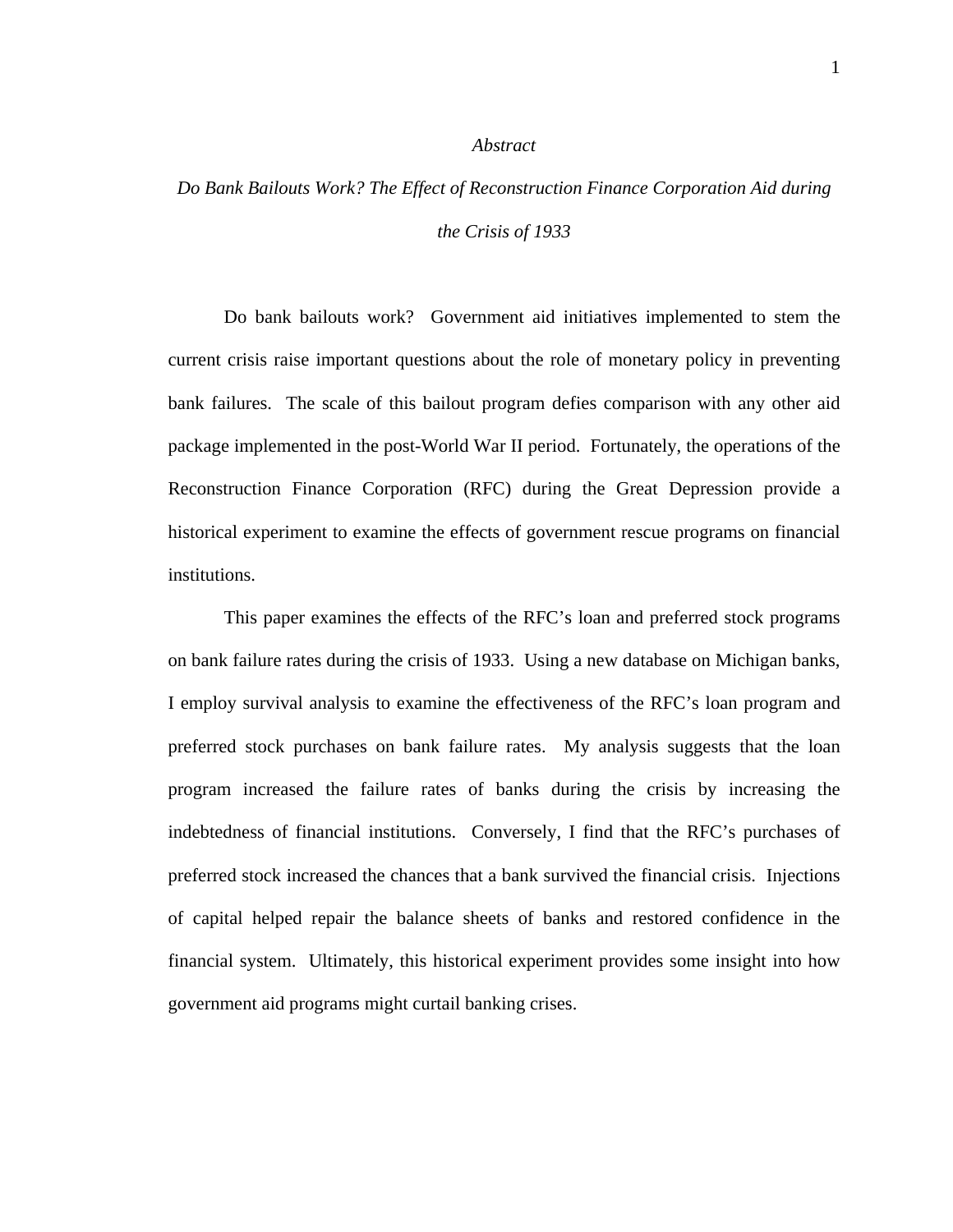#### *Introduction*

The recent financial crisis raises serious questions about the role of monetary policy and regulation in managing banking crises. The failure of several important financial institutions, including Merrill Lynch and Lehman Brothers, demonstrates how the fall of a few key financial intermediaries can freeze credit markets. The waves of bank failures that occurred in the fall of 2008 illustrated that systemic turmoil threatens strong banks as well as weaker institutions. Indeed, many scholars believe that banking crises can have serious economic effects. Friedman and Schwartz (1963), for example, argue that bank failures extend economic downturns by reducing the money supply and decreasing the wealth of bank stockholders. Bernanke (1983), on the other hand, focuses on the economic costs of financial disintermediation.<sup>1</sup> He finds that bank failures reduce the supply of credit, which limits the ability of households and small businesses to borrow. Consequently, a financial crisis can significantly reduce aggregate demand.

Although the government has responded to the banking crisis by extending loans or buying stock in many beleaguered financial institutions, it is unclear whether these policies will be effective. Fortunately, history provides an experiment to examine the effects of a government rescue program on the health of financial institutions. The Reconstruction Finance Corporation (RFC) was a government-sponsored enterprise founded to stem bank failures and reduce the economic costs of financial disintermediation. The RFC was originally established to lend funds to troubled firms. However, after the crisis of 1933, the Corporation directly recapitalized banks by purchasing preferred stock. The program cost approximately \$200 billion in current U.S.

 $\overline{a}$ 

 $<sup>1</sup>$  Disintermediation refers to the withdrawal of funds from intermediary financial institutions such as banks.</sup>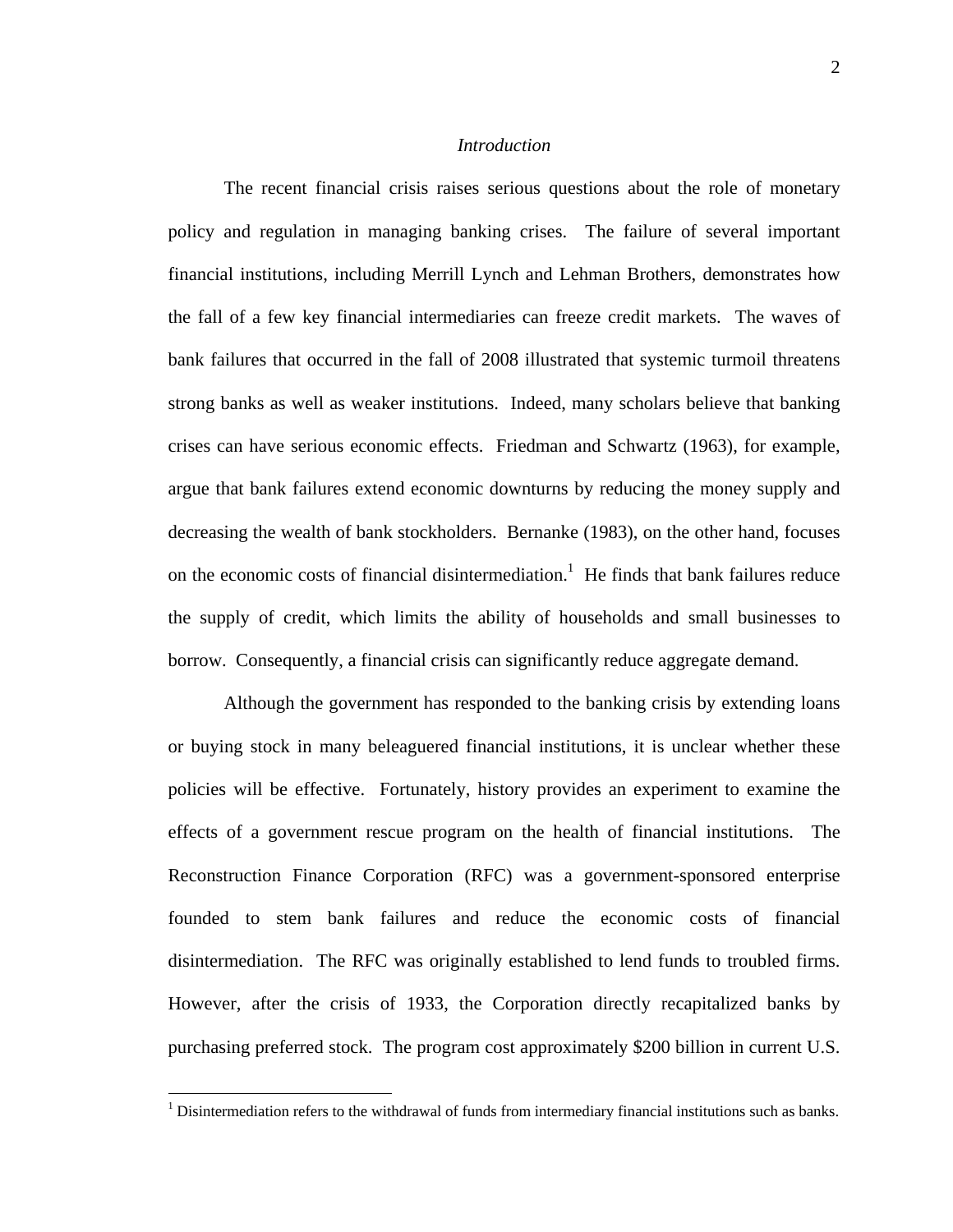dollars (Lohr 2008). When the RFC ceased operations in the early 1950s, the government-sponsored entity sold its preferred stock and recovered the funds provided by taxpayers.

This paper examines the effects of the RFC's loan and preferred stock programs on bank failure rates during the crisis of 1933. Using a new database on Michigan banks collected from primary sources, I employ survival analysis to examine the effectiveness of the government's loan program and preferred stock purchases on bank survival and failure rates. Michigan banks were selected because Michigan's statewide banking crisis precipitated the national financial crisis of 1933 (Kennedy 1973). The prevalence of bank failures during this crisis provides a rich data set for my study, and illustrates the economic and historical importance of financial crises.

My analysis suggests that the government loan program increased the failure rates of banks during the crisis of 1933 by increasing the indebtedness of financial institutions. Conversely, I find that government purchases of preferred stock increased the chances that a bank survived the financial crisis. Injections of capital helped repair the balance sheets of banks and restored confidence in the financial system. Ultimately, I believe that this historical experiment provides some insight into the effects of the government loan and preferred stock programs in stemming the spread of a banking crisis.

Section I describes the RFC's aid programs during the Great Depression, as well as the banking crisis in Detroit. This is followed by a discussion of the role of the Detroit banking crisis in the March 1933 national bank holiday, the Emergency Banking Act of 1933, and the change in the RFC's mandate from lending to recapitalizing banks. Section II surveys the relevant literature, introducing the theoretical background for an empirical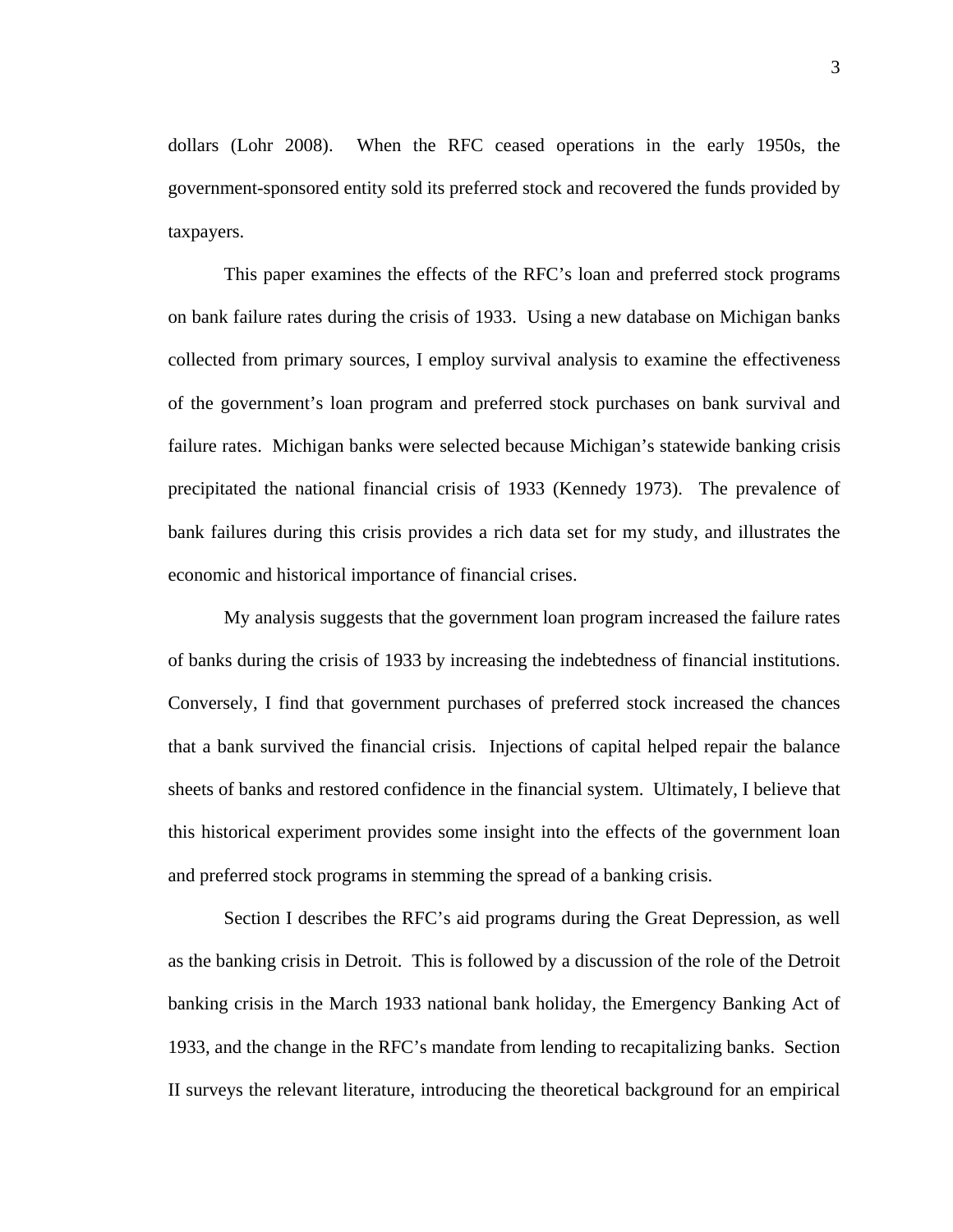model of bank failure. Section III tests whether the RFC reduced bank failure rates. Section IV discusses the implications of this historical experiment for the current economic crisis.

#### *Section I: History of the Reconstruction Finance Corporation*

Herbert Hoover established the Reconstruction Finance Corporation (RFC) on February 2, 1932<sup>2</sup>. The RFC was originally established to stimulate the economy by increasing liquidity in the financial system by loaning funds to troubled financial institutions. The RFC was an agency of the executive branch of the federal government that had the ability to increase its lending capacity and oversight powers by executive order. Its operations did not depend on Congressional approval (Mason 2003).

During the Great Depression, the RFC conducted four major aid programs: a loan program for financial institutions, a preferred stock program for financial institutions, a railroad loan program, and a commercial and industrial loan program<sup>3</sup>. The loan program for financial institutions was the first program initiated by the RFC. While the RFC charter permitted the Corporation to make loans with maturities of up to three years, most loans had maturities of less than six months. The short duration of the loans increased

<sup>&</sup>lt;sup>2</sup> This history of the Reconstruction Finance Corporation is based on Mason (2001b).

<sup>&</sup>lt;sup>3</sup> The RFC's railroad loan program, like its bank loan program, was part of the original RFC Act. However, unlike its loans to banks, the RFC's railroad loans did not need to be fully secured. The RFC also lent to railroads at below market rates. As a result of these lax lending polices, the RFC's railroad loan program was abused, and funds were used for the benefit of railroad company insiders (Mason 2001b).

The commercial and industrial loan program was the final economic stimulation program undertaken by the RFC during the Great Depression. Because the banks had ceased lending, the RFC made loans directly to businesses. The RFC encouraged banks to purchase the right to participate in commercial and industrial loans instead of originating the loans themselves in order to stimulate private sector lending.

However, during the Great Depression, consumers were not increasing their demand for goods or services. As a result, no businesses needed to invest in additional capacity. The commercial and industrial loan program therefore had little impact on the economy.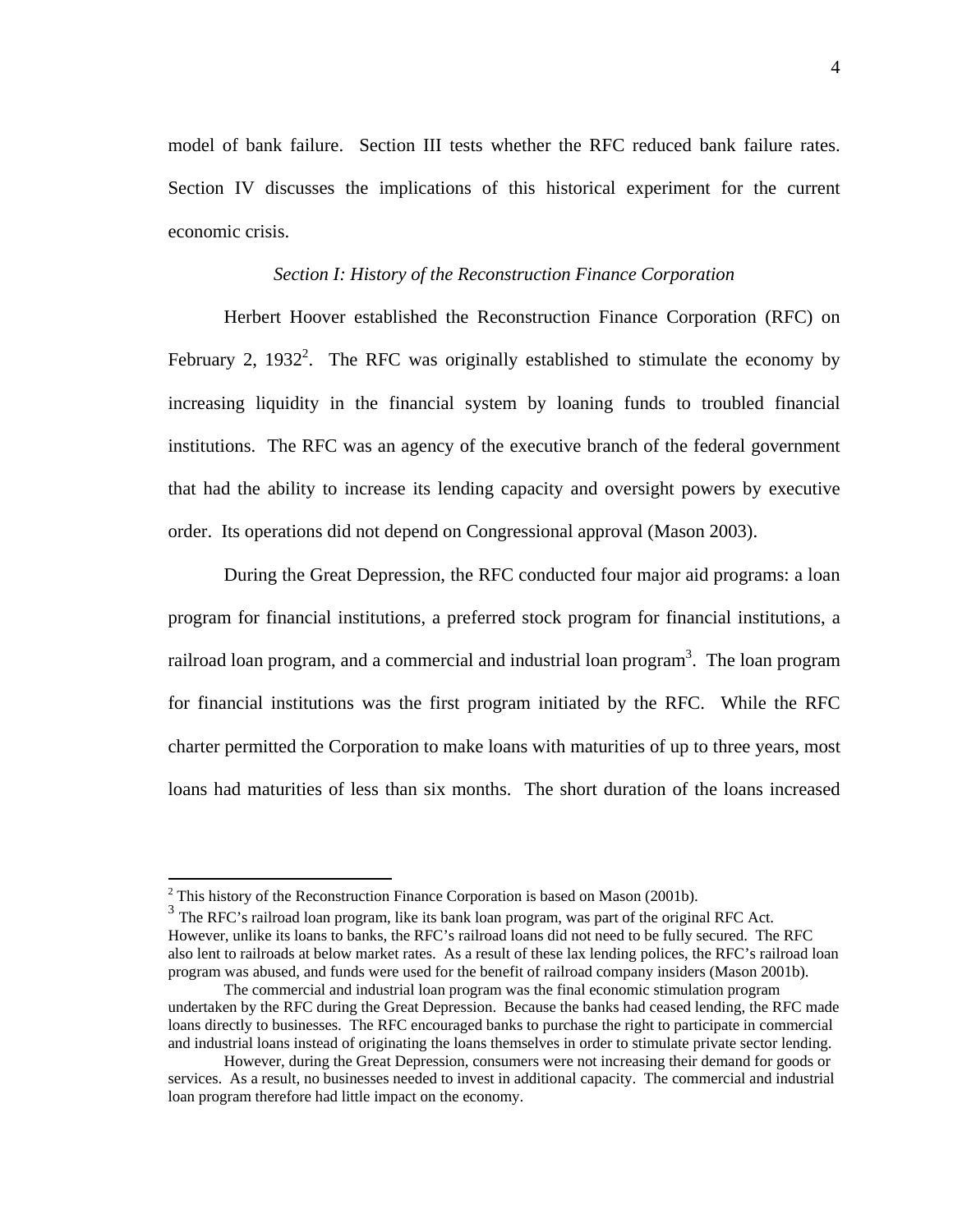the RFC's influence over borrowers because the Corporation was prohibited from renewing loans if the directors failed to follow RFC guidelines.

The RFC used its loan program to gain control of the management of troubled banks. Institutions receiving loans were required to limit the compensation of directors, officers, and employees. Indeed, the RFC would not make or extend a loan to a bank whose workers received excessively generous compensation. The RFC also demanded that banks that received loans agreed to limit the salary of employees for the life of the loan.

RFC loans to banks charged a higher interest rate than loans from the Federal Reserve's discount window. The higher interest rates insured that the RFC did not crowd out private sector investment; instead, the RFC provided banks with necessary funds at a penalty rate.<sup>4</sup> The mandate that banks initiate the assistance process, not the government or RFC officials, further ensured that the RFC did not crowd out private investors.

The degree of control the RFC exercised over bank management, its high interest rates, and the fact that banks needed to initiate the lending process all discouraged financial institutions from using the RFC's loan program. According to James Olson (1972), the RFC's strict conditions brought "more problems than solutions." Most importantly, onerous collateral requirements required banks to use their most liquid assets to secure RFC funds. As a result, banks were unable to accommodate any emergency withdrawals by depositors (Olson 1977, Mason 2001a). Econometric analysis of the loan program also suggests that the program was too conservative to end bank failures (Mason 2001a).

1

<sup>&</sup>lt;sup>4</sup> The loan program of the RFC recalls Bagehot's Rule, which suggests that very large loans at very high rates are the best remedy for distressed banks.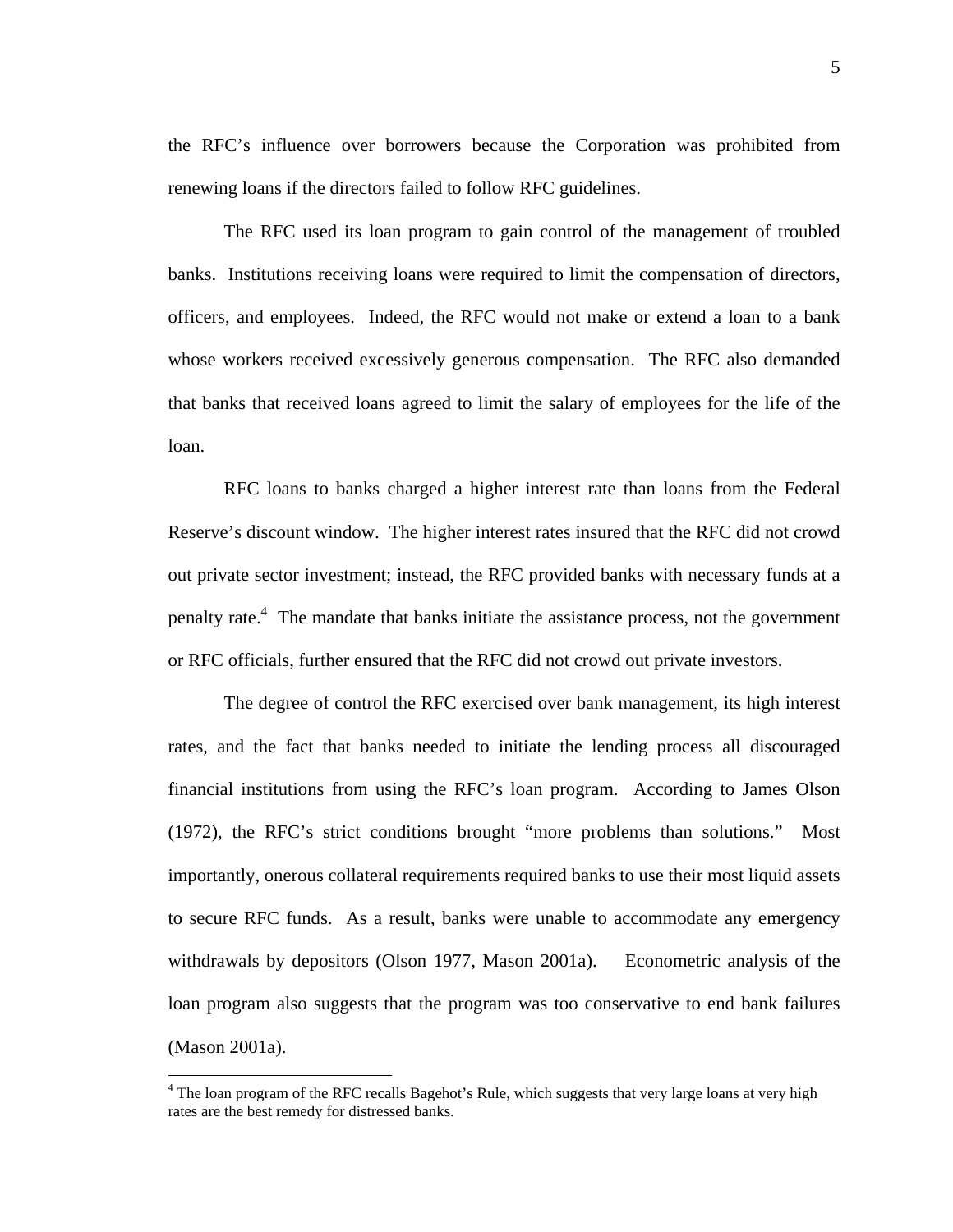To correct the flaws of the loan program, the RFC moved from a policy designed primarily to increase liquidity to one directly addressing the shortage of bank capital. On March 9, 1933, Congress passed the Emergency Banking Relief Act, altering the original mandate of the RFC to permit the government-sponsored entity to purchase preferred stock in financial institutions.<sup>5</sup> RFC preferred stock was senior to common stock upon liquidation of a bank. After the issuance of the RFC's preferred stock, all other stock dividends were limited. The bank's remaining earnings were placed in a fund which would eventually be used to buy back the RFC's preferred stock. Finally, RFC preferred stock carried voting rights that gave it the power to institute changes that would increase the solvency and profitability of a bank.

The RFC's control of financial institutions through the preferred stock program discouraged banks from participating. Banks were also worried that participating in the aid program would make them seem weak, causing depositors and shareholders to lose confidence and withdraw their funds from banks. As a result, widespread participation in the preferred stock program occurred only when the FDIC began backing the deposits in solvent banks<sup>6</sup>. Managers of strong and weak banks alike sold preferred stock to the RFC in order to protect the identities of the institutions which were too weak to join the FDIC without additional investment. As a result, the RFC eventually owned more than onethird of the capital of American banks (Mason 2001b). Ultimately, econometric analysis

<u>.</u>

Emergency Banking Relief Act, Section 304.  $73^{\text{rd}}$  Congress, 1933.

 $6$  According to Jesse Jones (1951), the chairman of the RFC, more than 5,000 banks which had previously claimed to be solvent "required considerable added capital to make them [sufficiently] sound" to join the FDIC (p. 27). Jones personally appealed to the managers of all banks to join the RFC's stock program "so that depositors would not be induced to switch out of …banks when their names were published" (p. 26- 27). Thanks to the preferred stock program, the weaker banks were adequately recapitalized and all but 141 of approximately 14,500 American banks joined the FDIC in 1934 (FDIC).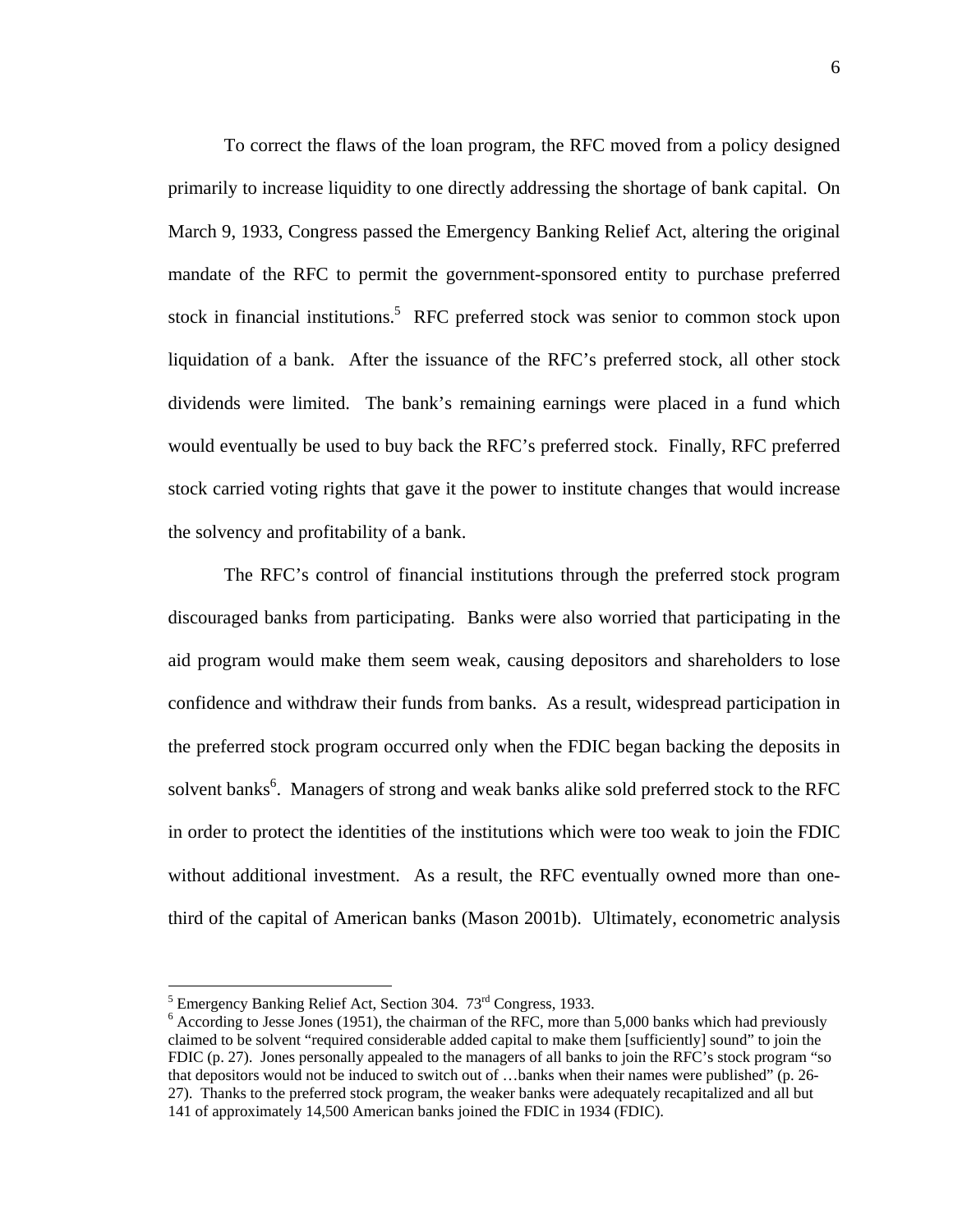suggests that recapitalizing the banks stabilized the banking sector, although the program did not increase lending (Mason 2001a).

The promising programs and immense resources of the RFC subjected the agency to political pressure and public scrutiny. State and federal politicians, recognizing the benefits of RFC aid, often pressured the government-sponsored enterprise to grant assistance to their constituents. Concerns about the RFC's accountability led to an amendment publicizing the names of its aid beneficiaries. Overall, records of the aid distributed by the RFC suggest the Corporation was unbiased in its lending policies (Mason 2003). Political bias was mitigated by three main factors. First, the loans made by the RFC to financial institutions had to be fully and adequately secured.<sup>7</sup> This restriction was also incorporated into the RFC's credit and capital programs, which ensured that aid recipients were good candidates for recovery. Second, the RFC was funded as a government-owned corporation with an initial appropriation from Congress and capital subsidies from the Treasury. The managers of the RFC relied upon this capital base rather than regular Congressional appropriations, which freed the RFC's managers from political pressure. Finally, RFC aid decisions were made at the regional level; each region's field office was largely independent from the others and immune to political influences.

A notable exception to the RFC's usual political independence occurred in February 1933 when Michigan Senator James J. Couzens pressured the RFC to lend to the Guardian Detroit Bank. The Guardian Detroit Bank was an important local bank holding company, and the RFC offered aid on the condition that Henry Ford agreed to

1

 $<sup>7</sup>$  The RFC did not specify the level of collateral that was necessary and only its staff could evaluate</sup> whether a bank had sufficient assets to secure a loan (Mason 2001b).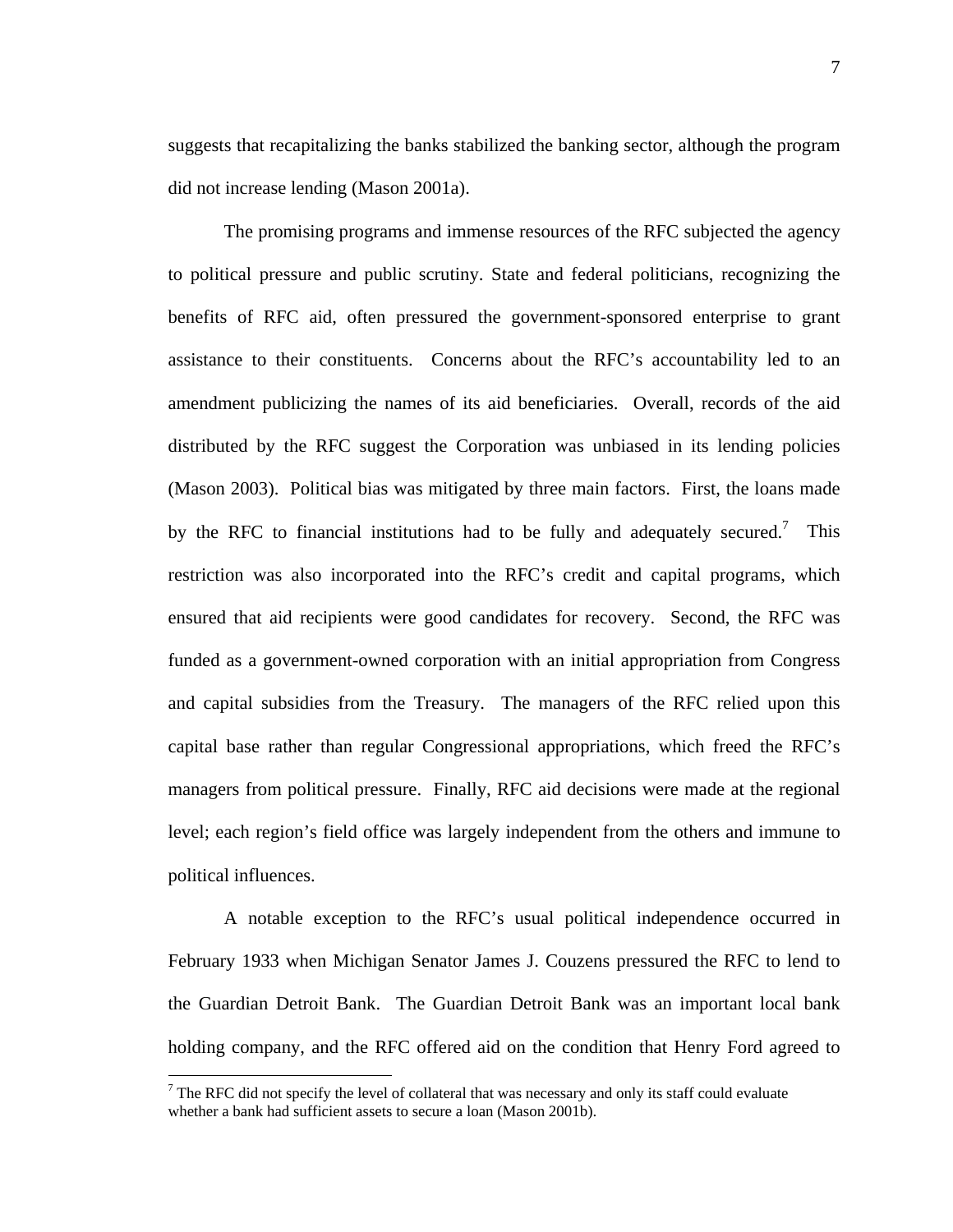keep his personal and corporate deposits in the system. At the time, Ford's Guardian deposits totaled approximately \$32.5 million (Awalt 1969). Ultimately, Ford rejected the conditions of the RFC's loan, precipitating a panic across Michigan and the rest of the country (Mason 2003, Butkiewicz 1995).

#### *Banking Crisis of 1933*

One prominent feature of the Great Depression is the incidence of repeated banking crises. Waves of bank failures occurred in December 1930, March 1931, and from November 1932 to February 1933. Friedman and Schwartz (1963) and White (1984) attribute the Crisis of 1930 to a decline in asset values after the post-World War I boom. The banks that failed during this crisis were similar to banks that failed during the 1920s. White (1984) suggests that the 1930 bank failures were simply the result of systemic weakness in the U.S. banking system, which depended on smaller independent banks rather than larger branching financial institutions.

Following the Crisis of 1930, Friedman and Schwartz (1963) note an improvement in macroeconomic indicators. However, the Federal Reserve reduced the availability of credit, keeping the money supply at its December 1930 level. In March, a second banking crisis began; this crisis was worsened by adverse economic developments in Europe.

From November 1932 to February 1933, banking crises occurred or were narrowly avoided through government interventions in Nevada, Wisconsin, Pennsylvania, Minnesota, Tennessee, Ohio, Arkansas, Alabama, Missouri, Maryland,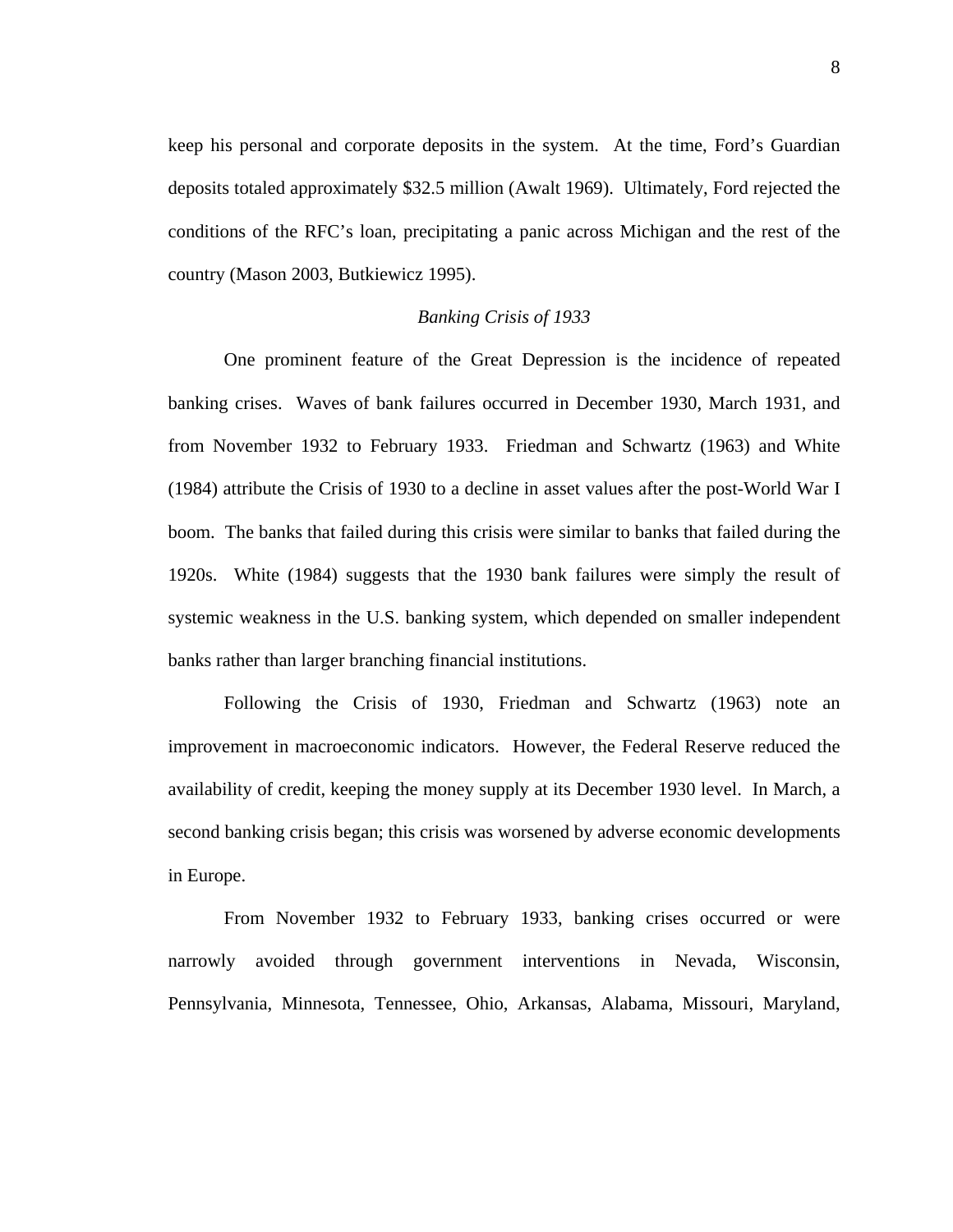Louisiana, and Michigan<sup>8</sup>. The banking crisis in Michigan in February 1933 was of particular importance; indeed, Kennedy (1973) describes the Michigan banking crisis as a "prelude to the national banking disaster three weeks thereafter." The turmoil experienced in Michigan, the home of the American automobile industry, highlights the devastating effects of banking crises on the national economy.

In Detroit, significant amounts of money began draining from the largest banks with the onset of the Great Depression (Awalt 1969). The Detroit Bankers Company Group and the Union Guardian Group, the two major local bank holding companies, were under additional pressure because of their banks' heavy investment in local real estate (*New York Times* 1933a).<sup>9</sup> Between 1930 and February 1933, approximately \$250 million was withdrawn from the First National Bank of Detroit; its local competitors, the Union Guardian Trust Company and the Guardian National Bank of Detroit, also sustained massive withdrawals. By January 1933, these banks lost between \$2.5 million and \$3 million in deposits each week (Awalt 1969).

 To meet the demands of its depositors, the Guardian Trust Company requested additional funds from the RFC. Henry Ford had already attempted to bolster the bank's liquidity with a \$7 million deposit. With deposits of approximately \$32.5 million in the Guardian Banks and an additional \$18 million in the Detroit Bankers' group, Ford had a

1

 $8$  Kennedy (1973) suggests that RFC loans initially allowed distressed banks to survive runs and temporarily stalled the "epidemic" of bank failures and panics. RFC loans and statewide banking holidays postponed the national banking crisis, but by February 1933 the Corporation could not meet the widespread demand for its funds.

<sup>&</sup>lt;sup>9</sup> The Detroit Banks Company Group held the First National Bank of Detroit, Peoples' Wayne County Bank, Detroit Trust Company, eight suburban banks, and a local investment company, the First Detroit Company. The Union Guardian Group, also called the Ford Group, held the National Bank of Commerce, Guardian Union Trust Company, and other local banks (Awalt 350). First National Bank had book assets of \$485,846,627 and 146 branch offices outside of its main office in Detroit at the time of the crisis; the Guardian Union Group held book assets of \$432,797,434, nine bank components in Detroit and 11 bank branches in other Michigan cities (New York Times 1933b).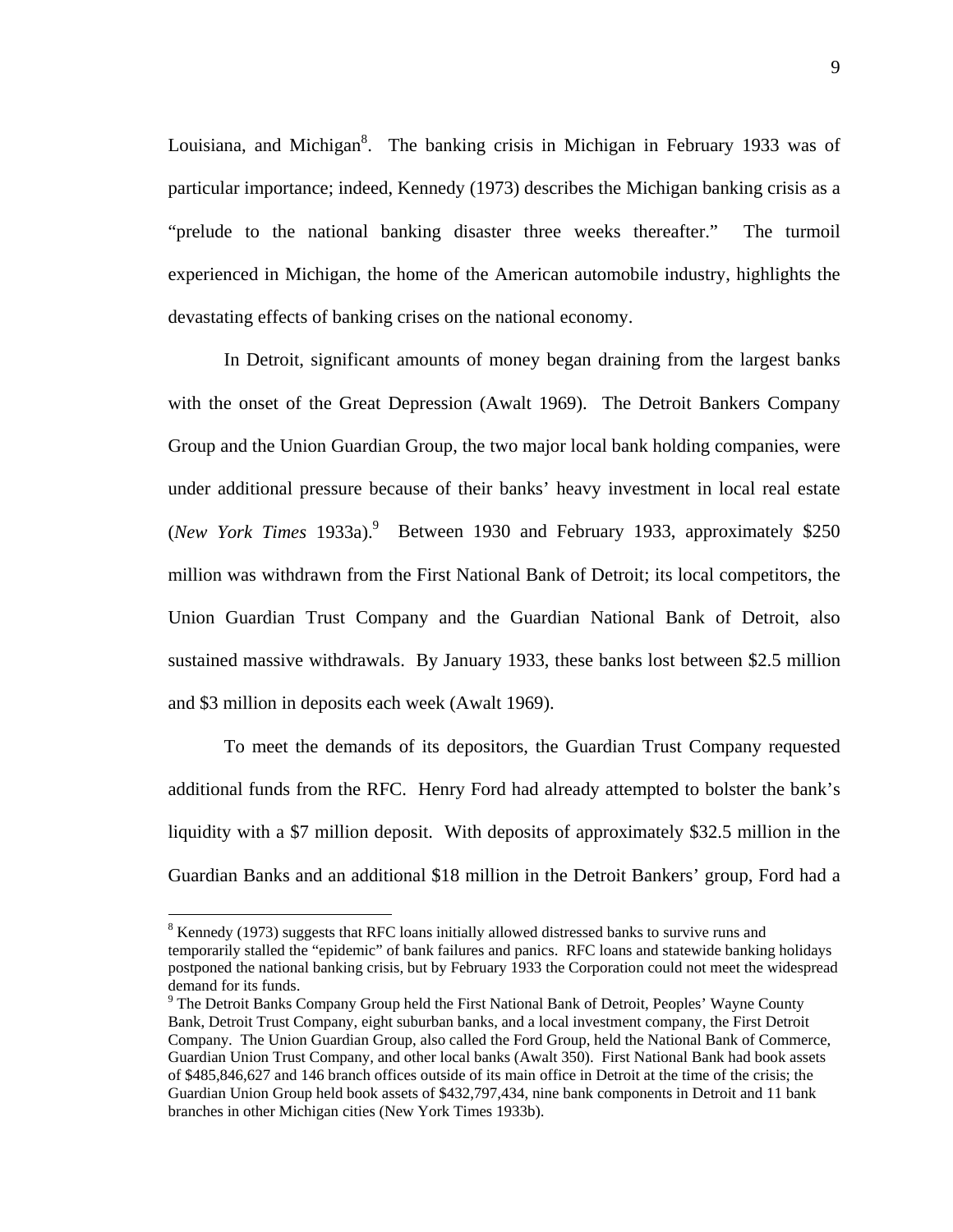strong personal incentive to assist the local financial institutions (Awalt 1969). However, Ford's infusion of cash was not enough to sustain the Guardian Trust Company, and the bank requested an additional \$60 million from the RFC, which was already lending to a number of local banks (*New York Times* 1933a; *New York Times* 1933c).

 As the RFC considered the application of the Guardian Trust Company, Michigan Senator James Couzens argued that the bank lacked sufficient collateral to justify a  $\alpha$  loan<sup>10</sup> (*New York Times* 1933a). Couzens asked Henry Ford to grant the government a lien on his \$7 million deposit, subordinating his claim to that of the RFC. Ford rejected this plan and an alternative plan requiring him to sign a personal note for the difference between the bank's collateral and the amount to be loaned by the RFC. Contemporary sources indicate that the Ford family and company had already advanced local banks \$12 million and felt further efforts to save the banks were futile (Awalt 1969). Angered by the increasing pressure from government officials to personally recapitalize the struggling banks, Ford threatened to withdraw \$25 million from the system at the first opportunity. Because such a withdrawal would cause a panic and threaten the survival of the local banks, Francis Awalt, acting Comptroller of the Currency at the US Treasury, felt compelled to prevent the national banks of Detroit from opening (Awalt 1969).

 While Awalt recognized the need to keep all Michigan banks closed, he had no authority to do so. Instead, federal officials conferred with Michigan Governor William A. Comstock, who declared a statewide bank holiday on February 14, 1933. The holiday was originally intended to last eight days (Awalt 1969). However, the complex problems

1

 $10$  Couzens and Ford were former business partners in the Ford Motor Company. Couzens was also the chairman of the Senate committee responsible for investigating the RFC's loans, so his concerns were sufficient cause to block the Union Guardian Trust Company's aid package (New York Times 1933a).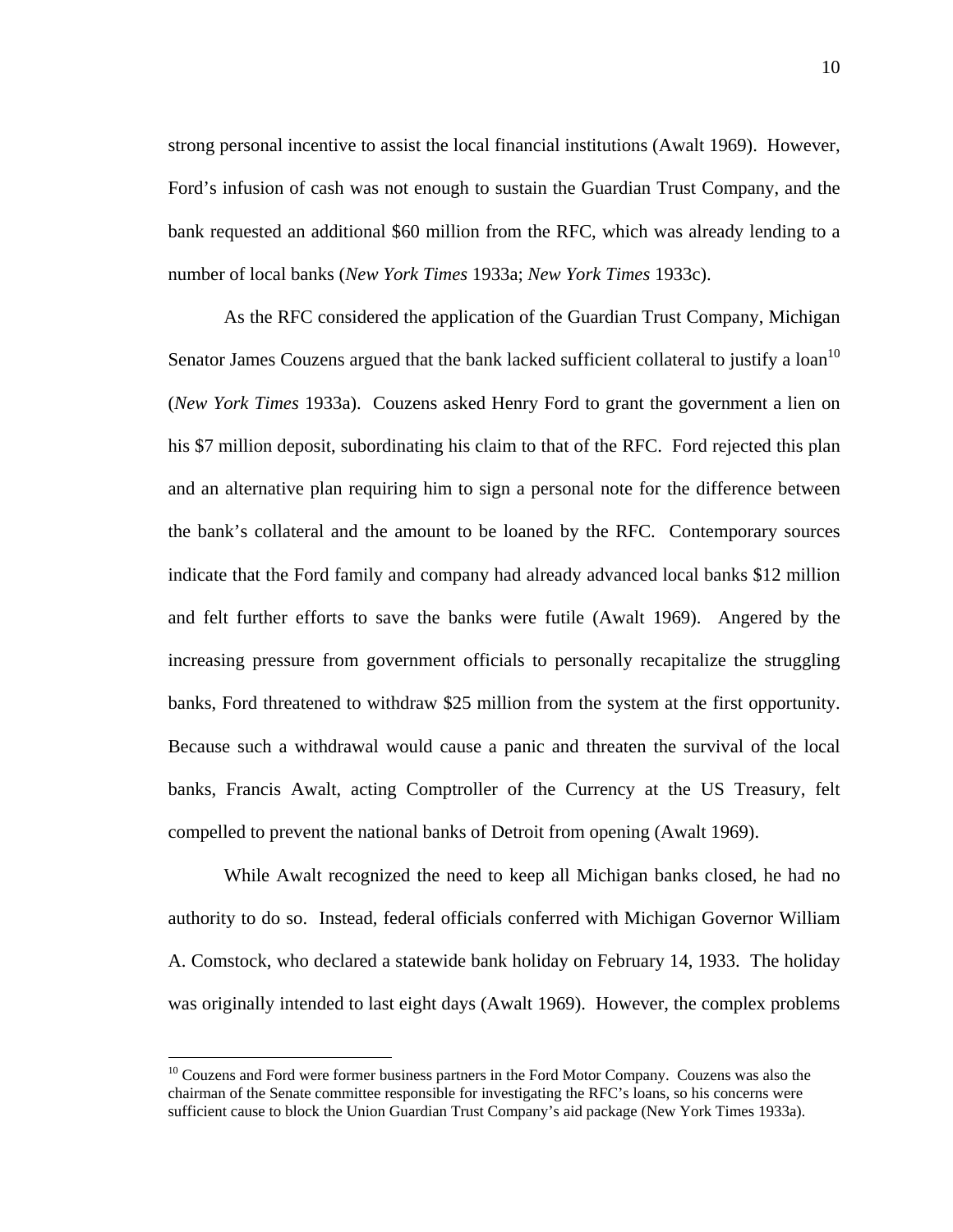plaguing the financial system prompted officials to extend the holiday until March 6 (Awalt 1969).

On February 18, soon after the Michigan bank holiday was declared, news circulated of a potential merger of the Guardian Trust Company and the Central Hanover Bank and Trust Company of New York. However, "local pride" motivated Detroit bankers to reject the assistance of the New York banks. At the same time, local rivalries prevented the mergers of Detroit banks (*New York Times* 1933d). On February 24, Henry Ford and his son Edsel, a Chairman of the Union Guardian Trust Company, offered to provide capital for two new banks to help liquidate the assets of the distressed banks. The aid of the Ford family was offered on the condition that they could select the new bank directors and officers (Awalt 1969). Initially, it seemed that the Ford offer, accompanied by an additional \$20 million from New York bankers and an RFC pledge of \$54 million, would allow depositors to access at least 35 percent of their deposits immediately (*Los Angeles Times* 1933). However, the New York bankers withdrew their offer because of concerns that they might not have clear legal claim to the failing banks' assets. The Ford family then withdrew its contribution, and the bailout plan failed (*New York Times* 1933e).

The effects of the financial crisis were felt acutely in the real economy during the weeks between the initial crisis in Detroit and President Roosevelt's inauguration. Detroit was threatened with a milk shortage and grocers were unable to sell food since they could not cash checks (*New York Times* 1933f; *New York Times* 1933g). Twentyeight thousand local families supported by the Detroit Public Welfare Department were unable to use their aid checks from the city's accounts with the Guardian Group and First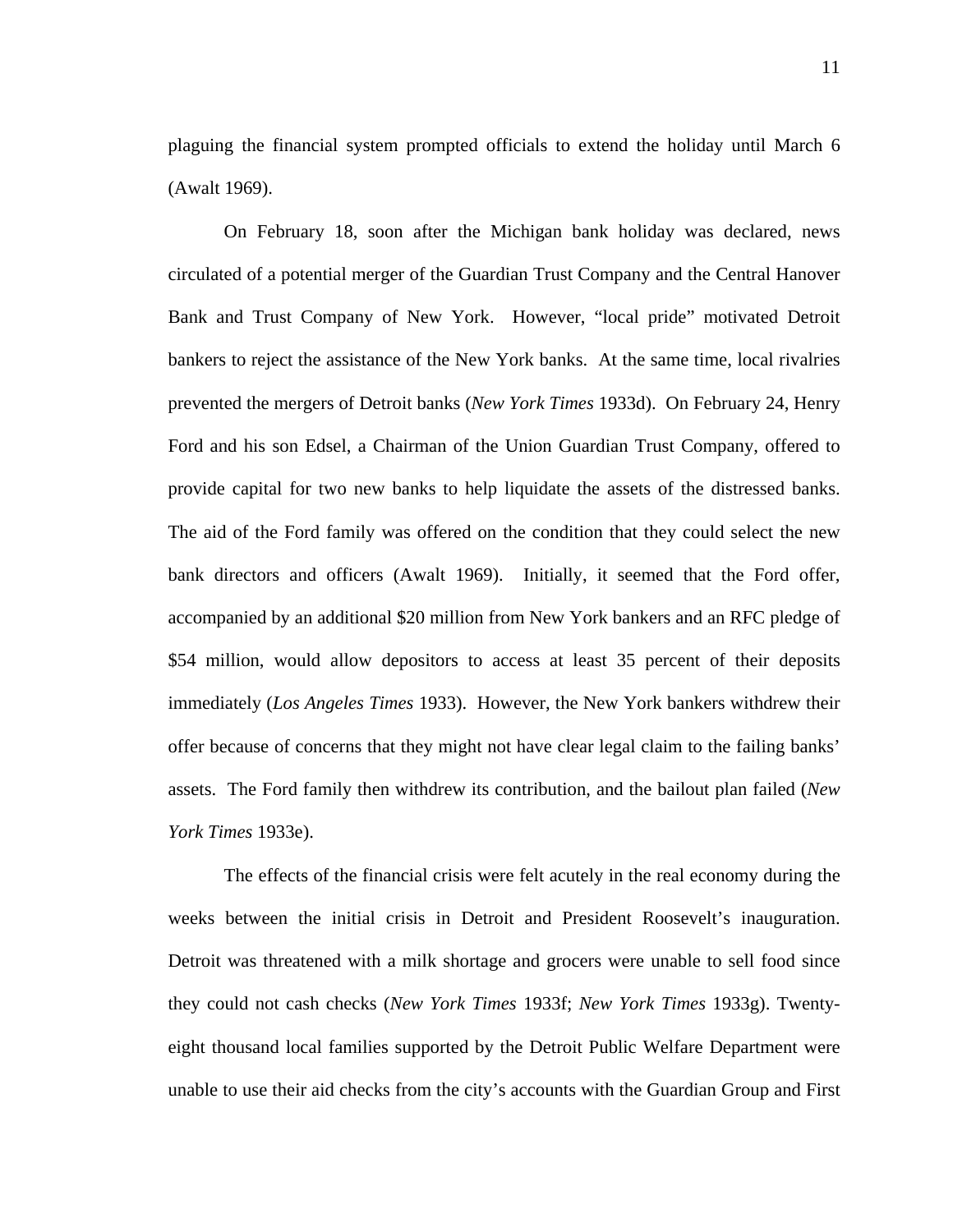National; Wayne County, Michigan was unable to support 10,000 ill and insane patients because its deposits in the bank groups were unavailable (*New York Times* 1933g). In late February, the Detroit Clearing House Association considered issuing scrip<sup>11</sup> to provide a medium of exchange during the banking emergency (*New York Times* 1933g).

The situation in Michigan and the concurrent exposure of scandalous business practices among New York bankers exacerbated financial instability across the country. The instability of the Detroit banking system worried officials in Washington, and the public withdrew its deposits from banks nationwide. Over 5,500 banks with deposits totaling \$3.4 billion had temporarily closed by March 3. New York banks lost \$200 million in gold and \$150 million in currency; Chicago also lost \$100 million in gold the same day (Awalt 1969). The Federal Reserve banks admitted "they could not support member banks indefinitely, especially those drained by the troubles in Michigan, Maryland, and Ohio" (Kennedy 1973). However, outgoing President Hoover was unwilling to declare a national bank holiday, so comptroller Awalt and other government officials pressured the governors of several states to declare state banking holidays and institute banking restrictions. On March 6, the first business day following President Roosevelt's inauguration, he declared a national bank holiday to try to stem the panic.

On March 9, Congress passed the Emergency Banking Relief Act drafted by Roosevelt and his advisors. The Act granted the federal government power over the

<u>.</u>

<sup>&</sup>lt;sup>11</sup> Scrip is a certificate of indebtedness issued as currency or in lieu of money (Oxford English Dictionary).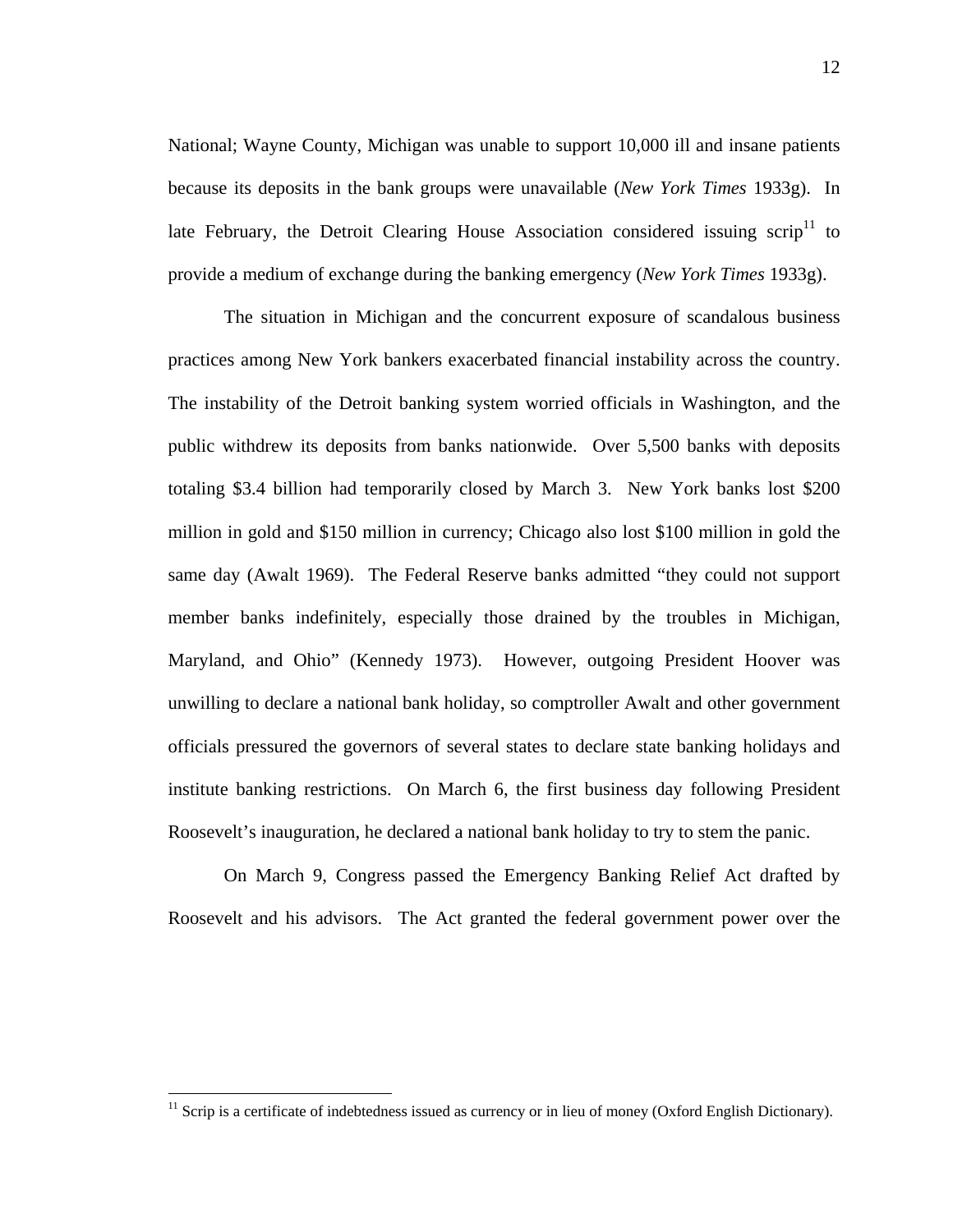banking system.<sup>12</sup> Under this act, the RFC could directly capitalize banks by purchasing preferred stock.

The Emergency Banking Act of 1933 helped resolve the crisis. During the holiday, government officials confirmed the solvency of national banks, which were gradually reopened to their depositors beginning March 13. Roosevelt's innovative banking plan and first "fireside chat" soothed depositors to such an extent that when banks reopened, deposits actually exceeded withdrawals. Five thousand three hundred eighty-seven of the Federal Reserve's 6,694 member banks reopened by the end of March; 7,654 of 11,455 state institutions also reopened during that time. By June, 91 percent of deposits in Federal Reserve member banks were available to the public. Confidence in the banking system encouraged stock market values to increase; the values of government bonds, corporate bonds and commodities also increased (Kennedy 1973).

After successfully reopening the first set of banks, Roosevelt's administration addressed the long-term capital needs of the banking system. Through investments made by local businessmen and the RFC, the government engineered the direct recapitalization of certain weak banks. The RFC invested more than \$1.2 billion in over 6,000 institutions during its 18 years of operations.<sup>13</sup> Ultimately, the agency lost only \$13.7 million and only 206 of the banks which received RFC preferred stock were later forced to close (Kennedy 1973). $^{14}$ 

 $\overline{a}$ 

<sup>&</sup>lt;sup>12</sup> The Act also contained provisions for reorganizing national banks and issuing preferred stock for banks. It formalized lending by the Federal Reserve to banks, and created a Presidential discretionary fund of \$2,000,000 to help carry out the Act.

<sup>&</sup>lt;sup>13</sup> Equivalent to approximately \$19.5 billion in the year 2008 (Officer, 2009).

<sup>&</sup>lt;sup>14</sup> Equivalent to approximately \$227 million in the year 2008 (Officer, 2009).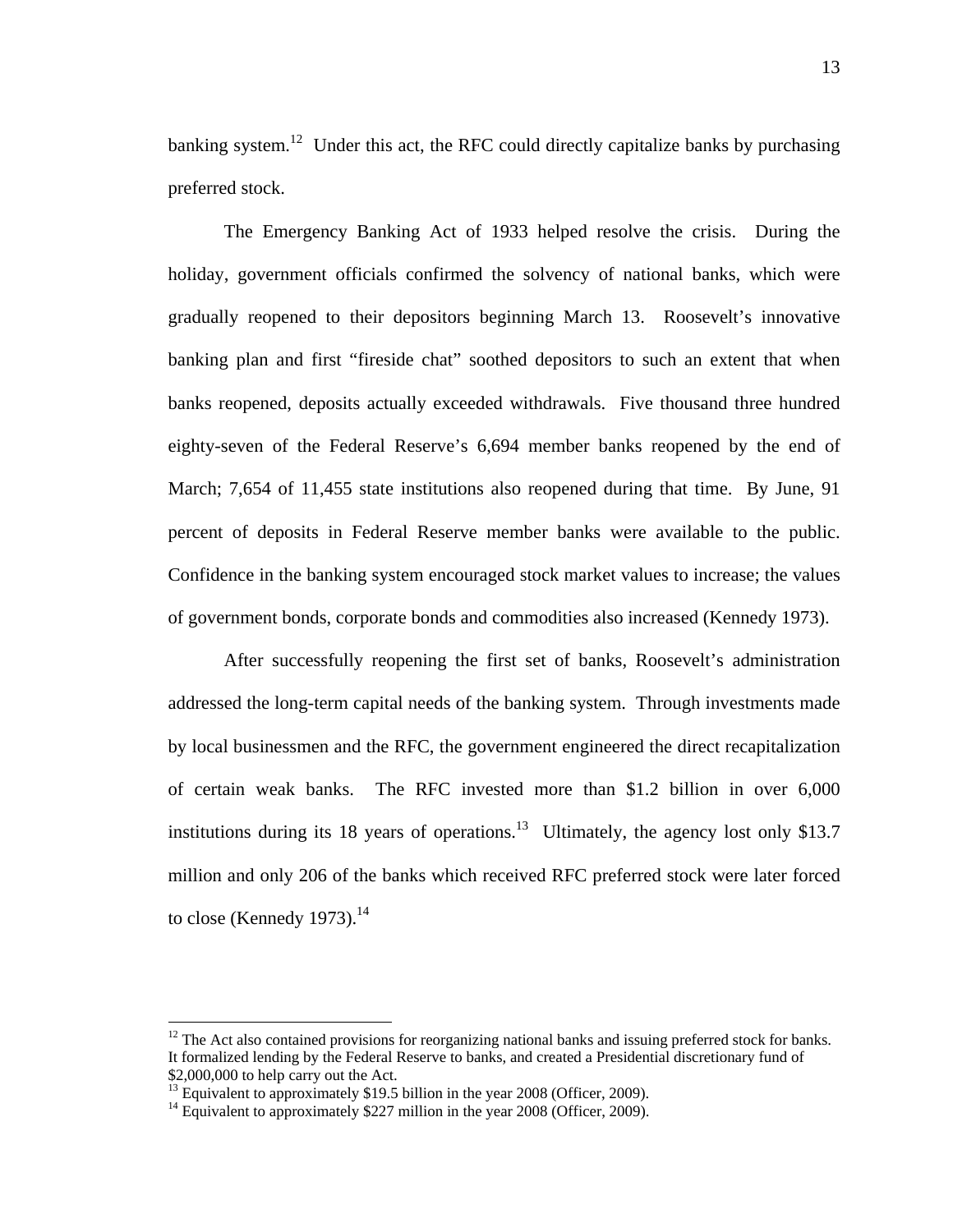In Detroit, the RFC orchestrated a "Spokane sale" of the assets of the banks.<sup>15</sup> General Motors and the RFC announced the creation of a new bank on March 21. Half the capital for this new corporation was provided by the RFC, which received preferred stock. The other half of the necessary capital was provided by local interests, including General Motors and Chrysler, which were granted common stock in the company (*New York Times* 1933c). The RFC supervised the management of this new bank, the National Bank of Detroit.

The National Bank of Detroit immediately took control of the assets and liabilities of the Guardian group and the National group. On April 24, the National Bank of Detroit distributed 30 percent of holdings to the old depositors and began liquidating the assets of the Guardian and National groups in May. The efficiency of the RFC's "Detroit plan" spurred numerous applications for reorganization in other communities. In total, the RFC and Treasury Department authorized 257 similar relief operations. These rehabilitations finished the repair begun with the passage of the Emergency Banking Act and allowed the financial system to rebuild on stronger foundations following the banking crisis of 1933.

 $\overline{a}$ 

<sup>&</sup>lt;sup>15</sup> "Spokane sales" were used to dissolve banks who provided valuable services to the community but whose assets covered less than half of their debt. Conservators arranged the sale of "desirable assets in bulk…to an existing bank or a bank newly organized for that purpose," and creditors were immediately paid from the revenue generated by the sale (Kennedy 1973). After the sale and allocation of the proceeds, the old banks could be liquidated.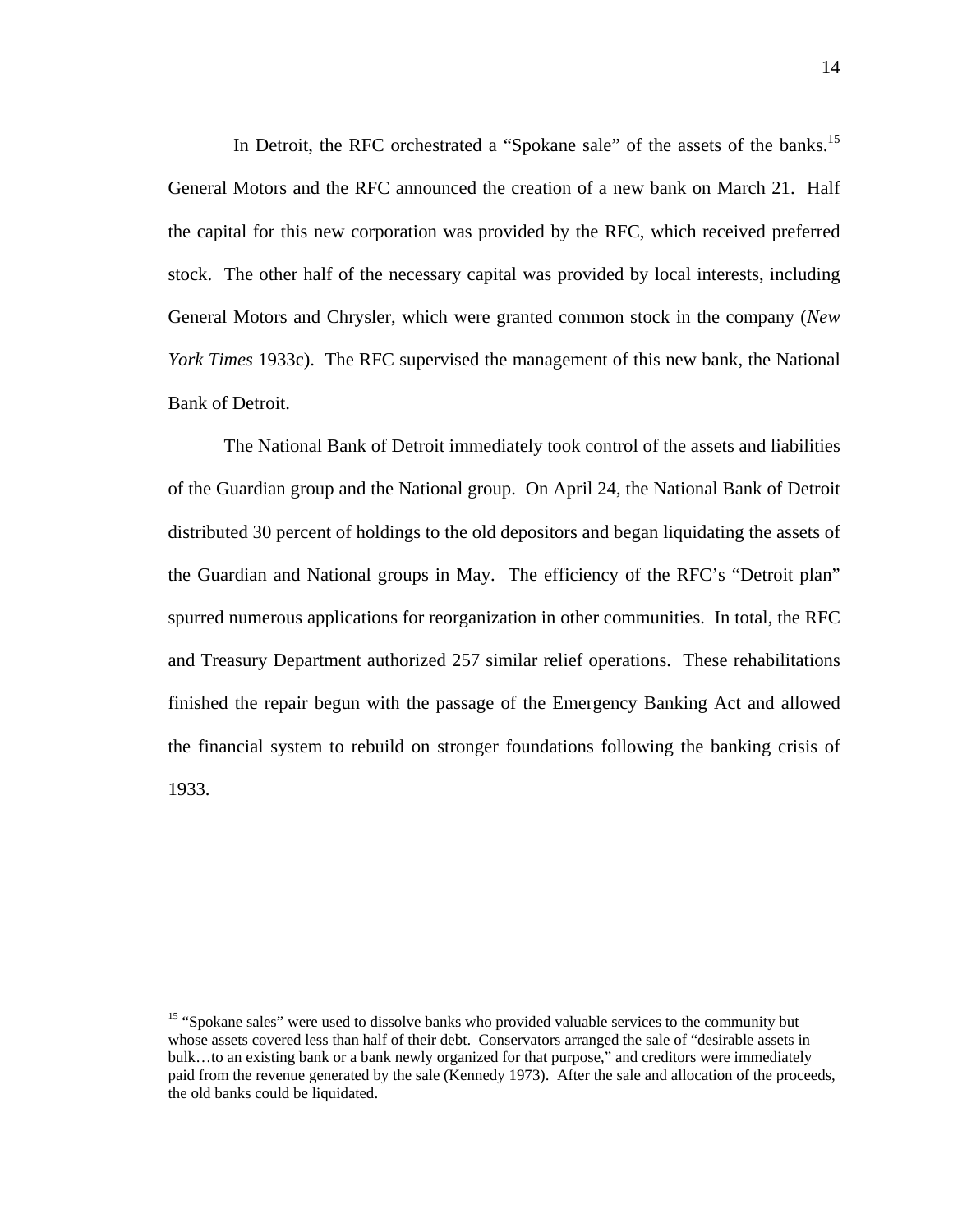#### *Section II: Literature Review*

Conventional studies of financial crises suggest that bank failures worsen economic downturns because of their effect on the money supply (Friedman and Schwartz 1963). Banking crises cause the supply of money to decrease as loans are recalled and the wealth of bank shareholders decreases. These monetary effects have a detrimental effect on national income (Dow 2000).

Bernanke (1983) argues that non-monetary effects also contribute to economic downturns. He suggests that the depth and duration of the Great Depression, which are not fully explained by changes in the money supply, can be partially explained by the non-monetary effects of financial crises. In particular, Bernanke examines the nonmonetary effects of decreased institutional efficiency and increasingly costly financial intermediation.

Bernanke's analysis of the Great Depression suggests that bank failures caused borrowers to shift to other forms of credit. As borrowers relied more on trade credit and other non-bank lending agencies, the efficiency of the lending process declined since these other agencies lacked the banks' institutional knowledge. The credit system was further disrupted by the widespread increase in borrowers' defaults and bankruptcies. Between 1930 and 1933, deflation caused the value of borrowers' collateral to decrease while their debt burden increased. The increasing spread between Baa-rated corporate debt instruments and Treasury bonds indicates that banks found lending to be increasingly risky. Bernanke suggests that the increasing difficulty of obtaining loans, even for creditworthy borrowers, limited the ability of the economy to recover from macroeconomic shocks.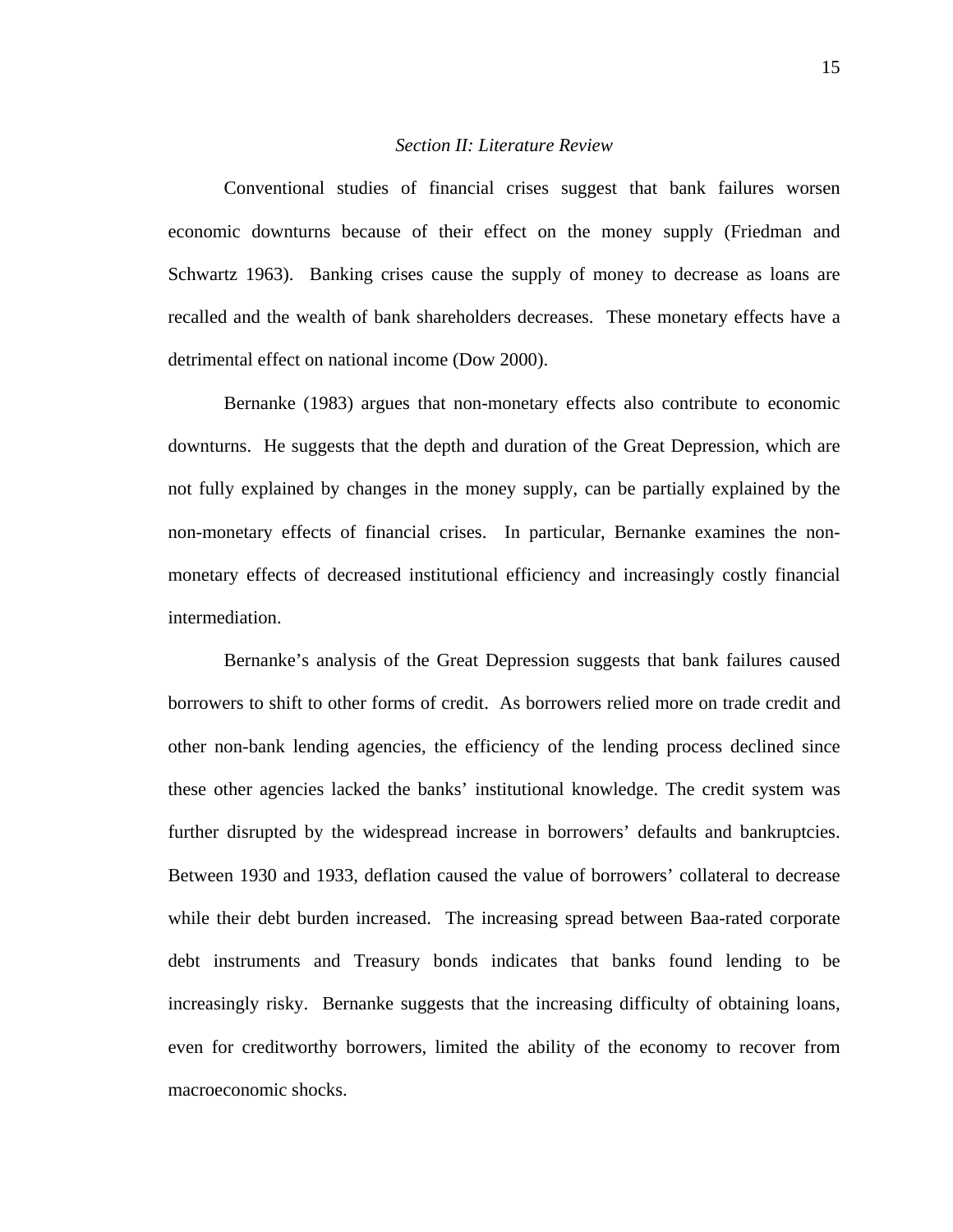Finally, Bernanke examines whether the increasing costliness of credit intermediation affected the supply side or demand side of the economy. He tests the theory that the credit crunch, which was caused by the inability of financial institutions to effectively share risk or fund large projects, decreased aggregate supply. Since producers did not need to increase the aggregate supply of goods and services during the Great Depression, Bernanke argues that this effect was not very important. Instead, Bernanke suggests that increases in the costs of borrowing decreased investment and consumption spending, which lowered aggregate demand. As a result, the financial crisis impacted the real economy through changes in consumption and investment.

Calomiris and Mason (1994) examine another aspect of bank failures. They note that some scholars attribute financial panics to imperfect information, since depositors may cause a run on banks when they cannot distinguish between strong and weak institutions.<sup>16</sup> Depositors seeking to protect their money during a financial crisis may withdraw funds from banks until they can pinpoint the troubled institutions. The deposit withdrawals are "socially costly," disrupt the payment system, and reduce the supply of credit (Calomiris and Mason 1994). However, scholars suggest that interbank cooperation normally helps strong banks survive panics since banks have better information than depositors regarding the financial condition of other financial institutions.<sup>17</sup> To test whether banks mutually assisted one another during the Great Depression, Calomiris and Mason examine the June 1932 Chicago banking panic.

1

<sup>&</sup>lt;sup>16</sup> See Calomiris and Gorton (1991), Bhattacharya and Thakor (1993), and Kaufman (1994).

<sup>&</sup>lt;sup>17</sup> See Gorton (1985), Calomiris and Kahn (1991), Calomiris and Gorton (1991), Calomiris and Schweikart (1991), and Calomiris (1993).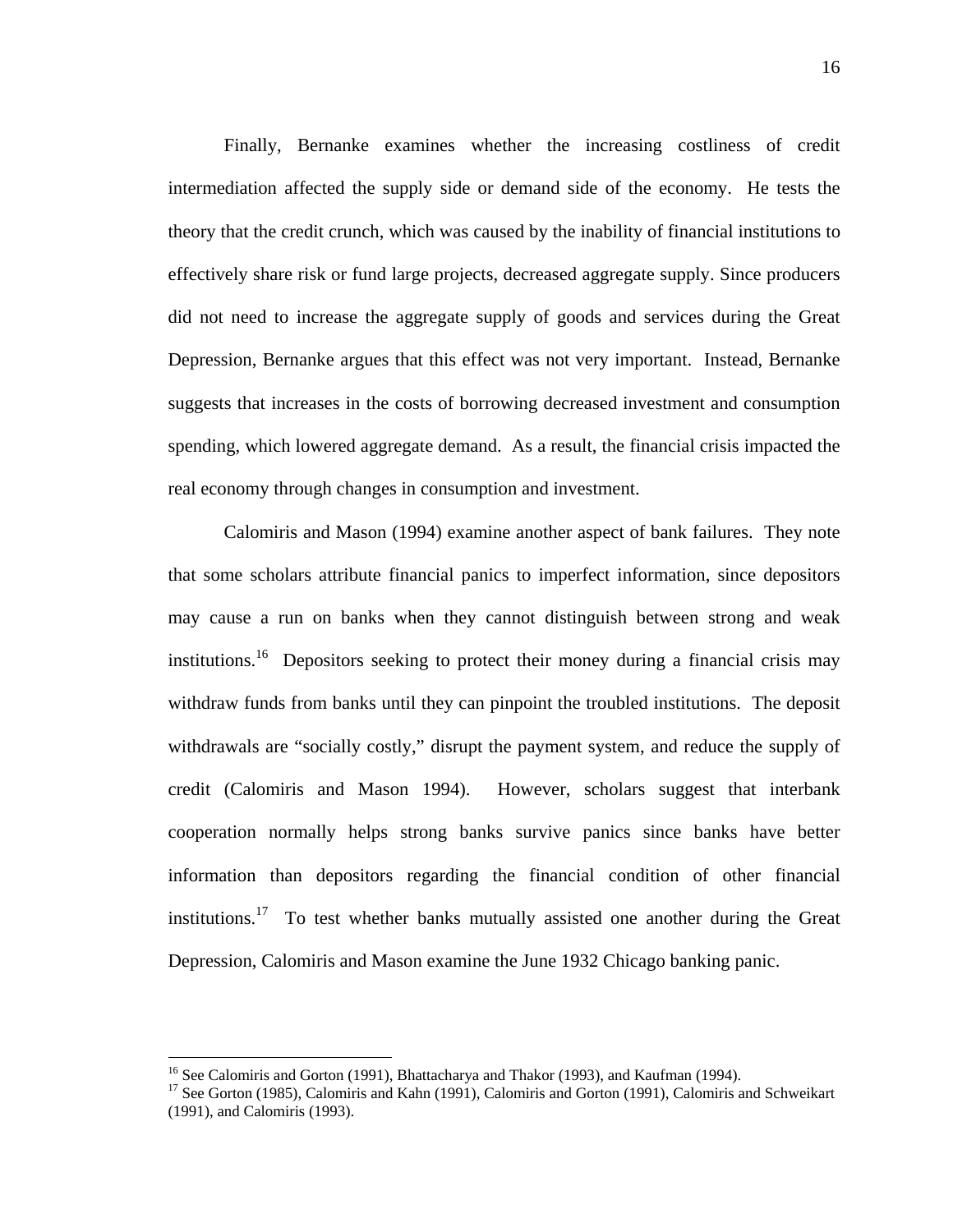Calomiris and Mason assess the solvency of financial institutions by examining banks' market-to-book value of equity, their debt, the interest rates paid on debt, and the rates of withdrawal of debt during 1931 (Calomiris and Mason 1994). Banks with higher market-to-book values of equity were more likely to survive panics, as were banks with a higher proportion of demandable debt. Calomiris and Mason also find that the interest rate paid by failed banks and risky banks was higher than that paid by banks that survived the panics. Finally, banks that failed also experienced a higher withdrawal rate than those which survived. The analysis suggests that banks which survived the panic were fundamentally different from those which failed.

Calomiris and Mason attribute the concentrated bank failures during the Great Depression to negative shocks to the value of common assets. Contagion, or depositors' inability to distinguish solvent banks from insolvent banks, was not a significant factor. Calomiris and Mason also find that strong banks continued to cooperate throughout the 1932 crisis, supporting their hypothesis that interbank lending between sound banks remained the norm during the Great Depression. Calomiris and Mason's research suggests that government aid should support only fundamentally strong and solvent banks, as opposed to insolvent institutions. Their results also support the use of government funds to reinforce interbank lending.

Calomiris and Mason (2000) build on their earlier research by conducting an econometric analysis of the factors contributing to bank failures during the Great Depression. They examine banks' individual characteristics, the possible effects of contagion, and the effects of macroeconomic changes including external currency drains and agricultural disturbances. They find that the causes of bank failures vary over time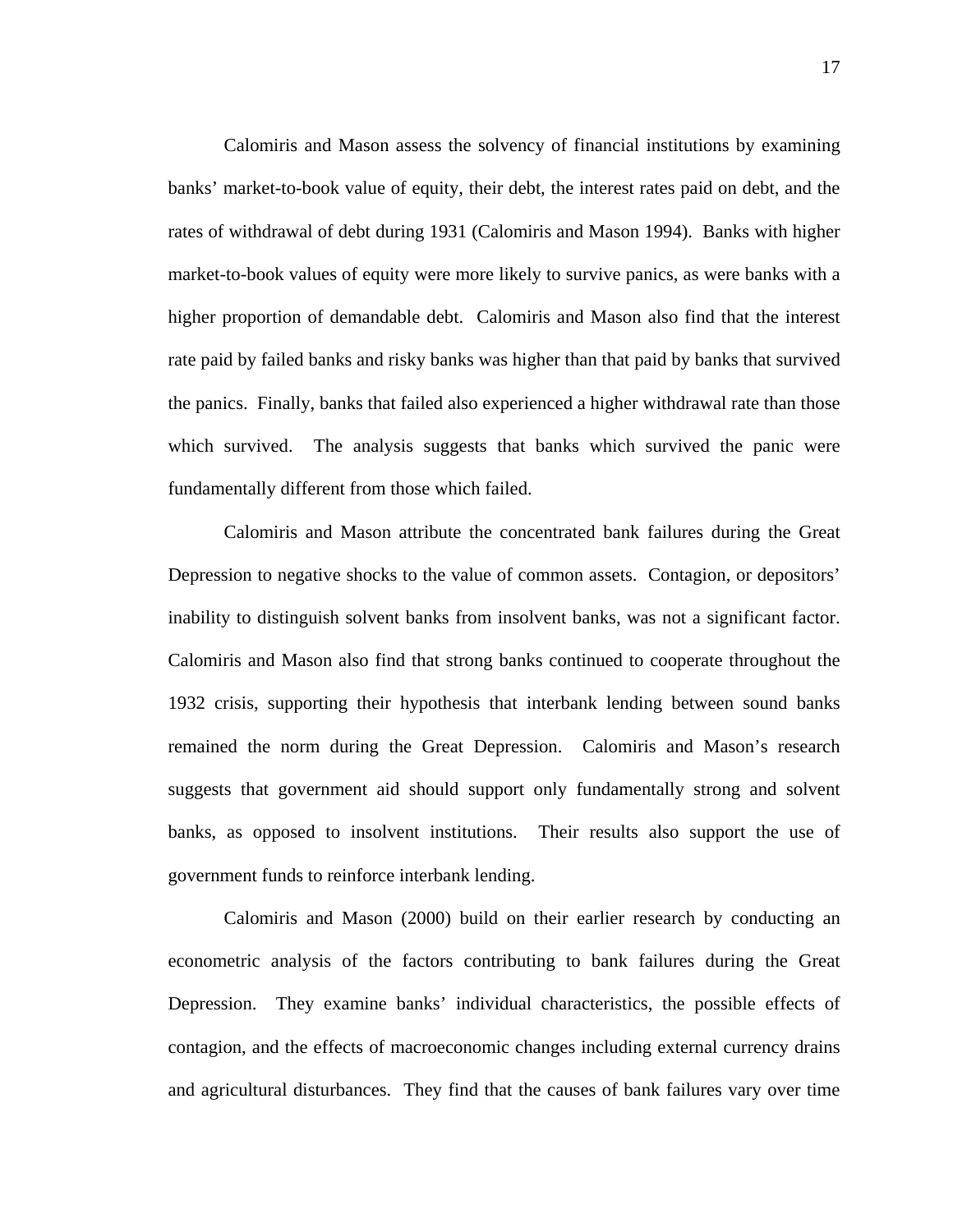and by region. As a result, national macroeconomic indicators do not provide a good explanation of the timing of bank failures; bank fundamentals prove better predictors of bank survival or collapse.

Calomiris and Mason find some evidence of contagion only in the 1933 bank failures. Prior to that date, their analysis suggests that bank fundamentals and regional characteristics are better predictors of bank failure. Their findings challenge Friedman and Schwartz's (1963) attribution of early Depression-era banking crises to national macroeconomic factors. Calomiris and Mason's results support Wicker's (1996) theory that regional characteristics were usually more important factors than national contagion. The results also support Friedman and Schwartz and Wicker's shared view that the bank failures in 1933 resulted in part from contagion during a nationwide panic.

Ultimately, Calomiris and Mason (2000) suggest that contagion and liquidity crises are not major determinants of bank failures; bank fundamentals are more important. Therefore, a bailout of strong banks might prevent widespread panic, but increasing liquidity is unlikely to resolve financial crises like those faced during the Great Depression.

Mason (2001a) conducts an in-depth analysis of the operations of the Reconstruction Finance Corporation (RFC). Mason examines the effect of RFC loans and preferred stock purchases on Chicago Federal Reserve member banks. His analysis suggests that as the RFC assumed greater default risk, its aid programs more successfully limited bank failures.

Mason finds that the RFC loans alone did not lower bank failure rates. His findings challenge earlier work by Butkiewicz (1995), which suggests that RFC lending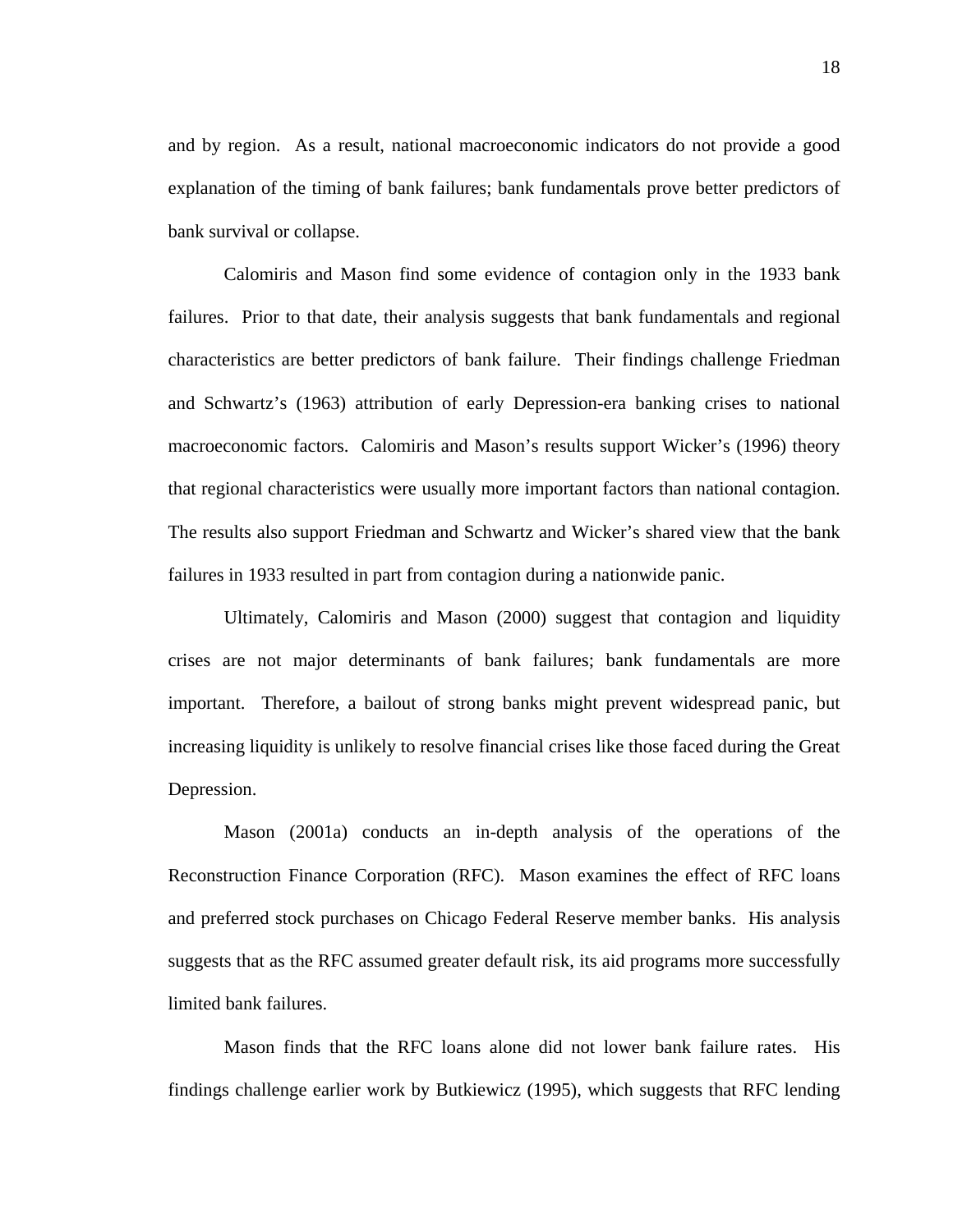did reduce bank failures in early 1932-1933. Mason's findings are supported by the fact that banks were required to use their highest quality and most liquid assets as collateral for RFC loans. Therefore, banks receiving RFC loans were unable to accommodate unexpected withdrawals of funds.

In contrast to the RFC's unsuccessful loan program, Mason finds evidence that the agency's preferred stock program helped prevent banks from failing. Under the preferred stock program, the RFC bore a greater amount of default risk and made its collateral requirements less stringent. Mason suggests solvent banks could operate more efficiently and regain strength as a result of government infusions of capital stock.

The work of Bernanke, Calomiris, and Mason motivates further research into effective government aid programs which can limit bank failures during financial crises. These earlier papers analyzed the first three banking crises of the Great Depression; my research is the first to explore whether the RFC's recapitalization program was effective in limiting the crisis of 1933, which spread from Detroit, Michigan throughout the United States. The RFC's program resembles the current bailout plan in that both have two provisions: the government may make direct loans to banks, and it may inject additional funds by purchasing preferred stock in financial institutions. An analysis of RFC assistance should provide a historical perspective on whether the current bailout plan is likely to limit bank failures.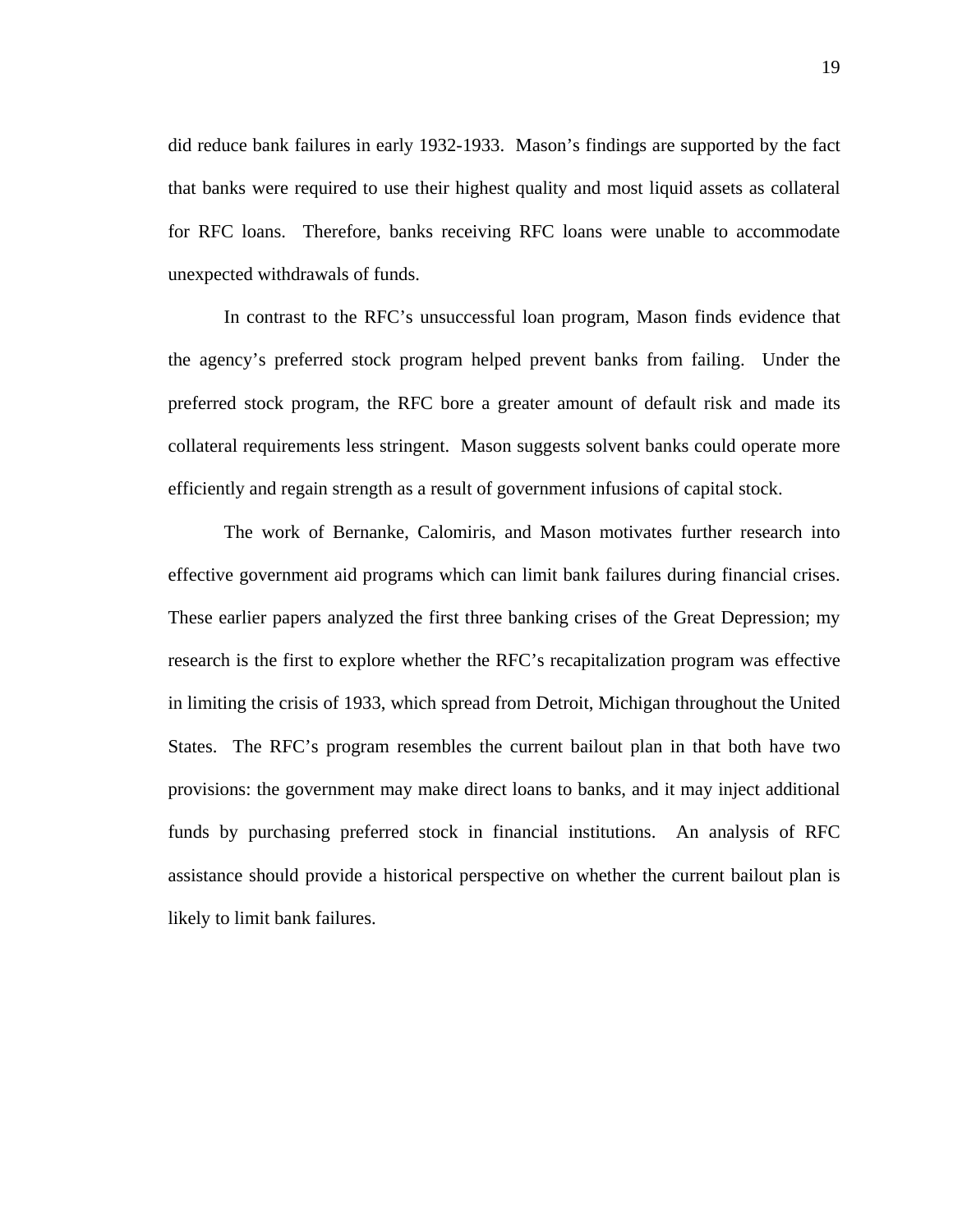#### *Section III: Data and Methodology*

The purpose of this analysis is to measure the effect of the RFC's loan and preferred stock programs on bank failure rates, after controlling for other factors. The models use a cross-sectional set of bank-level data describing RFC loans and preferred stock investments in each bank, local economic conditions, individual bank financial characteristics, and the incidence and time of bank failure.

Individual bank financial data come from the Federal Reserve member bank *Reports of Condition and Income*. From 1929 to 1936, the regulators of state and national banks did not publish data on bank earnings and expenses. Bank-level earning and expense data are available in the *Reports of Condition and Income* of the Federal Reserve (Mason 2001a, 1998). This means that the sample is restricted to Federal Reserve member banks. Federal Reserve banks include both national and state-chartered banks, which provides some institutional diversity in the sample. The sample of banks is restricted to the state of Michigan. There are detailed data on the individual characteristics of the troubled financial institutions during the financial crisis of 1933 in Detroit as well as the rest of the state. The database also includes data on the number and size of loans each bank received from the RFC. Michigan banks were also among the first to join the RFC's preferred stock program. As a result, Michigan banks provide a rich data set to examine the impact of this historical experiment.

The sample includes data on 197 Michigan member banks in the Seventh Federal Reserve District. The bank failure data for the national banks are taken from the Comptroller of the Currency's *Annual Report*. The *Rand-McNally Bankers' Directory* provides the failure data for state banks. For the purposes of the analysis, receiverships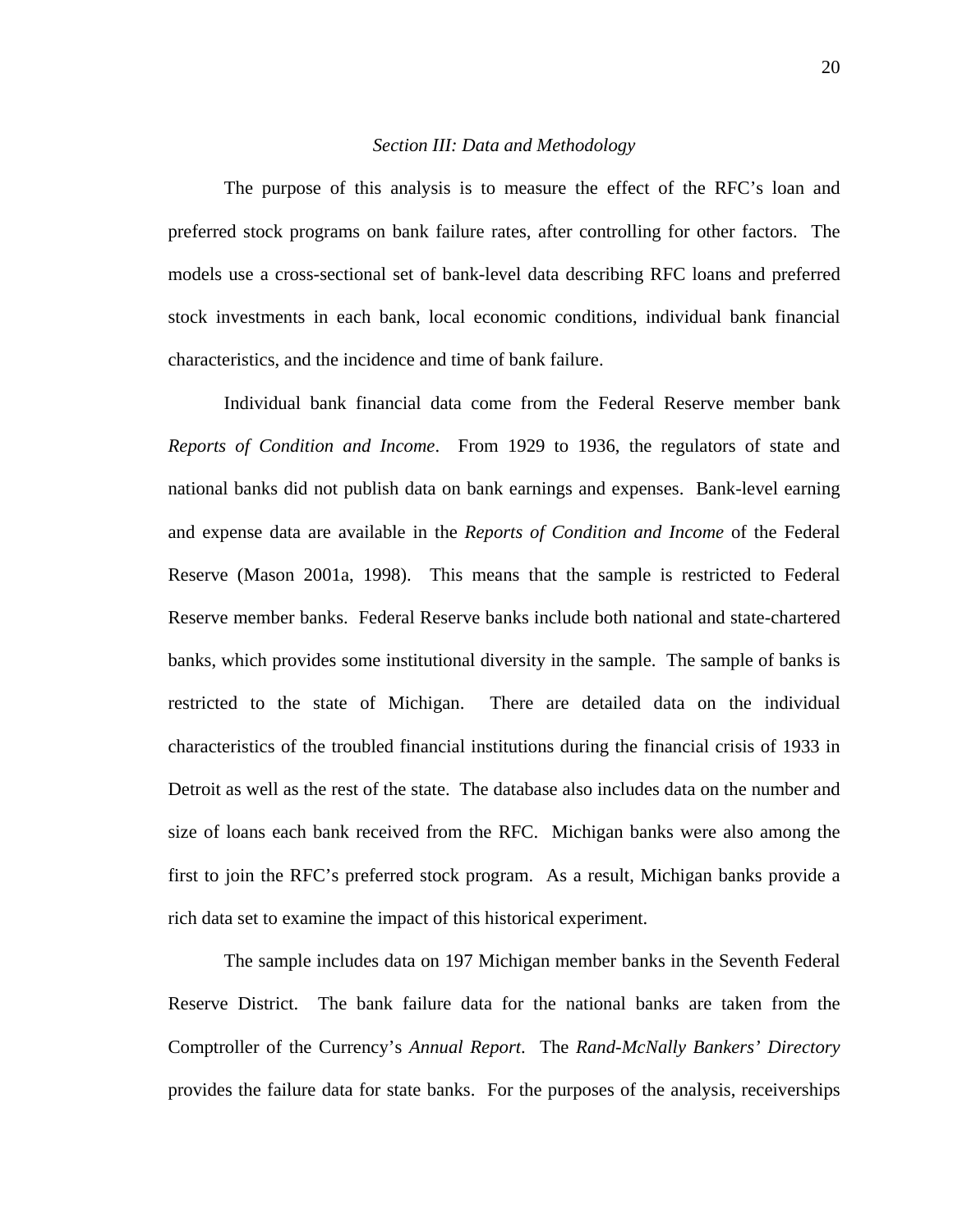and voluntary liquidations are treated as bank failures, though banks which reopen after receivership are not considered failed. Of the 197 banks in the sample, 82 (42 percent) failed between December 1929 and December 1936. Seventy-eight banks received RFC loans, 41 (53 percent) of which failed. Twenty (34 percent) of the 59 institutions participating in the preferred stock program failed.

RFC loans and preferred stock purchases were hand-coded from the monthly *Reports of Activities of the Reconstruction Finance Corporation.18* The *Reports* include the amount of each loan and preferred stock purchase. Many banks received multiple loans or infusions of capital in the form of preferred stock. According to Mason (2001a), 32 percent of banks in the United States received more than one loan from the RFC and 12 percent borrowed from the government-sponsored entity more than twice. Previous studies have examined the average amount of each loan or preferred stock purchase by dividing the amount of each by the number of loans or preferred stock purchases (Friedman and Schwartz, 1963; Butkiewicz, 1995; Keehn and Smiley 1988, 1993). However, because so many banks received several loans or preferred stock purchases, the averages of RFC outlays may be biased downward. Correcting for the multiple-loan bias, Mason (2001a) shows that for Chicago banks involved in the 1932 banking crisis, the RFC's purchases of preferred stock appeared to help banks survive, but RFC loans did not.

<u>.</u>

 $18$  These reports were published when Congress was in session after fall 1932. The reports were reproduced in the *Congressional Serial Set* and, until 1933, in the *Commercial and Financial Chronicle*. The Archive of the Clerk of the House of Representatives preserved the reports submitted while Congress was in recess and remains the only source for these reports.

Due to complications in obtaining the reports submitted while Congress was in recess, this analysis does not include data from September 1935. However, the limited RFC aid activity throughout the fall of 1935 suggests that the additional data would not have a material effect on the results of this analysis.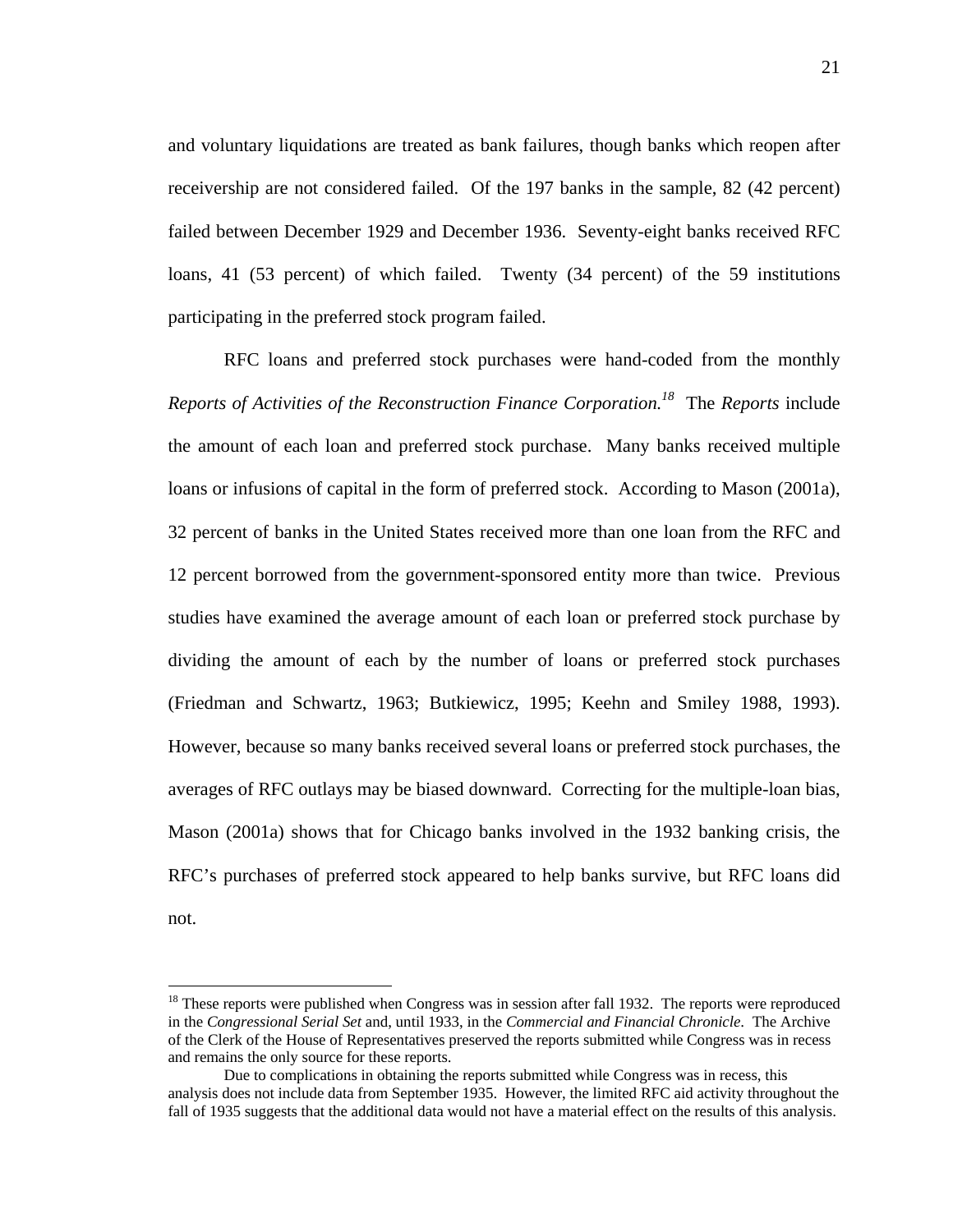This analysis focuses on whether loans or preferred stock purchases increased the likelihood of survival for Michigan banks. Parametric and non-parametric survival analysis techniques illustrate trends in bank failures from December 31, 1929 to December 31, 1936.<sup>19</sup> The Kaplan-Meier survivor functions depict bank failures over time. Smoothed hazard functions depict shifts in the probability of failure over time. Finally, a probit model and a log-logistic survivor model are employed to examine the effect of aid allocations on bank failure rates within a multiple regression framework. The formal econometric analysis suggests that RFC loans decreased the likelihood and duration of bank survival, whereas direct recapitalization increased the likelihood of bank survival.

#### *Methods and Empirical Results*

Survival analysis techniques are superior to Ordinary Least Squares (OLS) regressions or binary dependent variable regressions (logit and probit) at capturing the relationship between RFC aid allocations and failure rates over a specific time period. OLS produces misleading results when analyzing censored data, truncated data, or timevarying covariates (Jenkins 2005). Furthermore, OLS models present a structural issue: they simply do not express results in terms of observed transitions between states or completed spells (Jenkins 2005). Binary dependent variable models, which address the censoring and structural issues introduced by OLS, do not address "the differences in time in which each person is at risk of experiencing the event" (Jenkins 2005). The statistical techniques used in survival analysis were developed to address "the sequential nature of the data, and are able to handle censoring and incorporate time-varying

1

<sup>&</sup>lt;sup>19</sup> Non-parametric means that "no prior assumptions are made about the shapes of the relevant functions" (Jenkins 2005).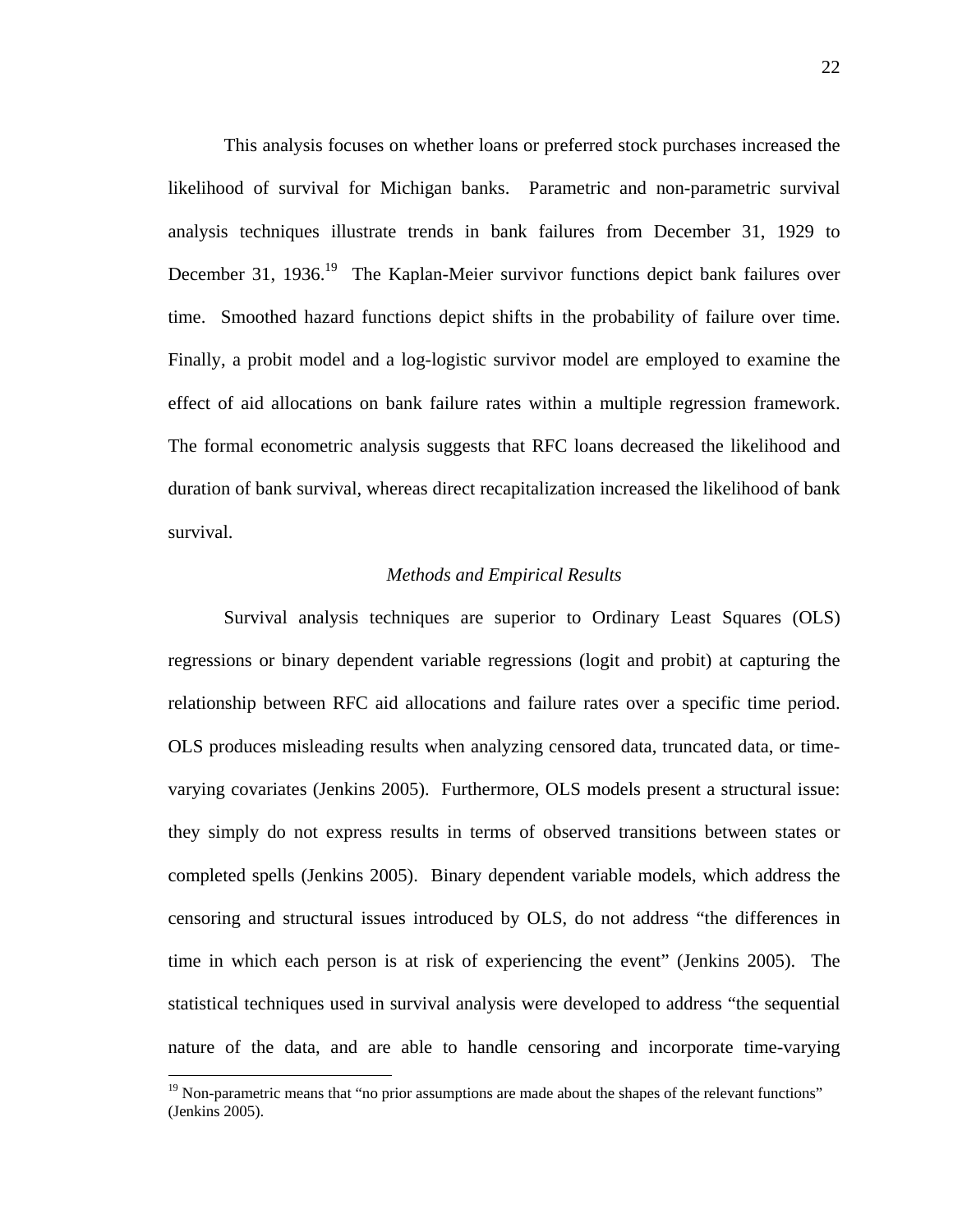covariates" (Jenkins 2005). As a result, survival analysis allows us to incorporate the most information in our study of the relationship between RFC aid policies and bank failure rates.

The specification of survival models depends on whether the process occurs in continuous time, or in discrete time intervals. Most economic phenomena are observed in continuous time. However, the data describing spell lengths are likely presented in grouped form. For example, durations are expressed in days or hours, not as fractions thereof. The length of the intervals used relative to average spell length helps determine whether the data should be treated as discrete or continuous (Jenkins 2005). In the case of the bank survival times in this data set, duration is measured in days and the typical bank survives for a period of years. Therefore, the survival time data used in this analysis is treated as if it were continuous.

Both graphical and multiple regression techniques are used to analyze the failure rates of Michigan banks. Kaplan-Meier survivor functions and smoothed hazard functions graphically describe the failure rates of the entire sample of Michigan banks, and the failure rates of subgroups determined by aid type. We then present a probit model of bank failures as a straightforward introduction to the relationship between RFC aid allocations and failure rates. To demonstrate the specific effects of different covariates on bank failure rates over time, we use a log-logistic survival model. The loglogistic parameterization assumes a specific shape for the survival function based on the history of bank failures during the Great Depression.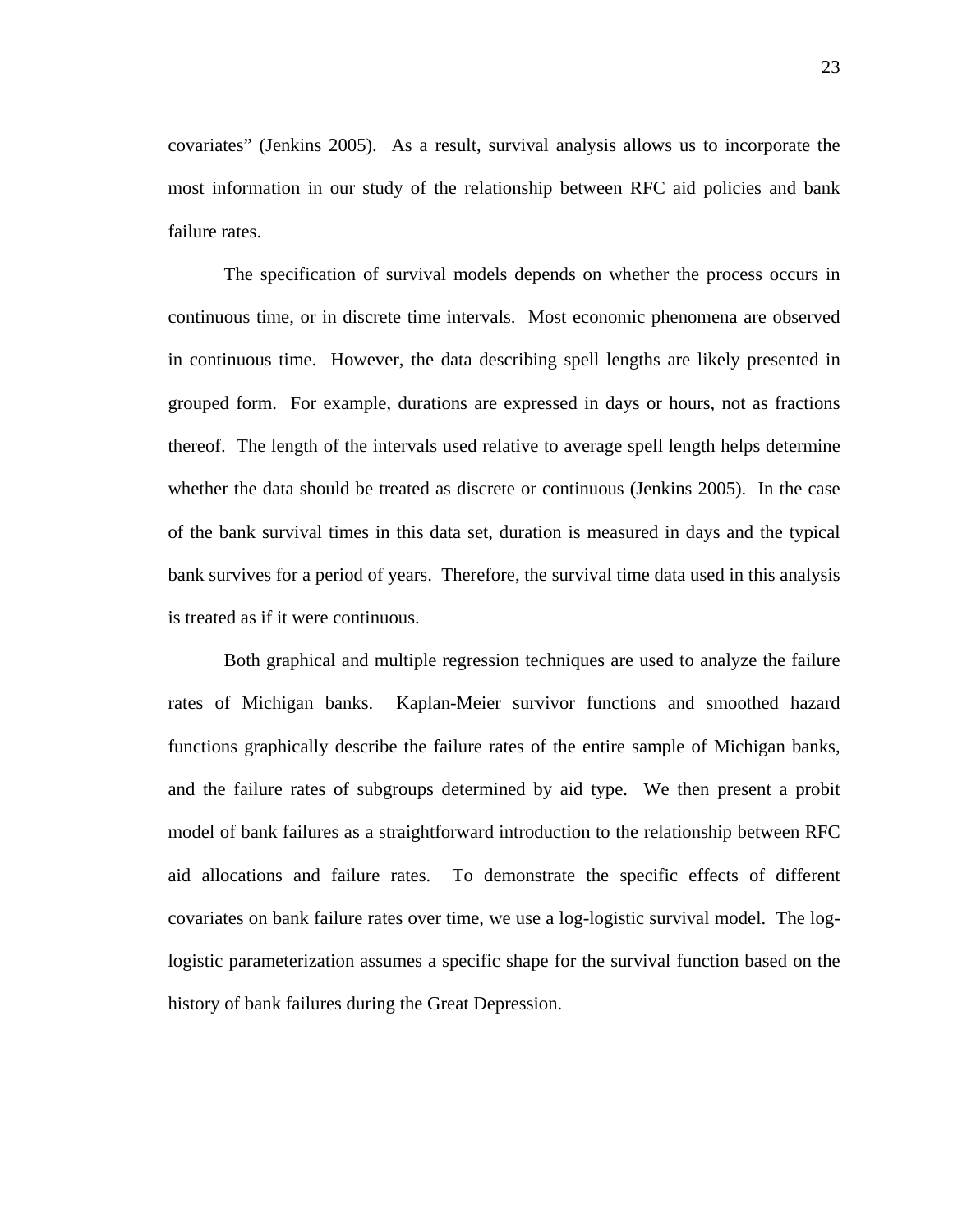#### *Survivor and Hazard Functions*

 Figure 1 is an estimate of the survival function of all Michigan banks, derived by the Kaplan-Meier method (Appendix I).<sup>20</sup> The Kaplan-Meier estimate of the survival function "is given by the product of one minus the number of exits divided by the number of [entities] at risk of exit" (Jenkins 2005).<sup>21</sup> From the survival function, one can also estimate the integrated hazard and failure functions of a population. These functions are typically depicted as step functions, where the height of each step varies depending on the estimated survival function, and the width of each step varies depending on the times at which failures occurred. The shape of the function reflects the fact that the nonparametric Kaplan-Meier method depends on the dates of observed transitions between states and on the length of the largest non-censored survival time.<sup>22</sup> Smoothing the function would demand additional assumptions about failure rates at dates between within-sample failure times and beyond the maximum observed failure time (Jenkins 2005).

Figure 1 shows the percentage of banks in business each day from December 31, 1929 to December 31, 1936. Figure 1 also indicates important historical events related to bank failure rates, including (1) the onset of the crisis of 1933, (2) when the RFC commenced operations, and (3) the beginning of the major bank liquidations caused by

$$
\widehat{S}(t_j) = \prod_{j|t_j < t} \left( 1 - \frac{d_j}{n_j} \right).
$$

 $\overline{a}$ 

 $20$  In each of the estimated survival functions and estimated hazard functions, the population at risk is all banks in the sample.

<sup>&</sup>lt;sup>21</sup> The proportion of those entering a state who survive to the first observed survival time,  $t_1$ ,  $S(t_1)$ , is simply one minus the proportion who made a transition out of the state by that time, where the latter can be estimated by the number of exits divided by the number who were at risk of transition:  $d_1/(d_1+m_1)=d_1/n_1$ .

More generally, at survival time  $t_j$ ,  $\frac{j_l t_j \zeta_t}{j}$  (Jenkins 2005).<br><sup>22</sup> "A survival time is censored if all that is known is that it began or ended within some particular interval of time, and thus the total spell length (from entry time until transition) is not known exactly" (Jenkins 2005).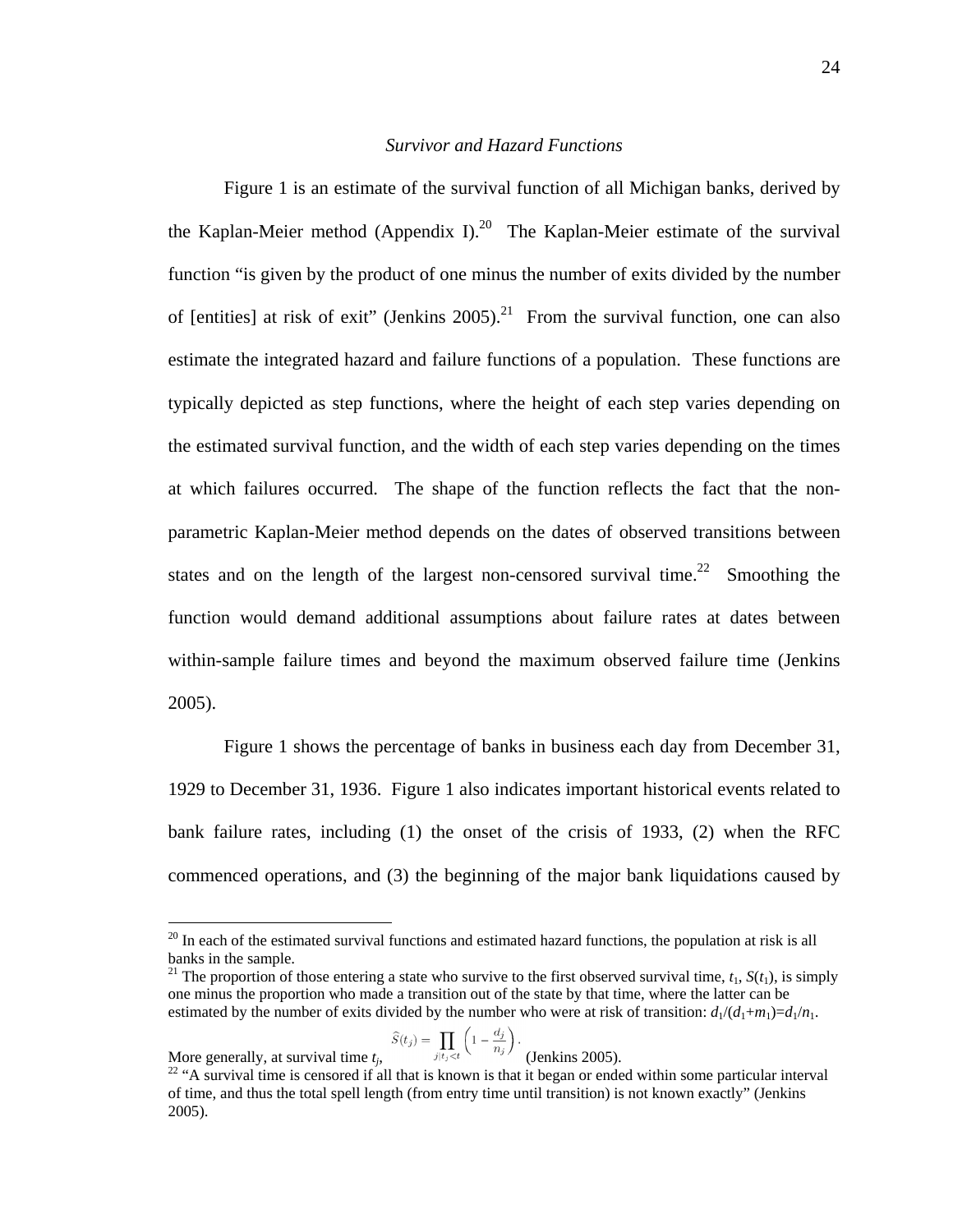the crisis of 1933. The survivor function shows that bank liquidations increased dramatically following the crisis of 1933. Figure 1 shows that the RFC liquidated failed banks for eighteen months following the crisis. After 1934, liquidations virtually ceased. The smoothed hazard estimate in Figure 2 offers additional evidence that the Crisis of 1933 threatened banks across Michigan.<sup>23</sup> The hazard ratio for bank failure reaches its highest point as the RFC completes the liquidations of banks that failed during the crisis of 1933.

Figures 3 and 4 divide the sample between banks which received RFC loans and banks in which the RFC bought preferred stock. Figure 3 shows that a greater proportion of the banks which received loans failed, relative to banks which did not receive loans. In contrast, a greater proportion of the banks which received capital from the RFC survived, relative to banks which did not receive an infusion of funds through preferred stock. Figure 4 shows that if a bank received a loan and preferred stock, it was no more likely to survive the Great Depression than if it had received only a loan. Banks that received capital from the RFC were more likely to survive than the banks which received no aid. If the bank received a loan or a loan and stock, it was less likely to survive than those banks which received no aid. Table 1 illustrates these same results (Appendix II).

 $\overline{a}$ 

 $23$  The hazard function is estimated using "kernel-based smoothing of the...change in the cumulative hazard between successive failures. The smoothed value at a given time is based on a weighted average of the values in the neighborhood of that point" (Jenkins 2008).

The shape of the step function used in the Kaplan-Meier estimation means one cannot directly estimate the hazard function. As Jenkins explains, "trying to estimate the slope of the integrated hazard function at each of the observed survival times is equivalent to trying to find the slope at the corner of each of the steps. Clearly, the slope is not well-defined…nor [does it yield] a non-parametric estimate of the hazard rate" (Jenkins 2005). However, by smoothing the integrated hazard function, which can be derived from the Kaplan-Meier survivor function, one can derive the slope at any point. Smoothing the hazard function incorporates additional assumptions about the data; one must carefully consider the degree to which the function should be smoothed and select the smoothing bandwidth accordingly. In this analysis, the bandwidths are 28 days. Richardson and Troost (2006) suggest that "bandwidths of 28 days on graphs spanning…years…are wide enough to smooth daily volatility without obscuring [meaningful] shifts in the probability of failure."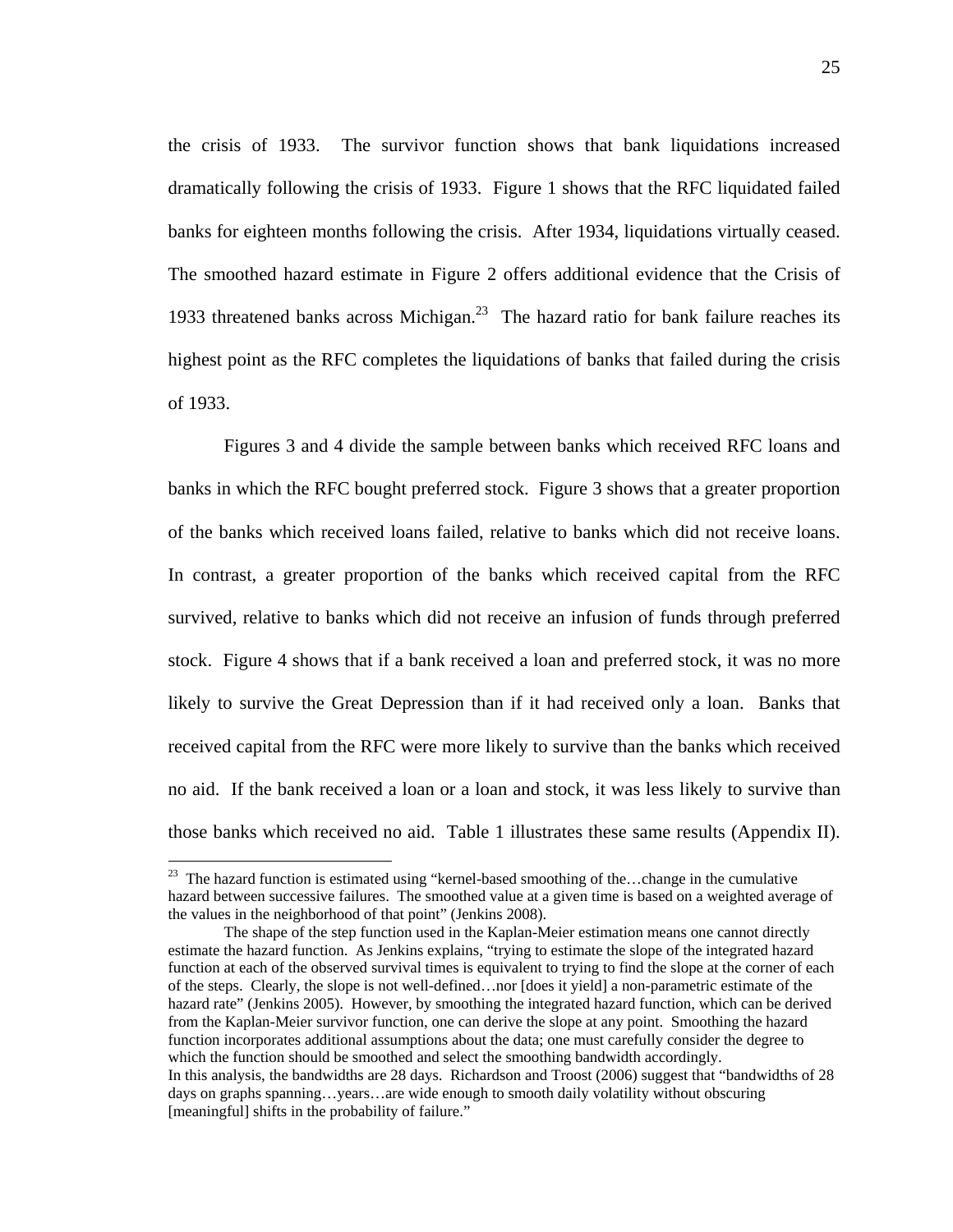Of all the aid groups, the banks which received capital and no loans from the RFC had the largest proportion of survivors by the end of 1936. Banks which received loans or a combination of loans and stock had fewer survivors than the banks which received capital.

 The log-rank and Wilcoxon tests are used to test whether the subgroup differences observed in survivor functions are statistically significant (Jenkins 2008). The log-rank and Wilcoxon tests reject the null hypothesis that the survival function for banks which received loans equaled that for banks which did not receive loans at the 1 percent level. The tests are less robust for preferred stock purchases, however. The log-rank and Wilcoxon tests reject the null hypothesis that the survival function for banks which received preferred stock from the RFC equaled that of banks which did not receive a capital infusion from the RFC at the 15 percent level and 10 percent level, respectively. Finally, the log-rank and Wilcoxon tests reject the null hypothesis that the survival function for banks which received loans equaled that of banks which received preferred stock at the 1 percent level.

 The graphs suggest that loans are associated with increased bank failure rates, while preferred stock purchases are associated with decreased bank failure rates. For an intuitive examination of the effect of RFC loans and preferred stock purchases relative to other bank characteristics, we consider the results of the probit model.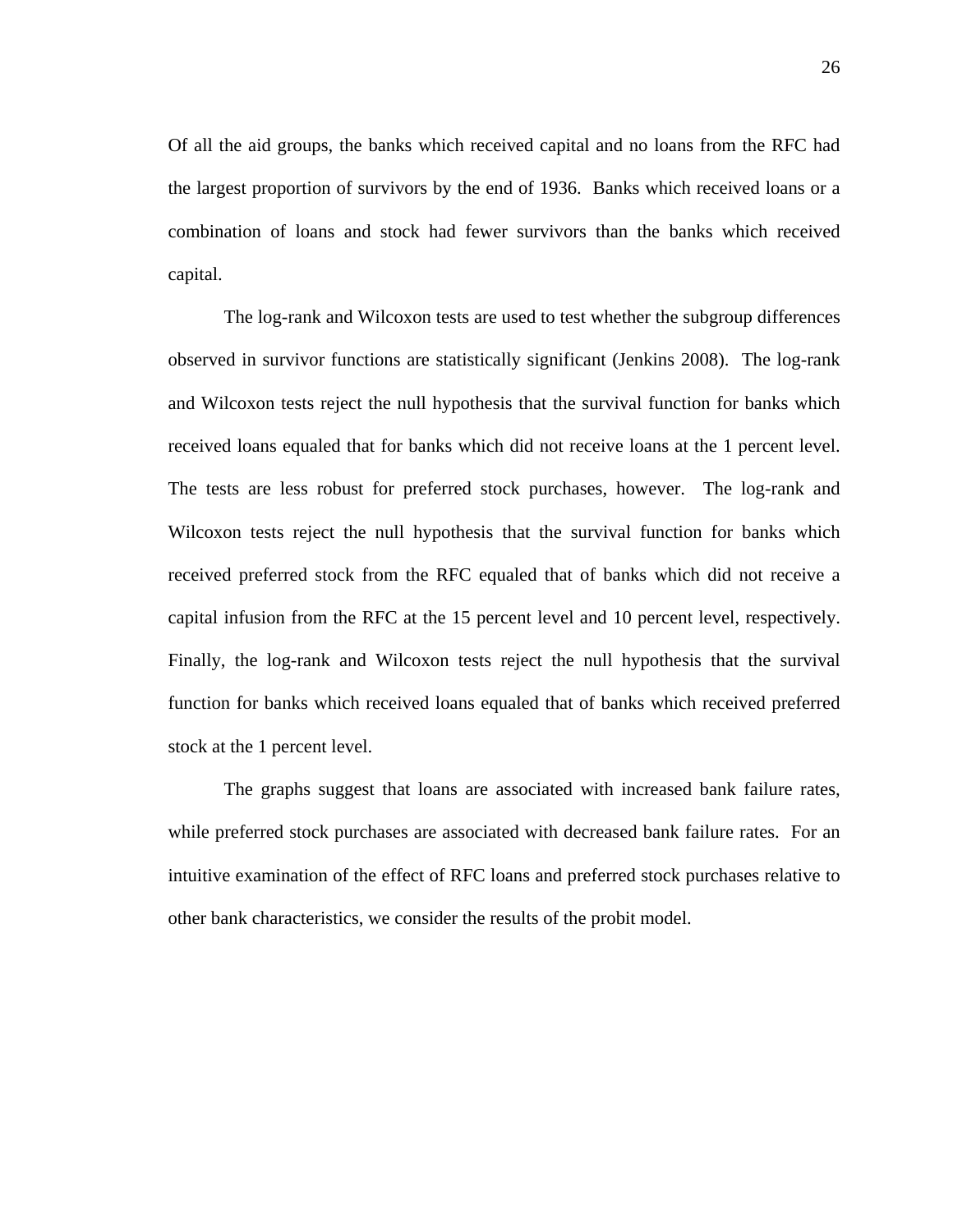#### *Probit Model*

 A probit model is a normally-distributed discrete choice model used to examine the percentage of entities entering a state (Greene 1993). In Table 2, we examine the relationship between aid allocations, bank characteristics, and bank failures (Appendix II). RFC aid allocations are represented by binary variables. The bank characteristics selected as determinants of failure have been widely analyzed in the literature (Alston et al. 1994; Calomiris and Mason 1997, 2000; Cole and Gunter 1995). Each bank characteristic is included at its value as of December 31,  $1931<sup>24</sup>$  The ratio measuring capital adequacy (net worth/total assets) should be associated with lower failure risk. Conversely, the less liquid a bank's assets, the greater its risk of failure. Real estate owned and reported losses indicate the level of foreclosed and nonperforming assets on the balance sheet of the bank, and should be associated with higher failure risk. Bonds, stocks, and securities owned, and loans and discounts, suggest the possibility of increased credit risk and should be associated with increased risk of failure. Paper eligible for rediscount at the Federal Reserve indicates low credit risk assets and should be associated with a decreased risk of bank failure. Because interest and discount rates should be higher for riskier borrowers, interest and discount earnings should be positively related to failure risk, assuming the higher earning are the result of higher interest rates charged by the banks. Also, since interest rates were generally declining during the Great Depression, interest rate risk on liabilities (bills payable and rediscounts) should have a positive relationship to failure rates. Finally, recoveries, which may capture a sudden recovery in bank asset values following a macroeconomic downturn, may also be

 $\overline{a}$ 

 $24$  This analysis uses time-fixed covariates. Modeling these bank characteristics as time-varying covariates might better describe their effect on the likelihood of failure and bank failure rates.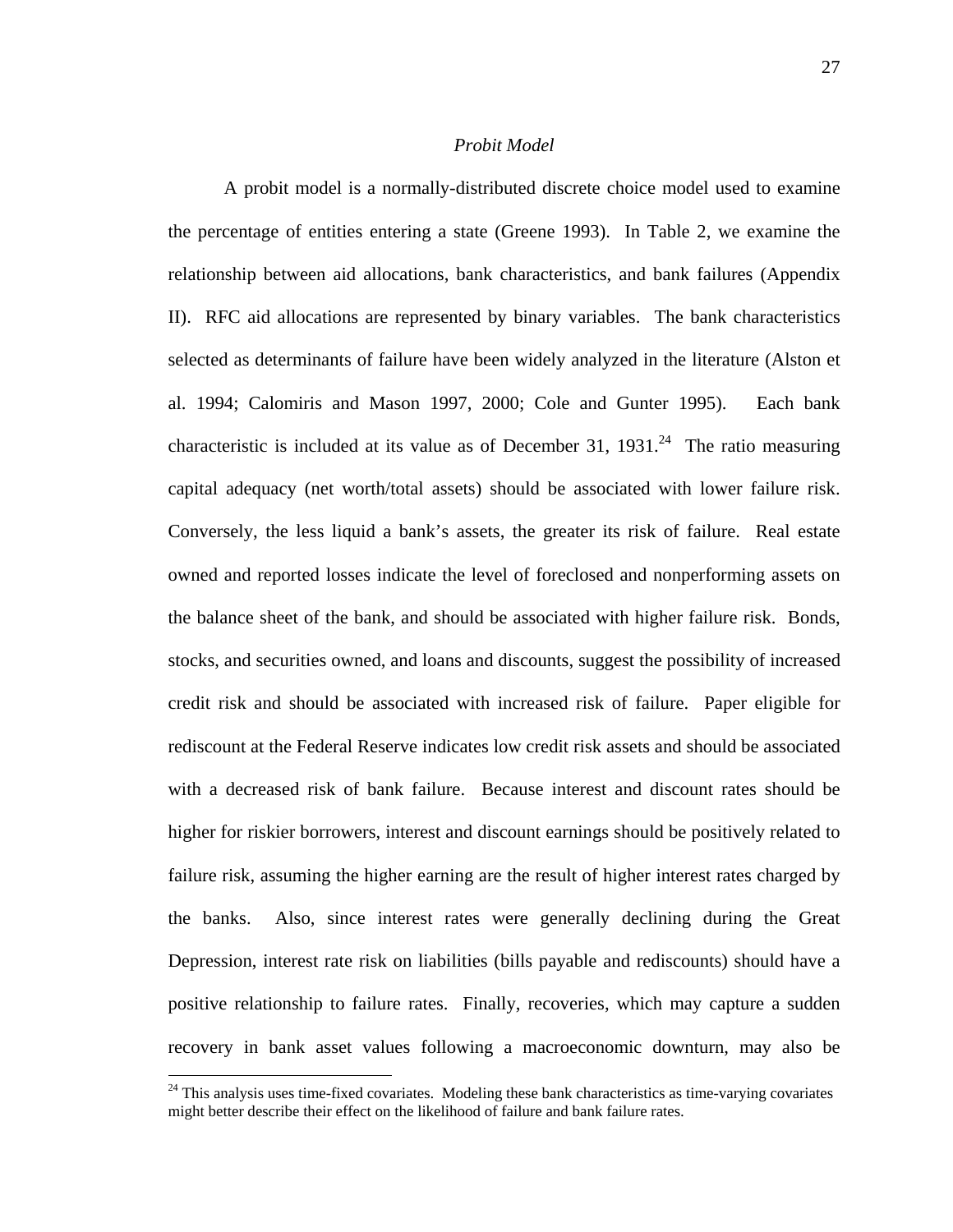positively associated with failure risk<sup>25</sup>. Controlling for all of these bank characteristics allows us to isolate the effect of RFC loans and preferred stock purchases on bank failure rates (Mason 2001a).

 The relationship between illiquid assets and bank failure rates is positive, as expected, and significant in all of the probit regressions in Table 2. Real estate owned is also associated with an increased risk of bank failure and is statistically significant in regressions (1), (3), and (4). None of the other bank characteristics show a significant relationship to bank failure rates, though the signs on the coefficients of net worth, bills payable and rediscounts, and interest and discount on loans are as expected.

 RFC loans are positively and significantly related to bank failure. Preferred stock purchases are negatively related to bank failure. When the banks receive only a direct capital infusion from the RFC and do not receive loans (regression 5), the coefficient is negative and statistically significant. Though direct recapitalization does not have a statistically significant effect on the likelihood of failure in regressions (2), (3), and (6), the coefficient on preferred stock purchases is always negative. When both types of RFC aid are included in the regression, the variables are not statistically significant. However, the coefficients still indicate a positive relationship between RFC loans and failure, and a negative relationship between RFC preferred stock purchases and failure. When the variables are examined using a Wald test, we find that the loan and preferred stock purchase variables are jointly significant.

Table 3 shows the marginal effects of RFC loans and preferred stock purchases. Banks receiving loans are approximately 25% more likely to fail, holding other

 $\overline{a}$ 

 $25$  Mason (2001a) notes, "recoveries may be positively associated with failure risk, if they capture a rebound in bank asset values following a trough."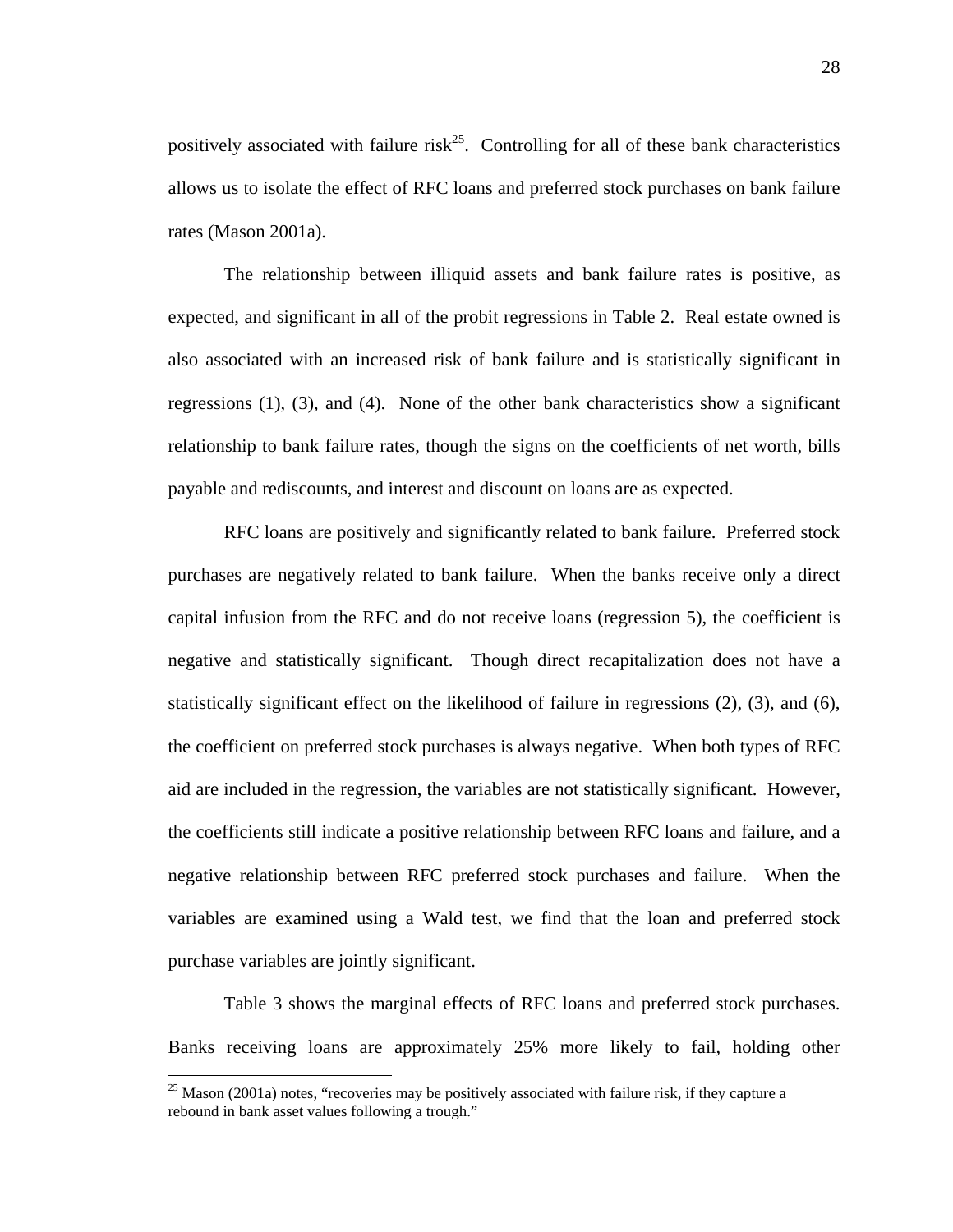characteristics constant (regressions 1 and 3). However, banks in which the RFC purchased preferred stock are less likely to fail. A bank receiving only stock, and no loan from the RFC (regression 5), has a 27% lower risk of failure.

 While the probit model allows us to examine the relationship between bank characteristics, RFC aid allocations, and the probability of bank failure, it is not sensitive to the timing of bank failure rates and leads to inaccurate results. We are interested in when banks failed; therefore, we estimate an accelerated failure time model to examine the effect of RFC aid on bank failure rates.

#### *Accelerated Failure Time Model*

 In contrast to a probit model, which represents only whether banks failed, a model of accelerated failure time uses the time before failure as the dependent variable. These survival models therefore measure how covariates "affect the incidence of failure… [and] the length of time elapsed before failure" (Mason 2001a). Also, survival models, which measure the conditional probability of failure, adjust for the survivorship bias inherent in the unconditional probabilities of failure estimated by probit models (Kiefer 1988). The survival model selected for this analysis uses the log-logistic function to parameterize the model. This parameterization was selected because its non-monotonic hazard function accurately describes the expected shape of the baseline survival rate of the sample over time. We expect the rate of bank failures to increase initially because of the repeated financial crises which occurred between 1930 and 1933. Following the crisis of 1933, the rate of bank failures should decrease.

 Table 4 summarizes the accelerated failure time models used to examine the relationship between binary variables representing RFC aid, bank characteristics, and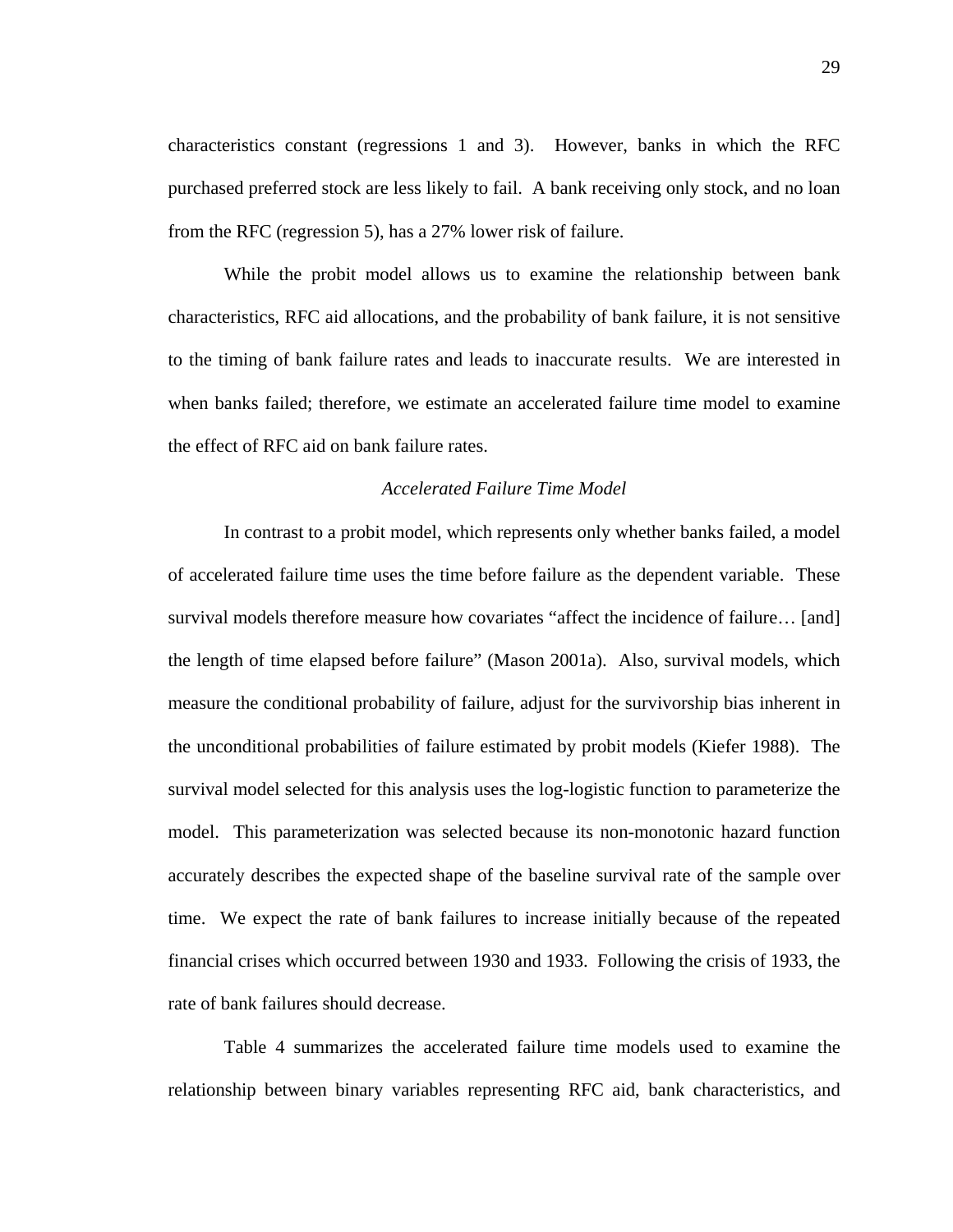survival time (Appendix II). The unit of observation is the individual bank, and duration is measured in days. Banks are observed from December 31, 1929 until December 31, 1936. The coefficients on each covariate are time ratios. Time ratios less than 1 are associated with a shorter estimated survival time; time ratios greater than 1 are associated with a longer estimated survival time. The bank characteristics modeled are the same as those used in the probit analysis.

As in the probit analysis, illiquid assets are significantly negatively related to survival time. None of the other bank characteristics demonstrate a significant effect on survival time; however, the sign of the coefficients of certain variables supports our earlier hypotheses. Bonds, stocks, and securities owned are associated with shorter survival time. Bills payable and rediscounts and interest and discount on loans are also associated with a shorter estimated survival time. Bank size (net worth) is associated with a longer estimated survival time.

RFC loans and preferred stock purchases are significant in every regression. RFC loans are associated with shorter estimated survival times, while preferred stock purchases are associated with longer survival times. A bank receiving only preferred stock, and no RFC loans, has the longest estimated survival time. While the time ratios are significant at the 10 percent level or higher for every aid variable, the Wald test for joint significance suggests that the relationship between RFC loans and RFC preferred stock purchases could be even stronger than our regression results imply.

The results of the log-logistic regressions correspond with the results of the nonparametric survival analysis and the results of the probit model. In each case, RFC loans are associated with decreased survival. In contrast, RFC preferred stock purchases are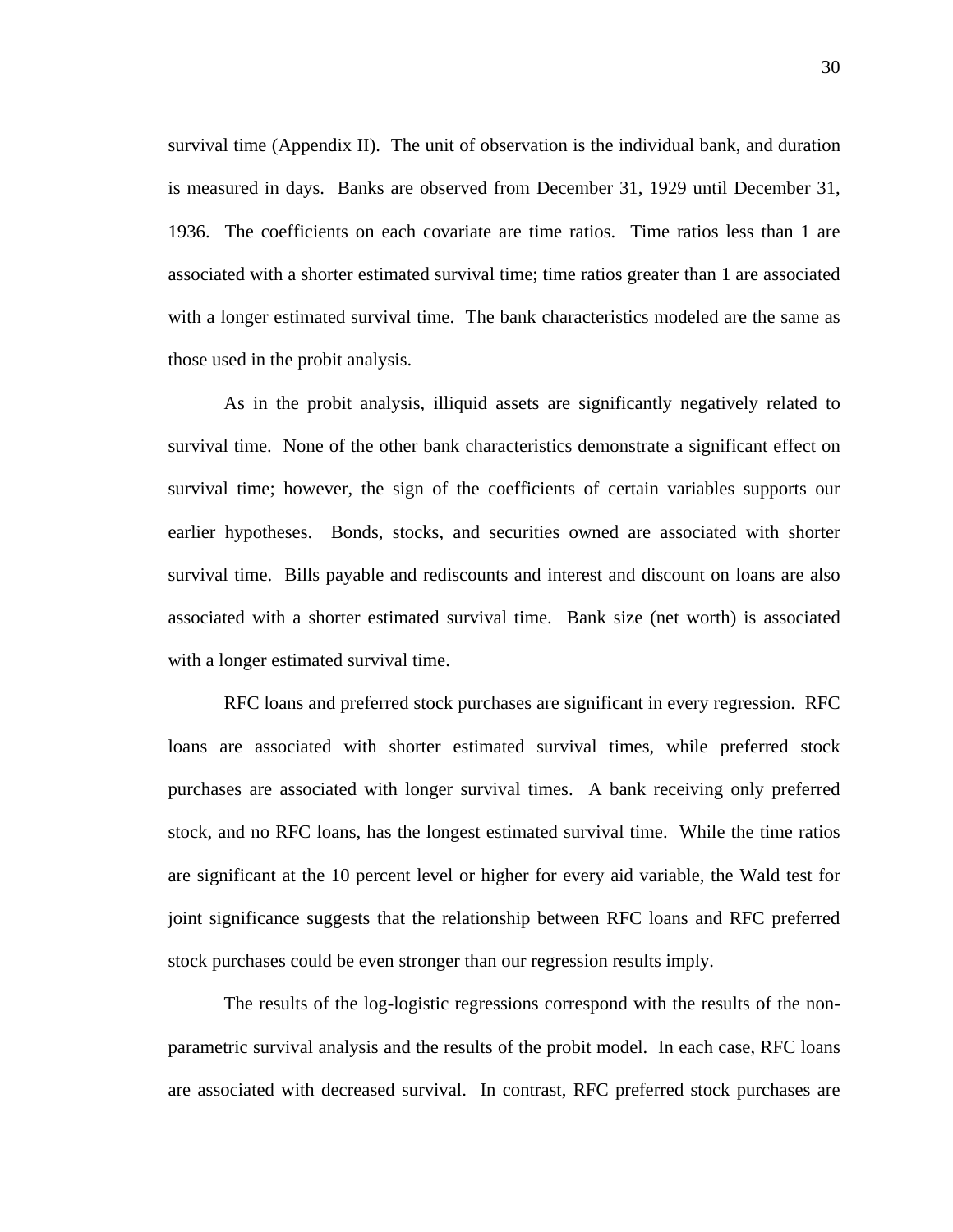associated with increased survival. Mason (2001a) suggests the negative relationship between loans and bank survival is due to the RFC's onerous collateral requirements. Historians corroborate this interpretation. James notes:

High collateral requirements forced [banks] to isolate their most liquid assets as security for RFC loans. In April 1932, for example, the Reconstruction Finance Corporation loaned the Reno National Bank over \$1,100,000, but in the process took as collateral over \$3,000,000 of the bank's best securities. This in itself left the bank unable to meet any future emergency demands for funds by depositors (1938).

The banks subordinated the interests of their shareholders to the government when they obtained a RFC loan. Mason (2001a) hypothesizes that investors might have chosen to close the bank in order to reduce their losses. He also suggests that depositors could have run on the banks in hopes of keeping their assets from the RFC.

Preferred stock purchases of the RFC carried no collateral requirements. The government bore a considerable share of the risk of bank failure, and it did not subordinate the claims of existing creditors or equity holders. The positive relationship between preferred stock purchases and bank survival supports the idea that high collateral requirements and the subordination of other stakeholders caused the loan program to fail in its objective of helping banks.

While this analysis did not find bank characteristics to have a significant effect on survival, these characteristics were entered as time-fixed covariates<sup>26</sup>. If they were

 $\overline{a}$ 

 $26$  Bank characteristics were analyzed as of December 31, 1931.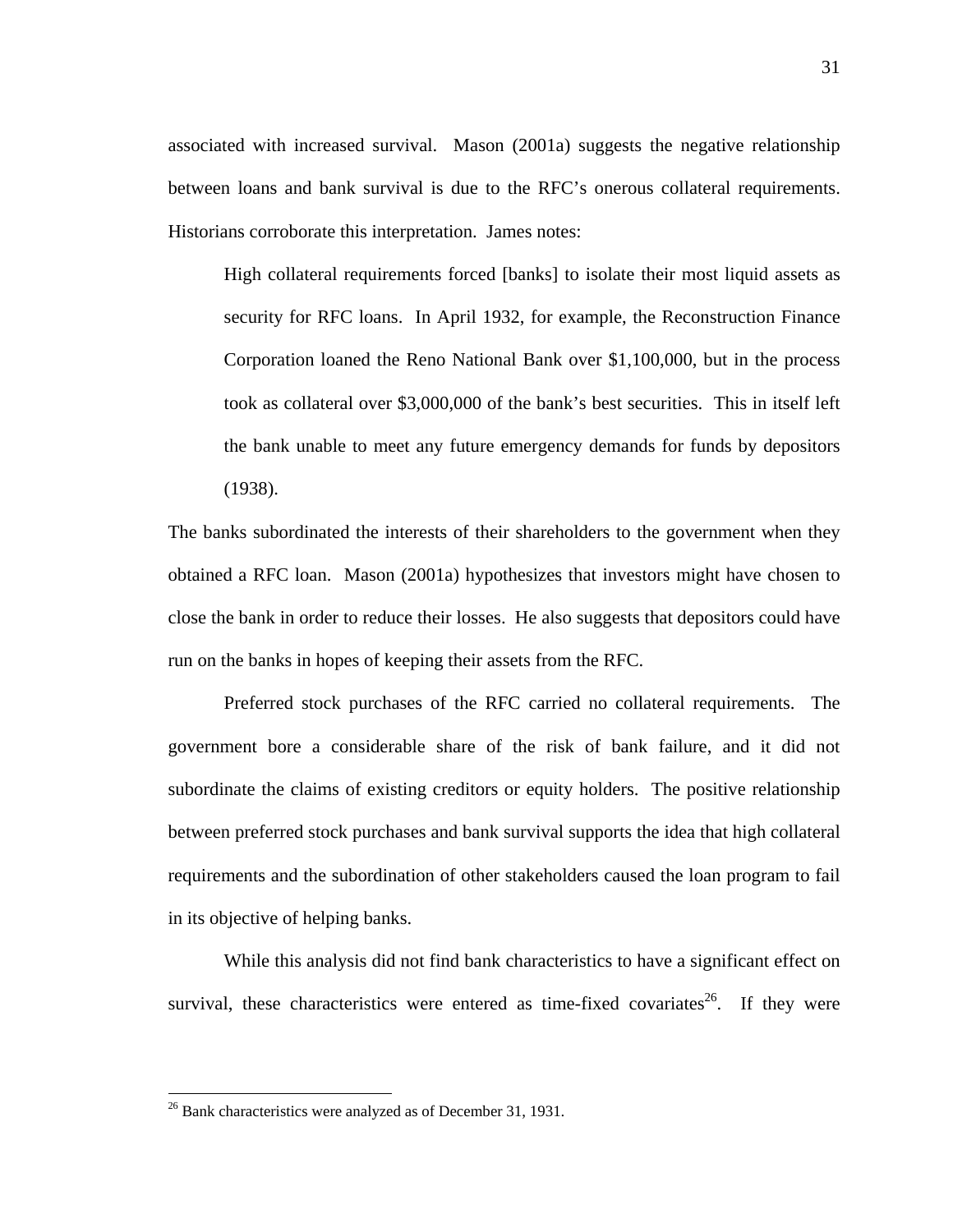tracked over time, prior research indicates they would prove significant (Calomiris and Mason 2000, Mason 2001a).

#### *Section IV: Conclusion*

 Do bank bailouts work? Policymakers and the financial press have spent a considerable amount of time trying to address this question in the wake of the current financial crisis. Determining the efficacy of recent aid initiatives is complicated because the government has not intervened in financial markets on this scale in the post-World War II period. Fortunately, the operations of the Reconstruction Finance Corporation provide a historical experiment to examine the effects of government loan and preferred stock programs on distressed financial institutions. The effects of RFC loans and preferred stock purchases provide insight into whether the current aid policies will help prevent bank failures and reduce the costs of financial disintermediation.

My empirical analysis suggests three conclusions. First, loans from the RFC did not help banks survive the Great Depression, but direct recapitalizations in the form of preferred stock did increase the likelihood of bank survival. One explanation for this result is that banks were required to use some of their best assets as collateral to receive loans from the RFC. Second, the preferred stock program did not burden the bank with heavy collateral requirements or subordinate the claims of other stakeholders. Direct recapitalization allowed banks to operate more efficiently and improved their chances of surviving the Great Depression by repairing their balance sheets.

The results suggest that policymakers should allow the government to assume a substantial share of the risk of bank failure if they want to rescue the financial system. The government could assume this risk by directly recapitalizing the banks with equity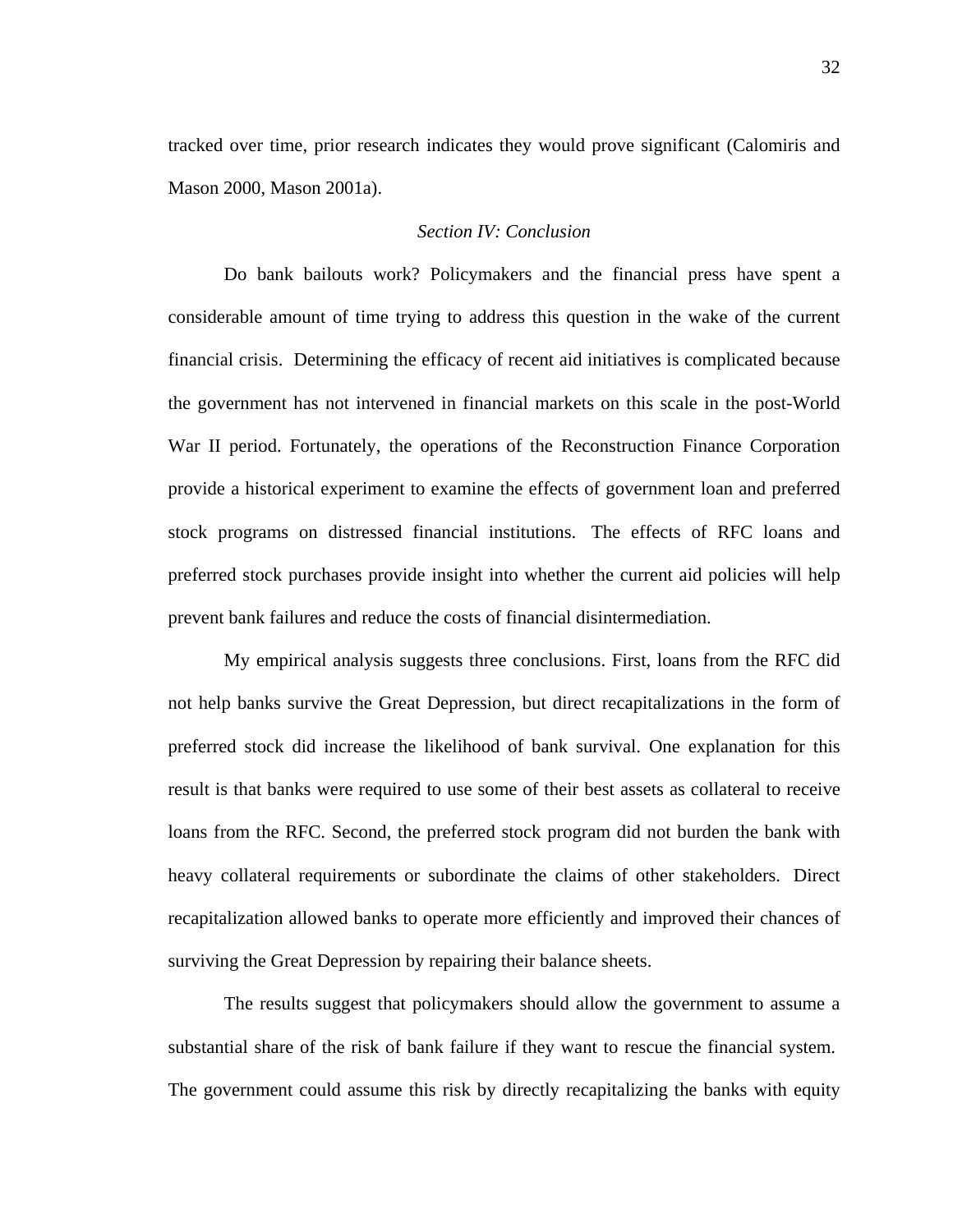purchases, or by granting loans without heavy collateral requirements. Using its power as a shareholder or major creditor, the government can ensure that bank managers implement beneficial changes and improve oversight in their firms. Such direct intervention will restore public confidence in troubled institutions and allow the banks to operate efficiently. As the institutions stabilize, the government can gradually return control to private stakeholders and recover the funds provided by taxpayers.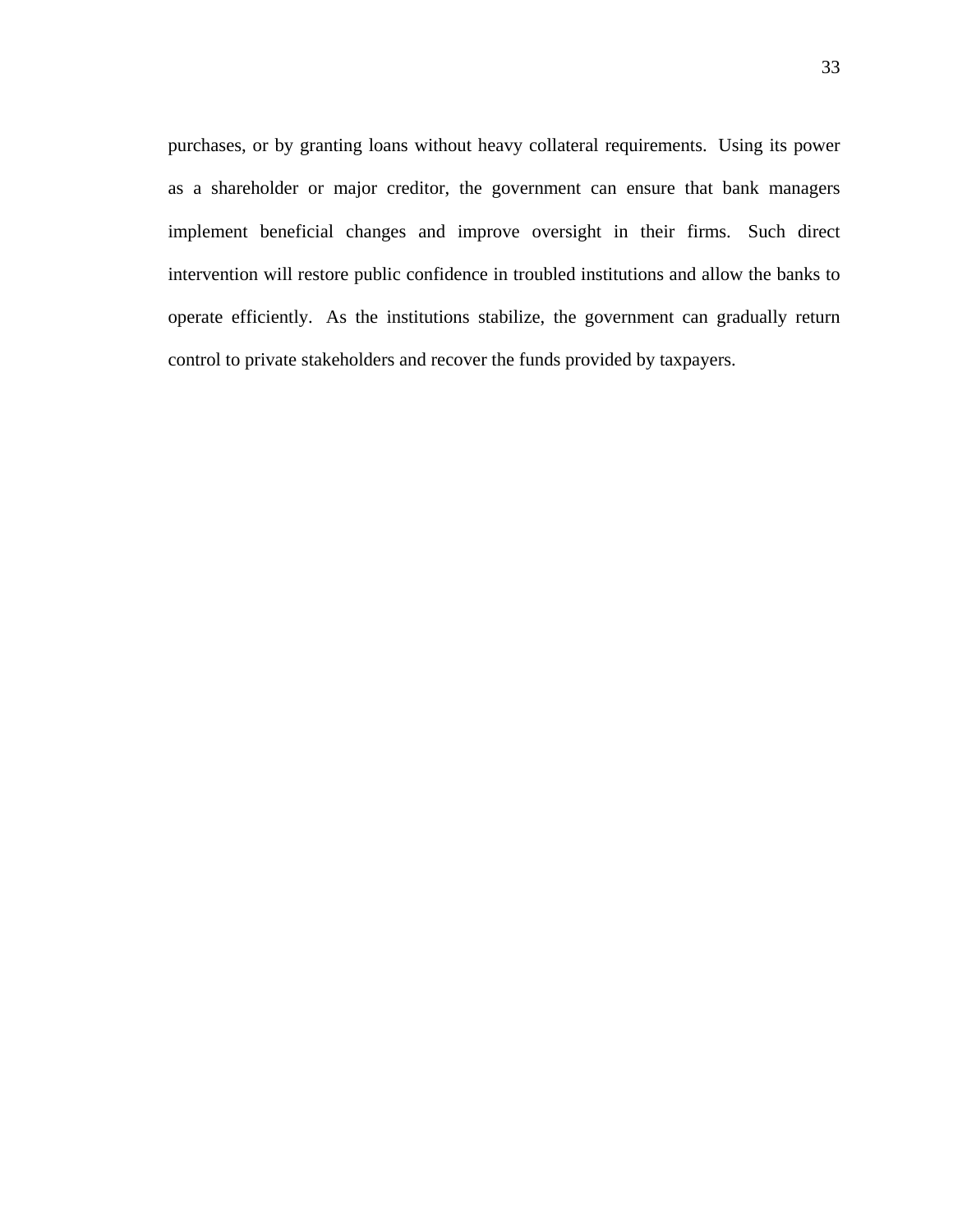#### *References*

- Alston, Lee J., Wayne A. Grove, and David C. Wheelock. "Why Do Banks Fail? Evidence from the 1920s." *Explorations in Economic History* 31, October 1994, 409-31.
- Awalt, Francis Gloyd. "Recollections of the Banking Crisis in 1933." *The Business History Review*, 43 (3), 1969, 347-71.
- Bernanke, Ben S. *Non-Monetary Effects of the Financial Crisis in the Propagation of the Great Depression*. Cambridge: National Bureau of Economic Research, 1983.
- Bhattacharya, Sudipto, and Anjan V. Thakor. "Contemporary Banking Theory." *Journal of Financial Intermediation* 3, 1993, 2-50.
- Butkiewicz, James L. "The Impact of a Lender of Last Resort during the Great Depression: The Case of the Reconstruction Finance Corporation." *Explorations in Economic History* 32, April 1995, 197-216.
- Calomiris, Charles W. "Regulation, Industrial Structure, and Instability in U.S. Banking: An Historical Perspective." In Michael Klausner and Lawrence White, eds., *Structural Change in Banking*. Homewood, Illinois: Business One Irwin, 1993, 19-116.
- Calomiris, Charles W. and Gary Gorton. "The Origins of Banking Panics: Models, Facts, and Bank Regulation." In R. Glenn Hubbard, ed., *Financial Markets and Financial Crises*. Chicago, University of Chicago Press 1991, 109-73.
- Calomiris, Charles W. and Joseph R. Mason, eds. *How to Restructure Failed Banking Systems: Lessons from the US in the 1930's and Japan in the 1990's*. Cambridge, Massachusetts: National Bureau of Economic Research, 2003.
	- ———. *Causes of US Bank Distress during the Depression*. Cambridge: National Bureau of Economic Research, 2000.
	- ———. *Contagion and Bank Failures during the Great Depression: The June 1932 Chicago Banking Panic*. Cambridge: National Bureau of Economic Research, 1994.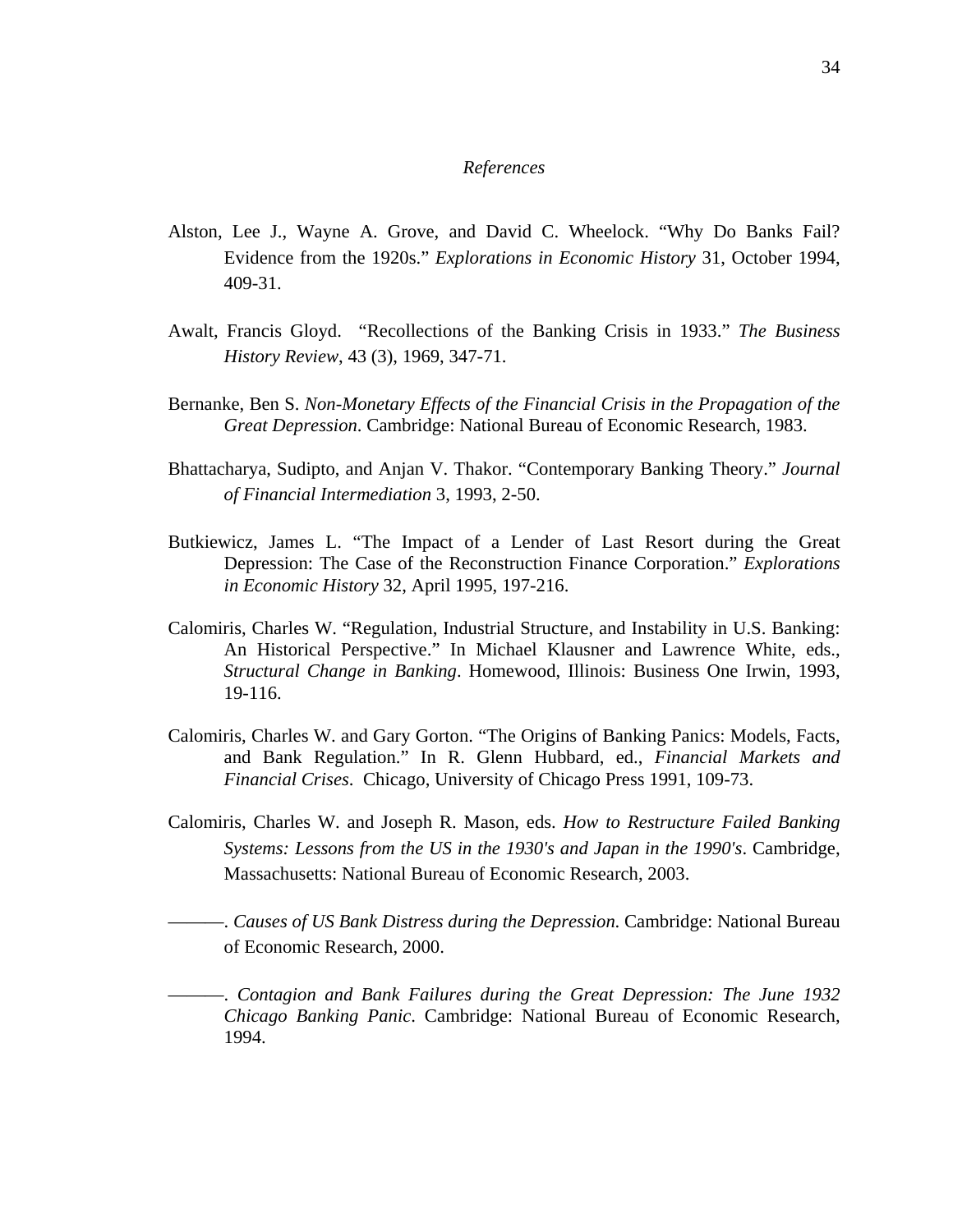- ———. "Contagion and Bank Failures during the Great Depression: The June 1932 Chicago Banking Panic." *American Economic Review* 87, December 1997, 863- 83.
- Calomiris, Charles and Larry Schweikart. "The Panic of 1857: Origins, Transmission, and Containment." *Journal of Economic History* 51, December 1991, 807-34.
- Cole, Rebel A. and Jeffery W. Gunther. "Separating the Likelihood and Timing of Bank Failure." *Journal of Banking and Finance* 19, September 1995, 1073-89.
- Comptroller of the Currency. Annual Report. Washington, DC: U.S. Government Printing Office, various years.
- Cox, David R., "Regression Models and Life-Tables," *Journal of the Royal Statistical Society* Series B 34 (1972), 187–220.
- Dow, James. "What is Systematic Risk? Moral Hazard, Initial Shocks, and Propagation." *Monetary and Economic Studies*, December 2000.
- Federal Deposit Insurance Corporation. "A History of the FDIC 1933-1983." http://www.fdic.gov/bank/analytical/firstfifty/index.html.
- Friedman, Milton and Anna Jacobson Schwartz, eds. *A Monetary History of the United States, 1867-1960*. Princeton, New Jersey: Princeton University Press, 1963.
- Gorton, Gary. "Clearing Houses and the Origin of Central Banking in the U.S." *Journal of Economic History* 45, June 1985, 277-83.
- Greene, William H. *Econometric Analysis*, 2nd Ed. New York: Macmillian Publishing Company, 1993.
- James, F. Cyril. *The Growth of Chicago Banks*, vol 2. New York: Harper and Brothers, 1938.
- Jenkins, Stephen P. "Estimation of the (integrated) hazard and survivor functions: Kaplan-Meier product-limit and lifetable methods." University of Essex, June 2008.

———. "Survival Analysis: Lecture Notes." University of Essex, July 2005.

Jones, Jesse H. and Carl Howard Pforzheimer. *Fifty Billion Dollars: My Thirteen Years with the RFC, 1932-1945*. New York: Macmillan, 1951.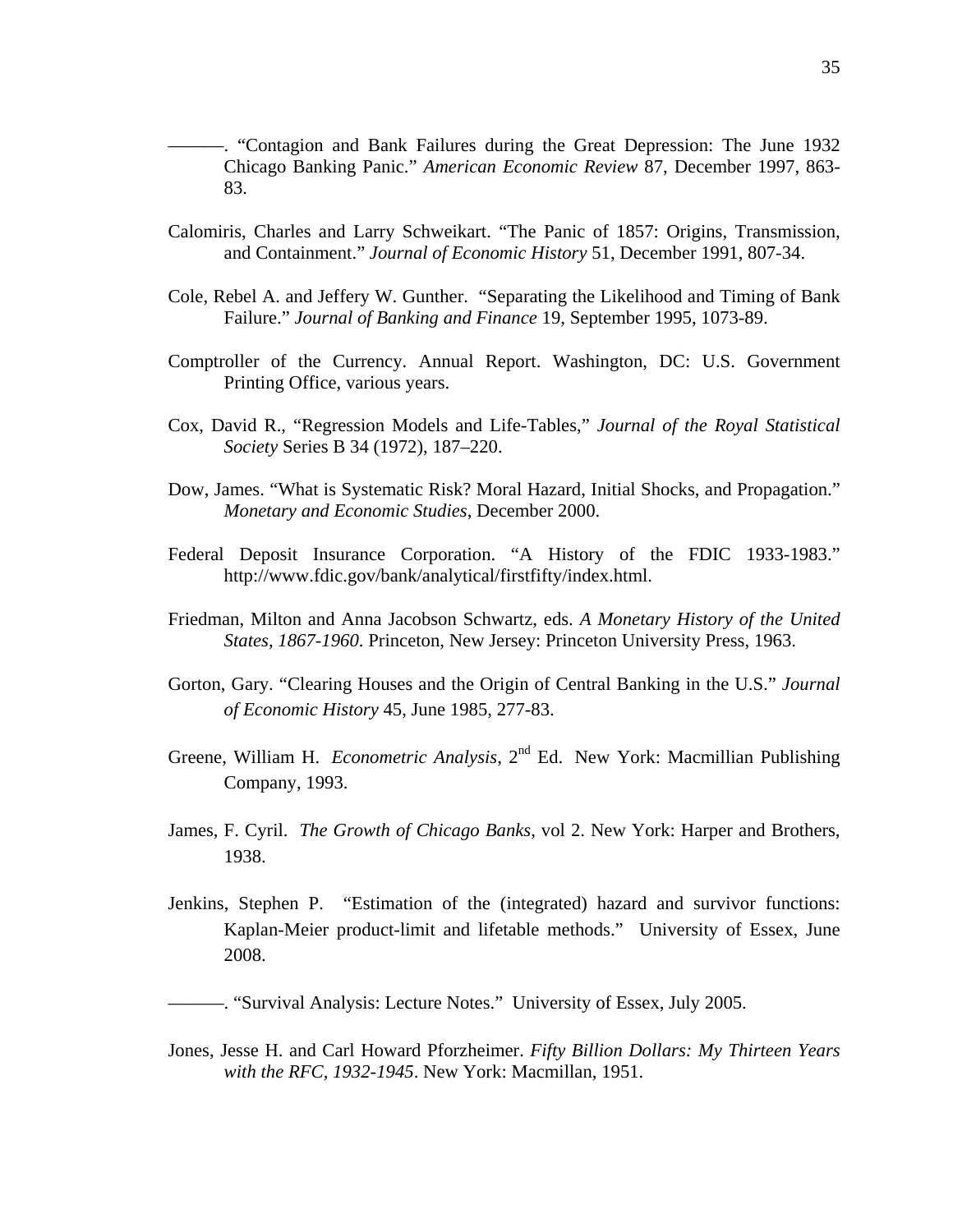- Kaufman, George G. "Bank Contagion: A Review of the Theory and Evidence." *Journal of Financial Services Research* 8 (2), 1994, 123-50.
- Keehn, Richard H. and Gene Smiley. "U.S. Bank Failures, 1932-1933: A Provisional Analysis." *Essays in Economic and Business History* 4, 1988, 136-56.
- ———. "U.S. Bank Failures, 1932-1933: Additional Evidence on Regional Patterns, Timing, and the Role of the Reconstruction Finance Corporation." *Essays in Economic and Business History* 11 (1993), 131-45.
- Kennedy, Susan Estabrook. *The Banking Crisis of 1933*. Lexington, Kentucky: University Press of Kentucky, 1973.
- Kiefer, Nicholas M. "Economic Duration Data and Hazard Functions." *Journal of Economic Literature* 26 (2), 1988, 646-79.
- Lohr, Steve. "Intervention Is Bold, but Has a Basis in History." *New York Times*, October 13, 2008.

*Los Angeles Times*. "Ford Backs Two Banks." February 27, 1933, 1.

- Mason, Joseph R. "The Political Economy of Reconstruction Finance Corporation Assistance during the Great Depression." *Explorations in Economic History* 40 (2), 2003, 101-21.
- ———. "Do Lender of Last Resort Policies Matter? The Effects of Reconstruction Finance Corporation Assistance to Banks during the Great Depression." *Journal of Financial Services Research* 20 (1), 2001a, 77-95.
	- ———. "Reconstruction Finance Corporation Assistance to Financial Intermediaries and Commercial and Industrial Enterprises in the United States, 1932-37." In Stijn Claessens, Simeon Djankov, and Ashoka Mody, eds. *Resolution of Financial Distress: An International Perspective on the Design of Bankruptcy Laws.* Washington, D.C.: The World Bank Group, 2001b, 167-204.
	- "The Determinants and Effects of Reconstruction Finance Corporation Assistance to Banks during the Great Depression." Doctoral dissertation, University of Illinois at Urbana-Champaign, 1996.

*New York Times*. "Ford's Bank Action Told." February 15, 1933a, 2.

*New York Times*. "Michigan Bankers Act to Reorganize." February 23, 1933b, 12.

*New York Times*. "R.F.C. Acts to Spur Bank Reopenings." March 21, 1933c, C25.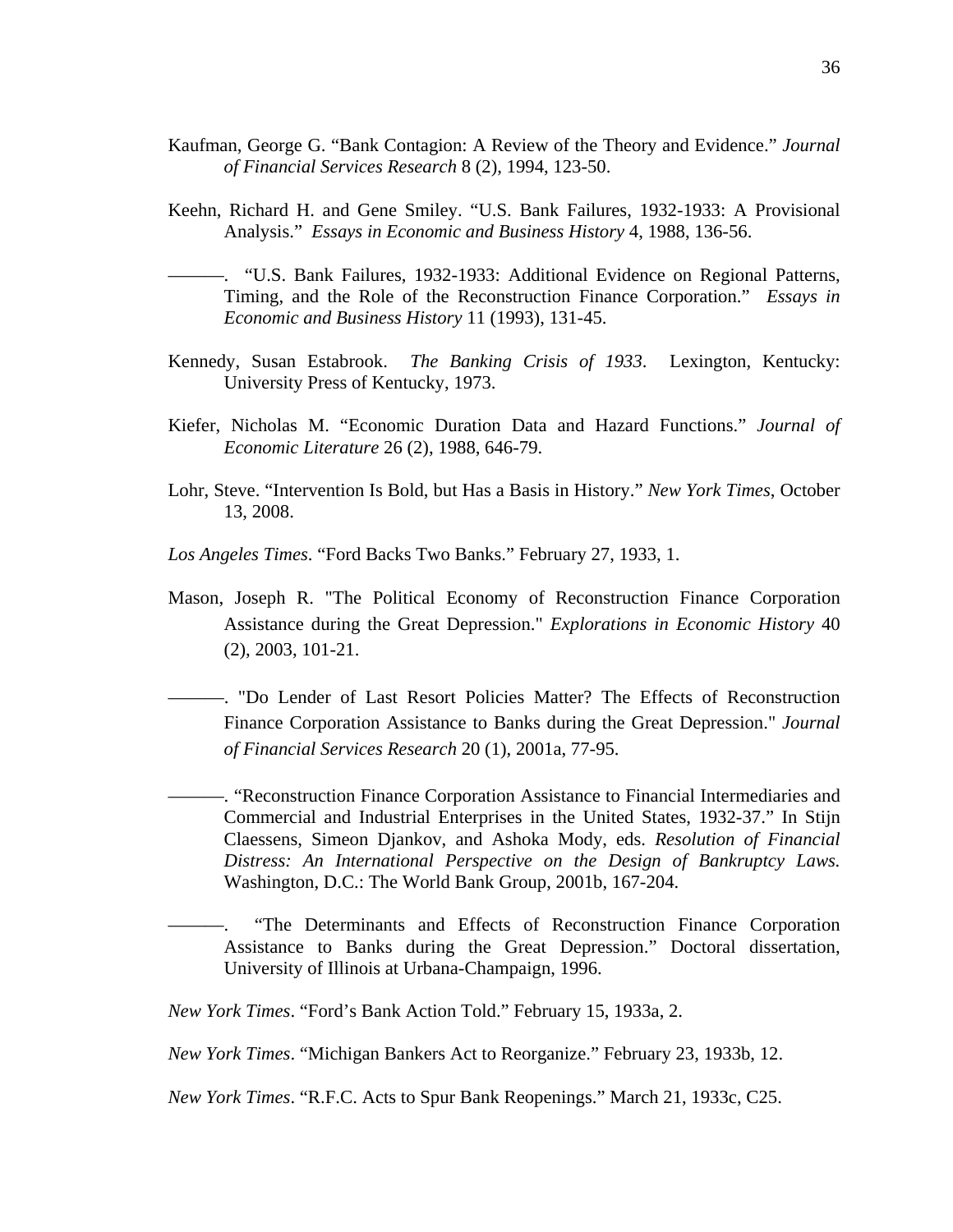*New York Times*. "Detroit Rejects 'Wall Street' Aid." February 19, 1933d, 21.

*New York Times*. "Detroit Banks Face Hitch in Loan Here." March 1, 1933e, 5.

- *New York Times*. "New Detroit Banks Formed." February 25, 1933f, 21, 25.
- *New York Times*. "Scrip is Planned for Use in Detroit." February 26, 1933g, N7.
- Officer, Lawrence H. and Samuel H. Williamson, "Purchasing Power of Money in the United States from 1774 to 2008," *MeasuringWorth*, 2009. http://www.measuringworth.com/ppowerus/
- Olson, James S. *Herbert Hoover and the Reconstruction Finance Corporation, 1931- 1933*, 1st ed. Ames: Iowa State University Press, 1977.

———. "The End of Voluntarism: Herbert Hoover and the National Credit Corporation." *Annals of Iowa* 41, Fall 1972, 1104-13.

*Rand-McNally Bankers' Directory*. Rand McNally: Chicago. Various issues, 1929- 1936.

"Report of Activities of the Reconstruction Finance Corporation" (monthly, unpublished). National Archives, Records of the Clerk of the House of Representatives, various issues.

"Reports of Condition and Income of Federal Reserve Member Banks" (unpublished reports, Microfilm). Washington, DC: Federal Reserve Board, 1931-1935.

- Richardson, Gary and William Troost. *Monetary Intervention Mitigated Banking Panics During the Great Depression? Quasi-Experimental Evidence from the Federal Reserve District Border in Mississippi, 1929 to 1933.* Cambridge: National Bureau of Economic Research, 2006.
- White, Eugene Nelson. "A Reinterpretation of the Banking Crisis of 1930." *Journal of Economic History* 44, March 1984, 119-38.
- Wicker, Elmus. "A Reconsideration of the Causes of the Banking Panic of 1930." *Journal of Economic History* 40, September 1980, 571-83.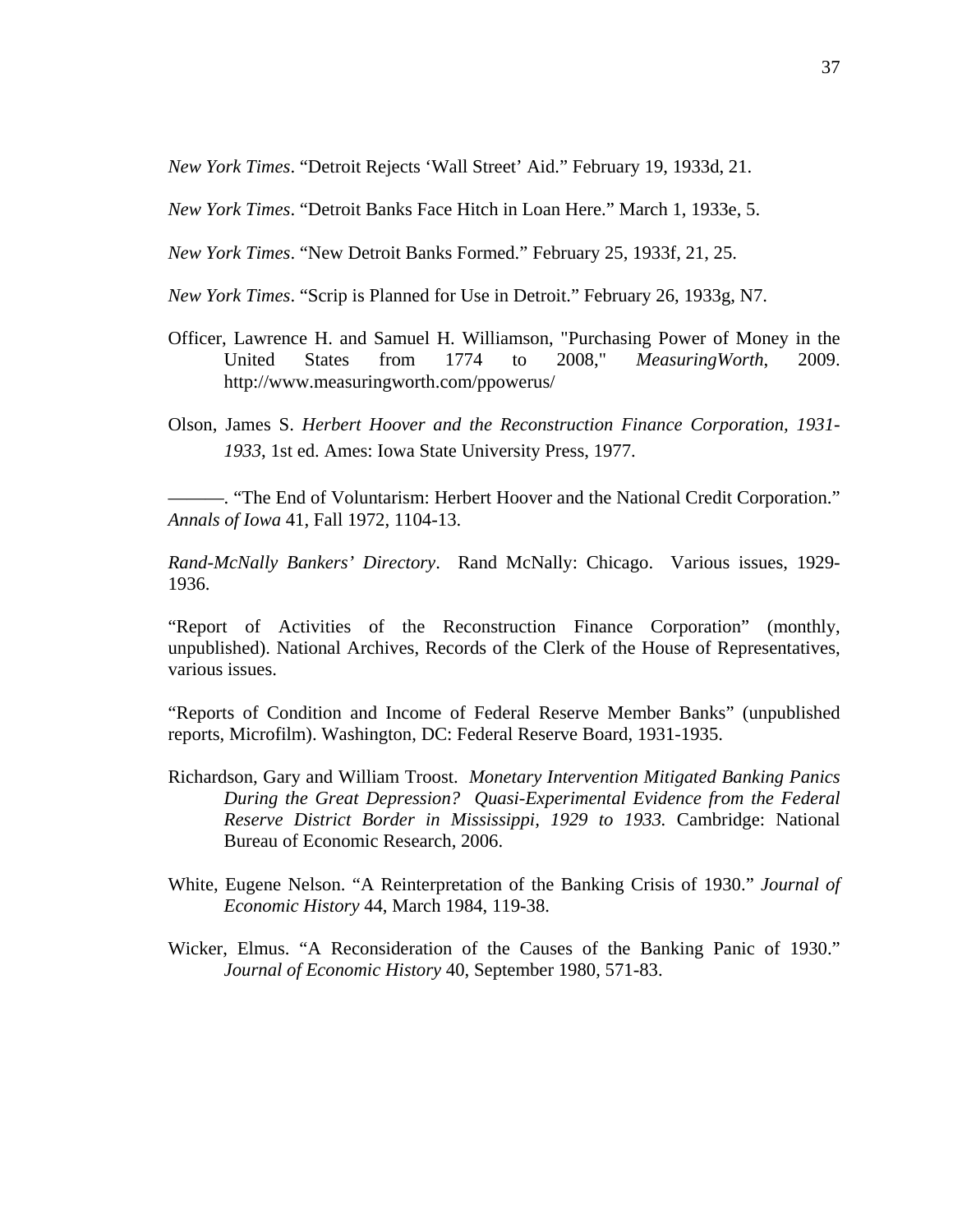Appendix I: Figures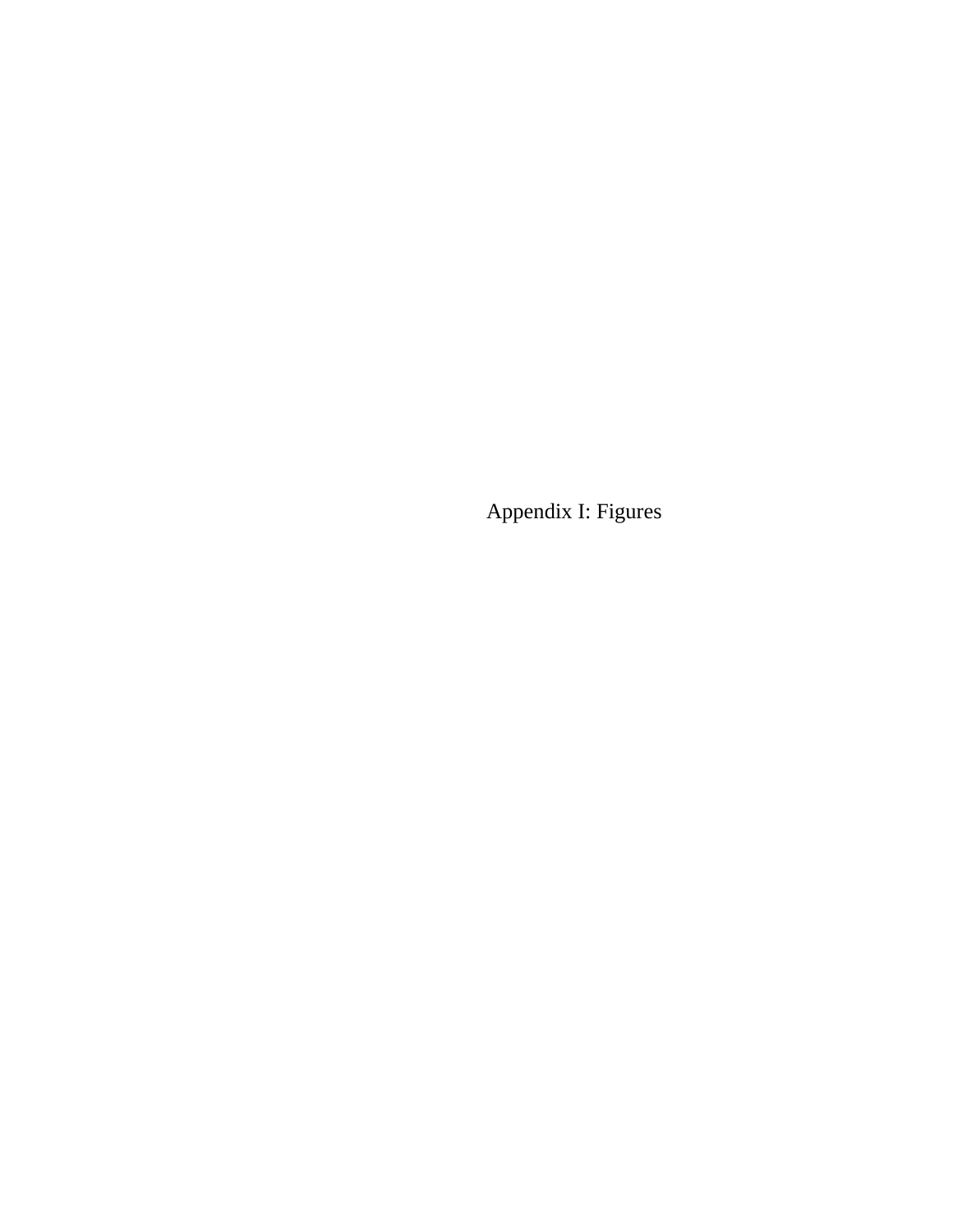## *Figure 1.* **Kaplan-Meier estimated survival function**

This model represents the percentage of banks in business in Michigan between December 31, 1929 and December 31, 1936. Bank failure data are from the Comptroller of the Currency's *Annual Report* and the *Rand-McNally Bankers' Directory*.

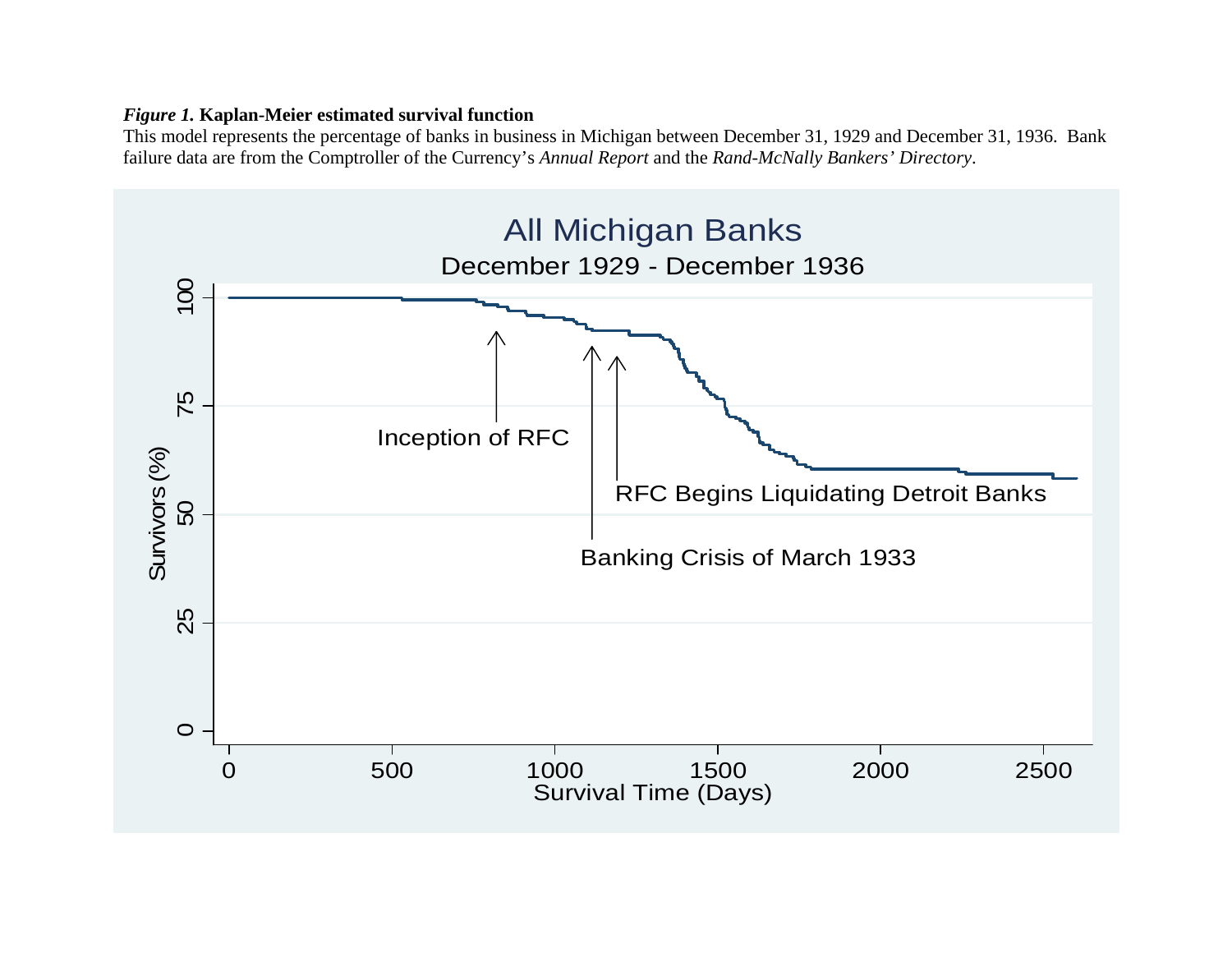## *Figure 2.* **Smoothed hazard estimate of all Michigan banks**

This model represents the hazard ratio at a given point in time, derived by calculating the change in the cumulative hazard between successive failures. Bank failure data are from the Comptroller of the Currency's *Annual Report* and the *Rand-McNally Bankers' Directory.* 

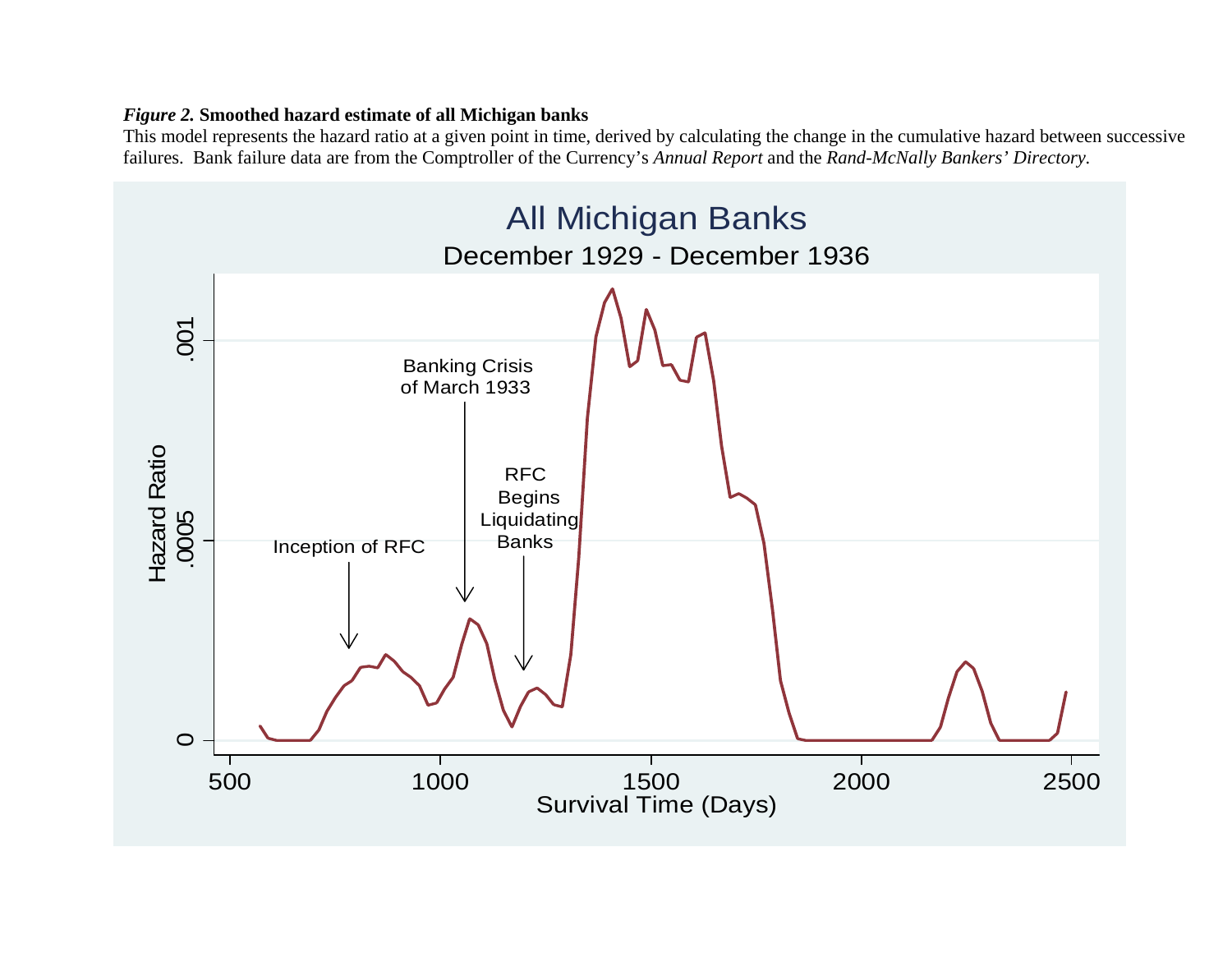#### *Figure 3.* **Kaplan-Meier estimated survival function for sample subgroups**

This model represents the percentage of banks in business, stratified by the type of aid received. Bank failures are measured between December 31, 1929 and December 31, 1936. Bank failure data are from the Comptroller of the Currency's *Annual Report* and the *Rand-McNally Bankers' Directory*.

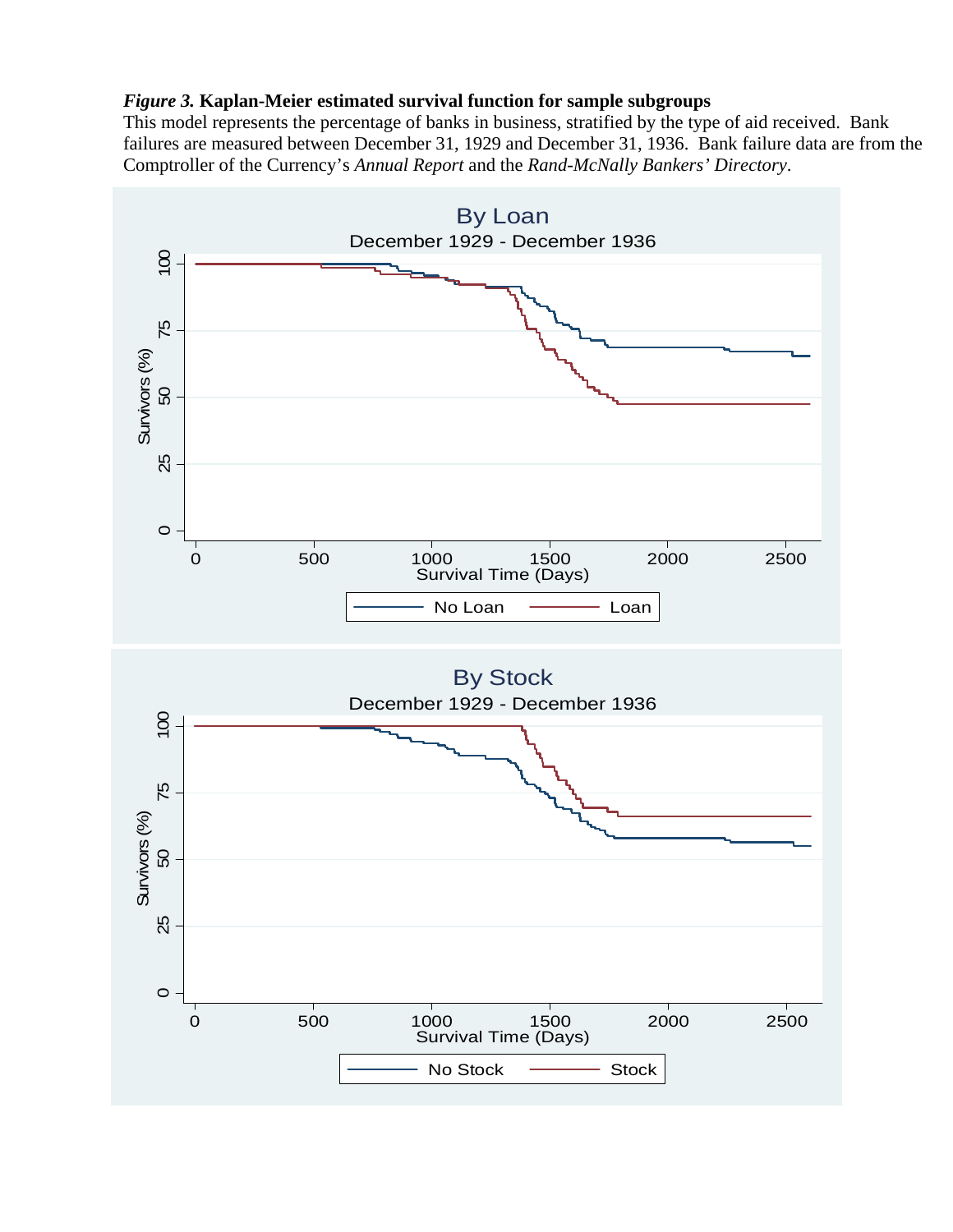## *Figure 4.* **Kaplan-Meier estimated survival function for sample subgroups**

This model represents the percentage of banks in business, stratified by the type of aid received. The banks which received RFC loans, the banks in which the RFC purchased preferred stock, and the banks which received loans and direct capital infusions via preferred stock are shown on the same graph for comparison. Bank failures are measured between December 31, 1929 and December 31, 1936. Bank failure data are from the Comptroller of the Currency's *Annual Report* and the *Rand McNally Bankers' Directory*.

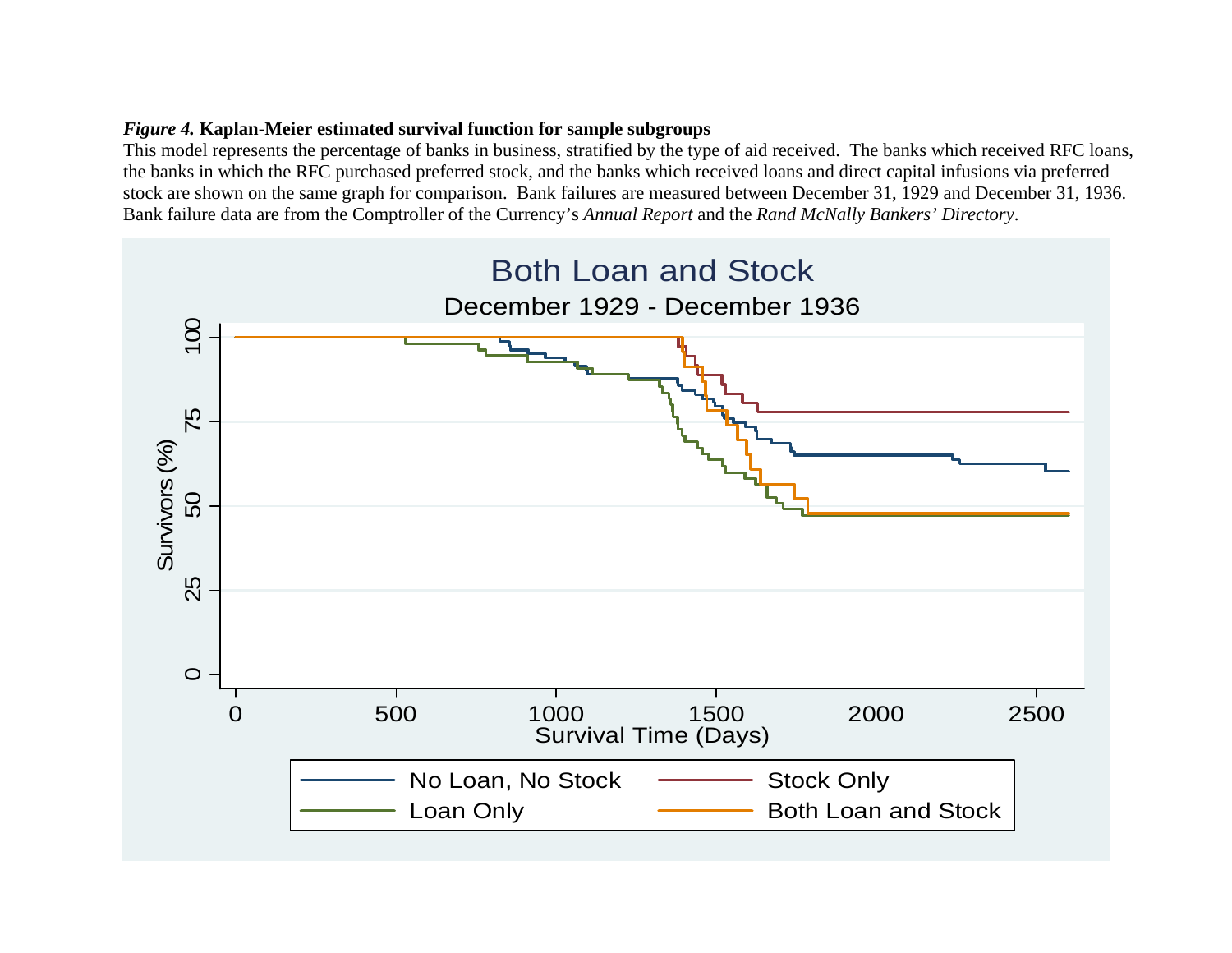Appendix II: Tables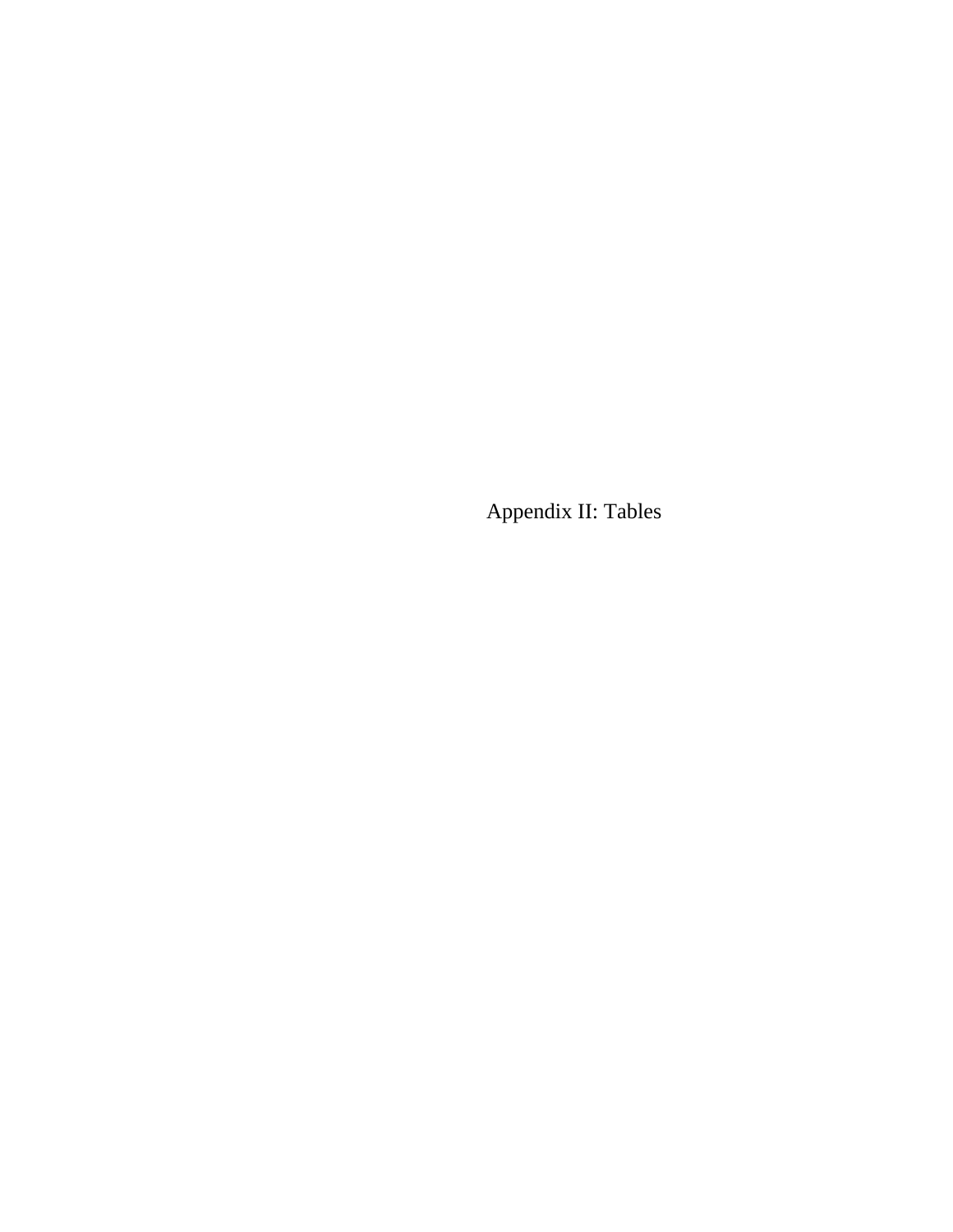Survivor estimates, stratified by subgroup *Table 1.* **Survivor estimates, stratified by subgroup**

| This table lists the survivor function estimates for each RFC aid subgroup. Survivor rates are expressed as percentages. |  |  |
|--------------------------------------------------------------------------------------------------------------------------|--|--|
|                                                                                                                          |  |  |

| Time (Days) | Preferred stock only | Preferred stock | Loan | Loan only | No Aid |
|-------------|----------------------|-----------------|------|-----------|--------|
| 531         | 100                  | 100             | 99   | 98        | 100    |
| 789         | 100                  | 100             | 96   | 95        | 99     |
| 1047        | 100                  | 100             | 95   | 92        | 92     |
| 1305        | 100                  | 100             | 91   | 87        | 89     |
| 1563        | 83                   | 80              | 64   | 60        | 82     |
| 1821        | 78                   | 66              | 47   | 47        | 72     |
| 2079        | 78                   | 66              | 47   | 47        | 72     |
| 2337        | 78                   | 66              | 47   | 47        | 71     |
| 2595        | 78                   | 66              | 47   | 47        | 70     |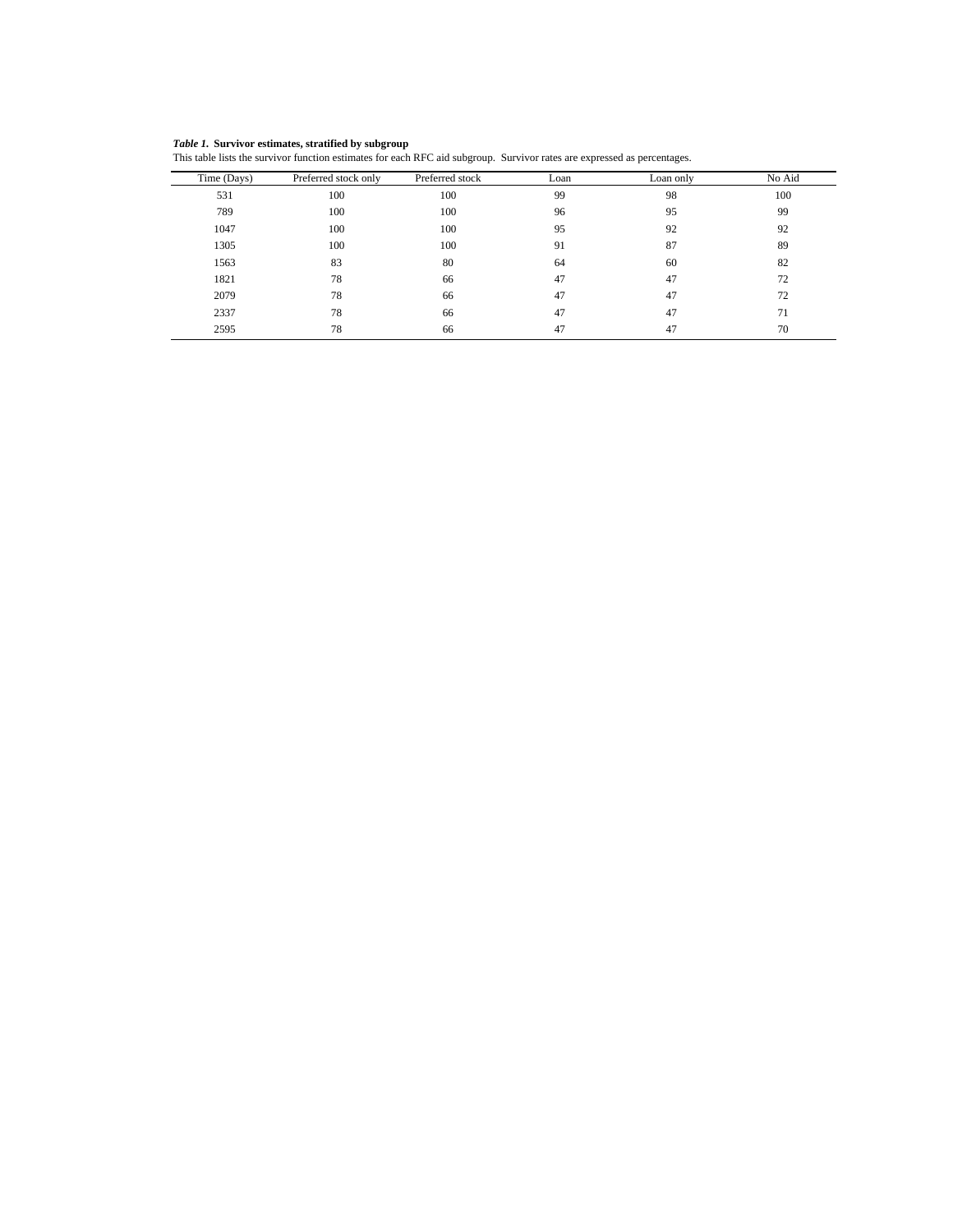#### *Table 2.* **Probit model of RFC discount loans and preferred stock purchases**

Each model estimates the determinants of bank failure from December 31, 1929 to December 31, 1936. Bank financial data are from Federal Reserve *Reports of Condition and Income* . RFC loan and preferred stock data are from monthly *Reports of Activity of the RFC* . Standard errors are in parentheses.

|                                                              | (1)                 | (2)                 | (3)                 | (4)                 | (5)                  | (6)                |
|--------------------------------------------------------------|---------------------|---------------------|---------------------|---------------------|----------------------|--------------------|
| <b>Bank failure equation</b>                                 |                     |                     |                     |                     |                      |                    |
| Constant                                                     | $-2.943$            | $-2.178$            | $-2.804$            | $-2.370$            | $-2.621$             | $-2.602$           |
|                                                              | (0.25)              | (1.95)              | (2.03)              | (1.97)              | (1.99)               | (2.01)             |
| Loan binary                                                  | $0.652**$<br>(0.48) | $\overline{a}$      | $0.672**$<br>(0.30) | $\overline{a}$      | $---$                | $\overline{a}$     |
| Preferred stock binary                                       | $\overline{a}$      | $-3.128$<br>(0.30)  | $-0.356$<br>(0.31)  |                     | $---$                | $---$              |
| Loan only binary                                             | $---$               | $\cdots$            | ---                 | $0.659*$<br>(0.344) | $\overline{a}$       | 0.511<br>(0.36)    |
| Preferred stock only binary                                  | $\overline{a}$      | $\overline{a}$      | ---                 | $\overline{a}$      | $-0.697**$<br>(0.37) | $-0.536$<br>(0.38) |
| Illiquid assets/total assets                                 | 4.159*<br>(2.22)    | $4.445**$<br>(2.22) | 4.318*<br>(2.26)    | 3.882*<br>(2.21)    | 4.931**<br>(2.30)    | 4.459*<br>(2.32)   |
| Bonds, stocks, and securities owned/illiquid assets          | $-0.537$<br>(1.40)  | $-0.982$<br>(1.39)  | $-0.690$<br>(1.41)  | $-0.720$<br>(1.39)  | $-0.970$<br>(1.39)   | $-0.842$<br>(1.40) |
| Real estate owned/illiquid assets                            | 24.430*<br>(14.34)  | 17.772<br>(12.97)   | 23.893*<br>(13.99)  | 23.423*<br>(13.88)  | 18.090<br>(13.06)    | 22.067<br>(13.63)  |
| Loans and discounts/illiquid assets                          | $-0.377$<br>(0.95)  | $-0.580$<br>(0.93)  | $-0.440$<br>(0.97)  | $-0.499$<br>(0.95)  | $-0.535$<br>(0.945)  | $-0.508$<br>(0.96) |
| Paper eligible for rediscount at the Fed/loans and discounts | 0.369<br>(1.19)     | 0.282<br>(1.17)     | 0.213<br>(1.20)     | 0.183<br>(1.18)     | 0.313<br>(1.18)      | 0.159<br>(1.19)    |
| Net worth/total assets                                       | $-3.492$<br>(4.08)  | $-5.249$<br>(3.98)  | $-3.759$<br>(4.12)  | $-4.109$<br>(4.04)  | -4.951<br>(4.00)     | $-4.275$<br>(4.07) |
| Bills payable and rediscounts/debt                           | 2.973<br>(3.92)     | 2.110<br>(4.01)     | 1.800<br>(4.07)     | 1.891<br>(3.95)     | 2.054<br>(3.98)      | 1.315<br>(4.01)    |
| Interest and discount on loans/total earnings                | 0.083<br>(1.08)     | 0.093<br>(1.10)     | 0.194<br>(1.08)     | 0.122<br>(1.09)     | 0.167<br>(1.10)      | 0.227<br>(1.09)    |
| Recoveries/total earnings                                    | $-0.203$<br>(2.91)  | $-0.321$<br>(2.95)  | $-0.439$<br>(2.95)  | $-0.135$<br>(2.96)  | $-0.584$<br>(2.92)   | $-0.534$<br>(2.97) |
| Losses/total expenses                                        | $-0.119$<br>(0.77)  | $-0.030$<br>(0.75)  | $-0.096$<br>(0.77)  | $-0.008$<br>(0.77)  | $-0.123$<br>(0.75)   | $-0.066$<br>(0.77) |
| Log-likelihood                                               | $-54.39$            | $-56.39$            | $-53.72$            | $-55.03$            | $-55.05$             | $-54.02$           |
| Chi-squared (k-1 df)                                         | 20.47**             | 16.47               | $21.80**$           | 19.19*              | 19.15*               | 21.21**            |
| Number of banks with RFC authorization of each type          | 41                  | 38                  | ---                 | 23                  | 20                   | ---                |
| Wald test for joint significance                             | ---                 | $\overline{a}$      | $6.13**$            | $\overline{a}$      | $\overline{a}$       | 5.55*              |
| Number of observations (banks)                               | 94                  |                     |                     |                     |                      |                    |
| Number of failures                                           | 52                  |                     |                     |                     |                      |                    |

\*, \*\*, \*\*\* Statistically significant at the 10%, 5%, 1% level.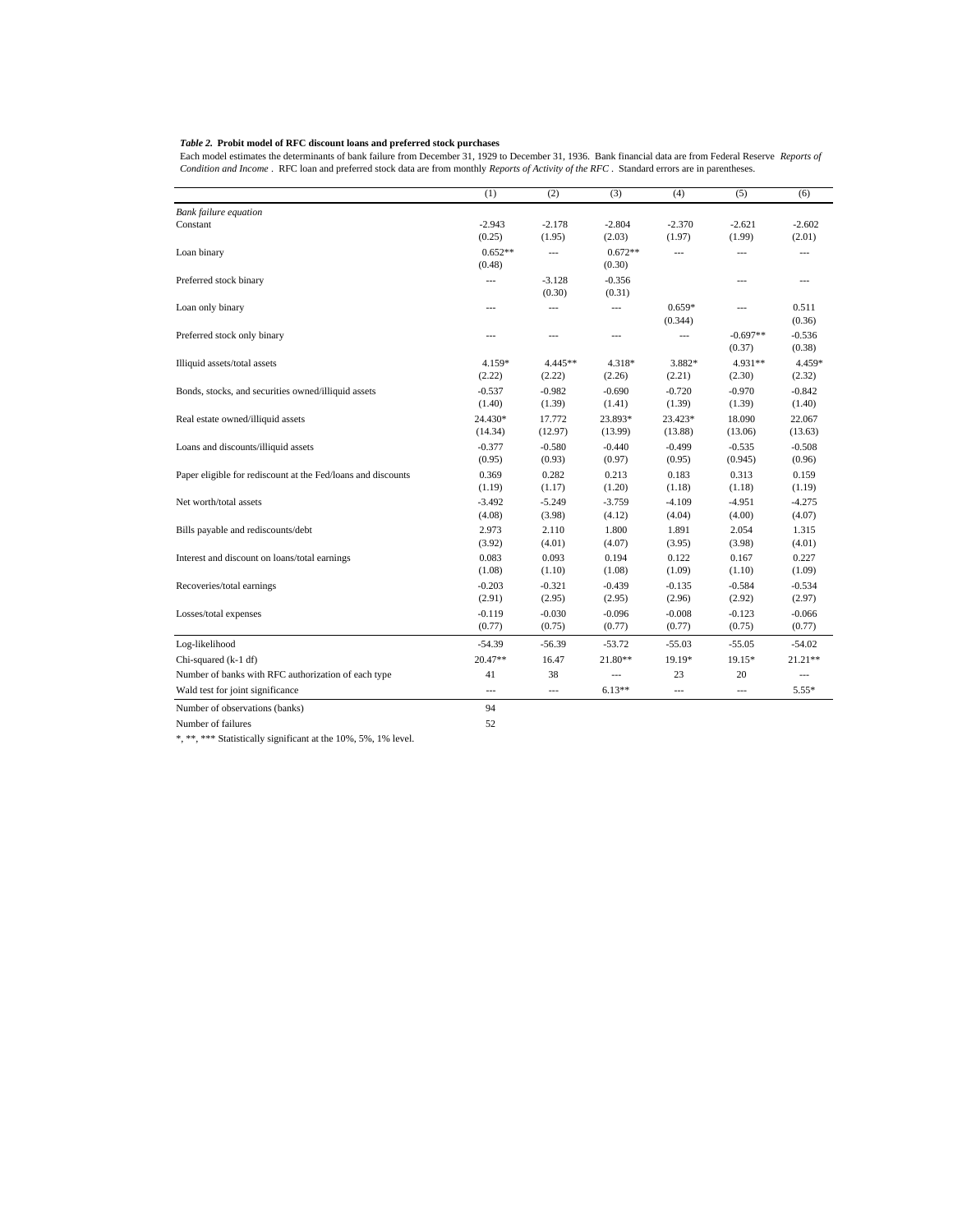Table 3. Marginal effects of RFC discount loans and preferred stock purchases in probit model<br>RFC loan and preferred stock data coefficients express the percentage change in the likelihood of failure when aid is received.

|                                                     | (1)       | (2)      | (3)       | (4)       | (5)        | (6)       |
|-----------------------------------------------------|-----------|----------|-----------|-----------|------------|-----------|
| Marginal effects                                    |           |          |           |           |            |           |
| Loan binary                                         | $0.250**$ | $-$      | $0.257**$ |           | ---        |           |
|                                                     | (0.11)    |          | (0.11)    | ---       |            |           |
| Preferred stock binary                              | $--$      | $-0.123$ | $-0.140$  | $- - -$   |            |           |
|                                                     |           | (0.12)   | (0.12)    |           |            |           |
| Loan only binary                                    | $- - -$   | $---$    | ---       | $0.244**$ | ---        | 0.193     |
|                                                     |           |          |           | (0.12)    |            | (0.13)    |
| Preferred stock only binary                         |           |          |           | ---       | $-0.272**$ | $-0.211$  |
|                                                     |           |          |           |           | (0.14)     | (0.15)    |
| Log-likelihood                                      | $-54.39$  | $-56.39$ | $-53.72$  | $-55.03$  | $-55.05$   | $-54.02$  |
| Chi-squared (k-1 df)                                | $20.47**$ | 16.47    | $21.80**$ | $19.19*$  | $19.15*$   | $21.21**$ |
| Number of banks with RFC authorization of each type | 41        | 38       | ---       | 23        | 20         | ---       |
| Wald test for joint significance                    | $---$     | $---$    | $6.13**$  | $---$     | ---        | $5.55*$   |
| Number of observations (banks)                      | 94        |          |           |           |            |           |

Number of failures 52

\*, \*\*, \*\*\* Statistically significant at the 10%, 5%, 1% level.